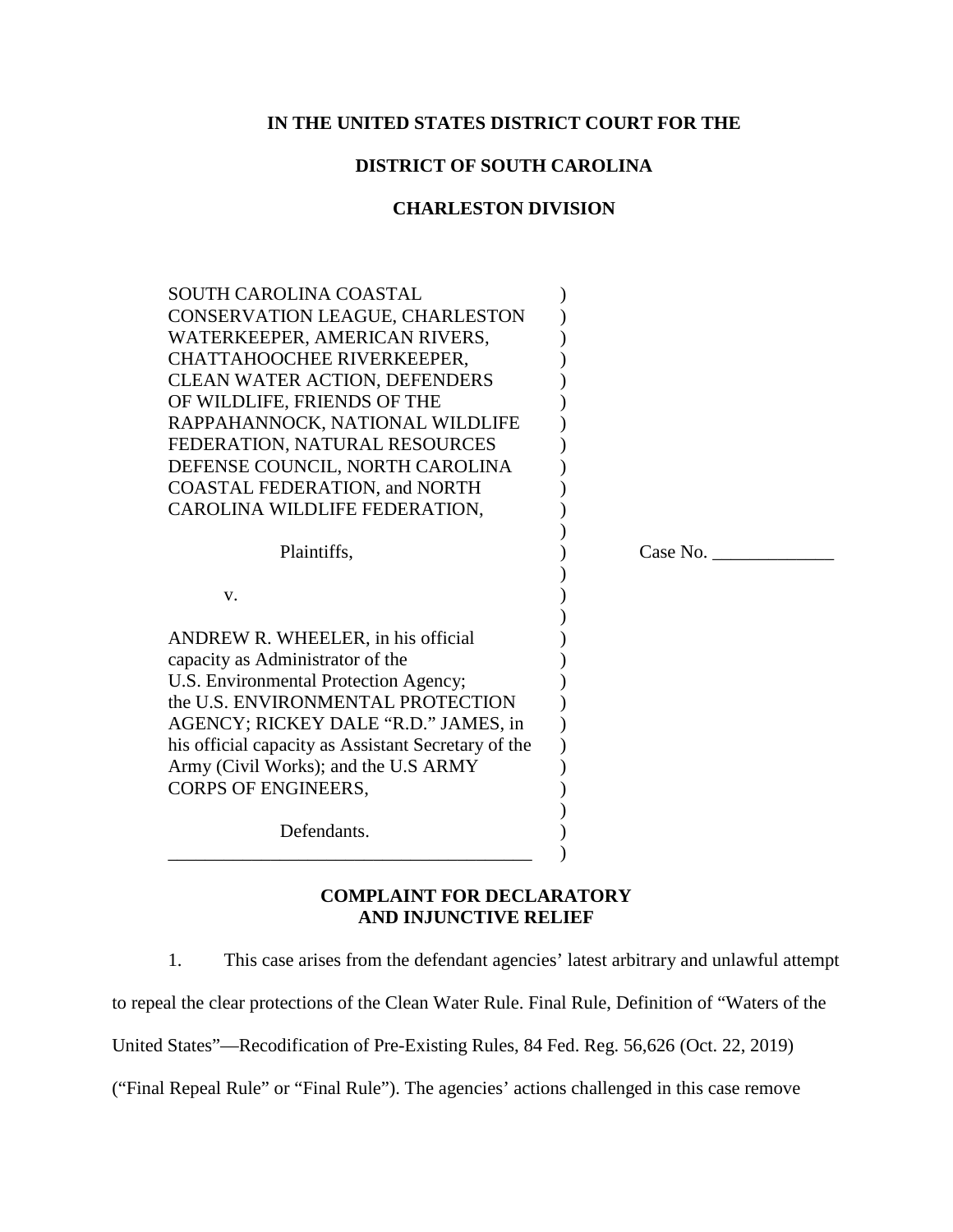crucial protections from the nation's waters, including streams, marshes, and bays across South Carolina and near this honorable Court. Like the Suspension Rule earlier invalidated by this Court—*see* Order at 1, *S.C. Coastal Conservation League v. Pruitt*, 318 F. Supp. 3d 959 (2018) (No. 2-18-cv-330-DCN) (Order Vacating Rule and Issuing a Nationwide Injunction)—the present rulemaking violates fundamental provisions of administrative law in furtherance of an ongoing campaign to diminish and impair the protections of the Clean Water Act—a bedrock federal statute that protects America's waters from pollution.

2. The very first sentence of the Clean Water Act states the law's unequivocal purpose: "to restore and maintain the chemical, physical, and biological integrity of the Nation's waters." Pub. L. No. 92-500, § 101(a), 86 Stat. 816 (1972) (codified at 33 U.S.C. § 1251(a)). While the Clean Water Act established a number of programs aimed at achieving this objective, many critical requirements depend on a single prohibition. Under the statute, no one is allowed to discharge pollutants into the "waters of the United States" without statutory authorization. 33 U.S.C. §§ 1311(a), 1362(12) (prohibiting the unauthorized "discharge of any pollutant" into "navigable waters"); *id.* § 1362(7) (defining "navigable waters" as "the waters of the United States").

3. For decades, the meaning of "waters of the United States"—and the resulting reach of the Clean Water Act—proved a persistent source of contention. Although the Supreme Court repeatedly affirmed that federal protections extend to wetlands and streams that are not "navigable in fact[,]"—that is, "used, or . . . susceptible of being used, in their ordinary condition, as highways for commerce, over which trade and travel are or may be conducted in the customary modes of trade and travel on water," *The Daniel Ball*, 77 U.S. 557, 563 (1870), the Court also issued decisions that spawned disagreement about the regulatory line between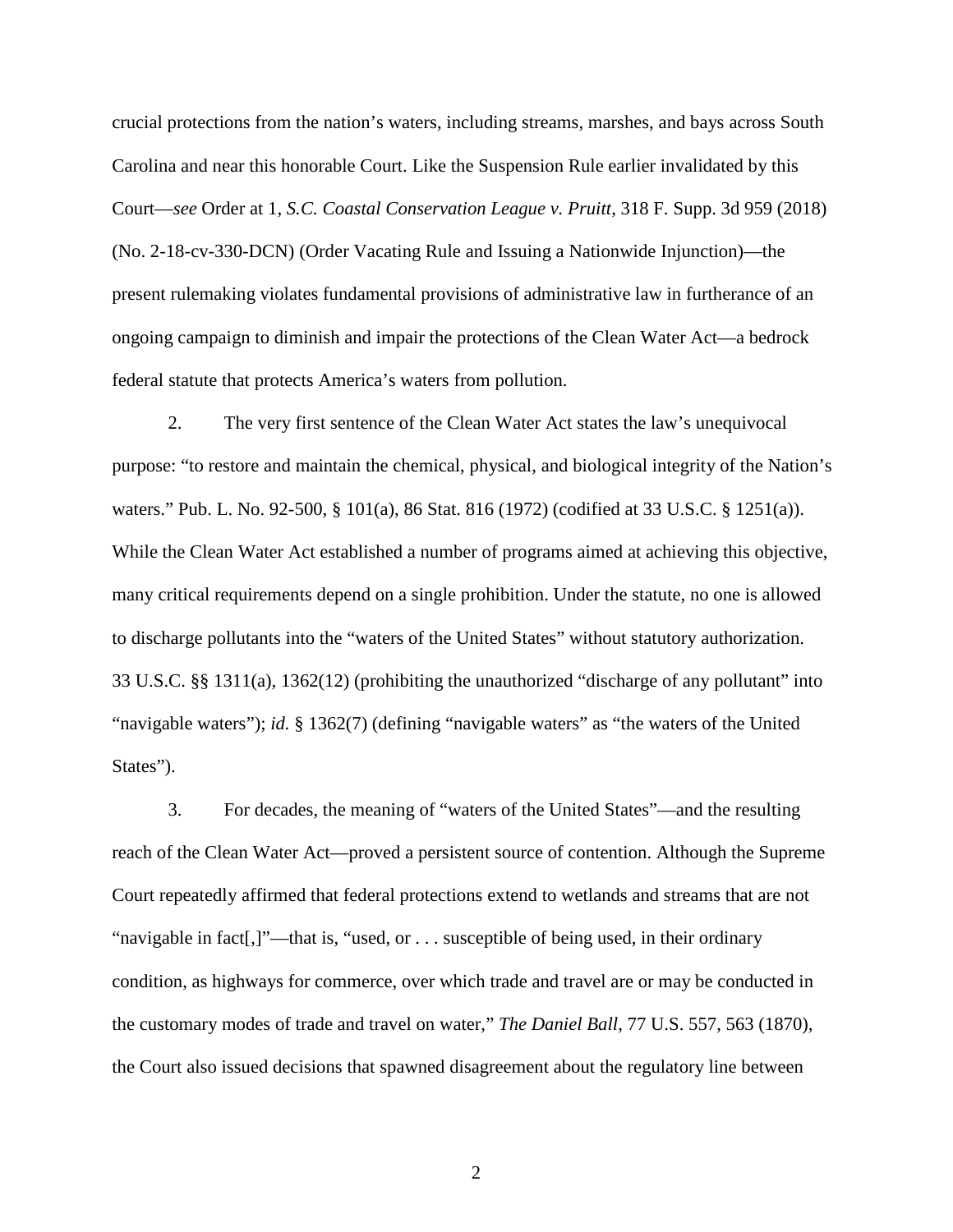"jurisdictional" and "non-jurisdictional" waters. *See Rapanos v. United States*, 547 U.S. 715, 730-31 (2006) (citing *Solid Waste Agency of N. Cook Cty. v. U.S. Army Corps of Eng'rs*, 531 U.S. 159, 167 (2001) ("SWANNC"), and *United States v. Riverside Bayview Homes, Inc.*, 474 U.S. 121, 133 (1985)). As a result, the U.S. Environmental Protection Agency and the U.S. Army Corps of Engineers —the agencies charged with carrying out the Clean Water Act at the federal level, and defendants in this case—evaluated "the jurisdiction of waters on a case-specific basis far more frequently than [wa]s best for clear and efficient implementation of the [Clean Water Act]." Proposed Rule, Definition of "Waters of the U.S." under the Clean Water Act, 79 Fed. Reg. 22,188 (Apr. 21, 2014). This uneven, case-by-case approach also deprived many waters of the protections they were owed under the Clean Water Act.

4. The Clean Water Rule, finalized by the agencies in 2015, remedied both problems by setting forth clearer lines that "ensure protection for the nation's public health and aquatic resources, and increase [Clean Water Act] program predictability and consistency by clarifying the scope of 'waters of the United States' protected under the Act." Final Rule, Clean Water Rule: Definition of "Waters of the U.S.," 80 Fed. Reg. 37,054 (June 29, 2015) ("Clean Water Rule"). The regulation confirmed that the protective reach of the Clean Water Act extends to wetlands and tributaries "that require protection in order to restore and maintain the chemical, physical, or biological integrity of traditional navigable waters[.]" *Id.* at 37,055. At the same time, it "clarif[ied] and simplif[ied]" the implementation of the statute "through clearer definitions and increased use of bright-line boundaries to establish waters that are jurisdictional by rule"—"limit[ing] the need for case-specific analysis." *Id.* In establishing these definitions and boundaries, the agencies were "guided by the best available peer-reviewed science" and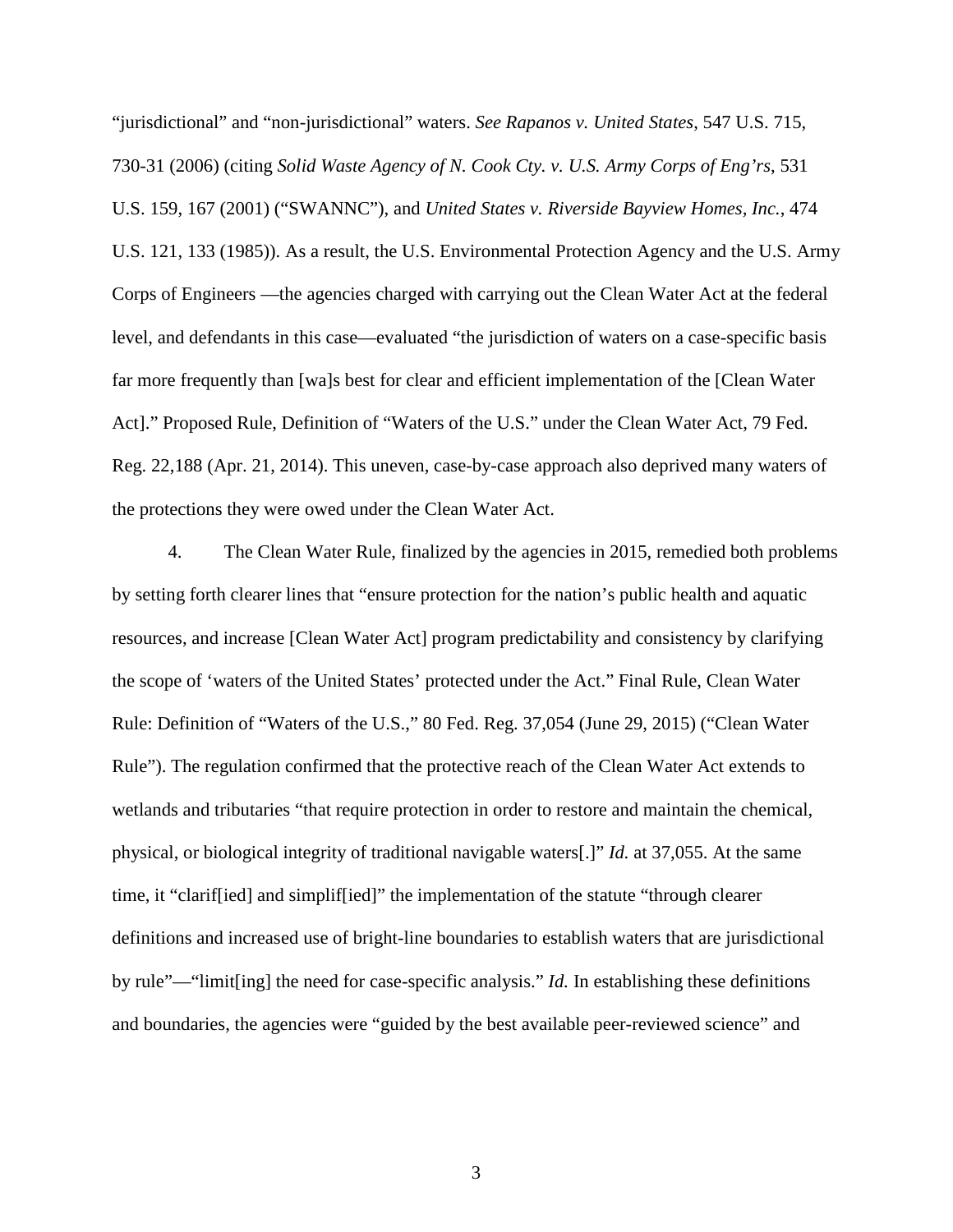"over 1 million public comments  $\dots$ , the substantial majority of which supported the [agencies'] proposed rule[.]" *Id.* at 37,057.

5. This case challenges the administration's arbitrary and unlawful attempt to repeal the protections of the Clean Water Rule. Proposed Rule, Definition of "Waters of the U.S."— Recodification of Pre-Existing Rules, 82 Fed. Reg. 34,899, 34,901 (July 27, 2017) ("Proposed Repeal Rule"); Final Repeal Rule, 84 Fed. Reg. 56,626. As shown below, the manner in which the repeal has been carried out—in essence, by executive fiat—betrays an extraordinary disregard for federal rulemaking requirements and the views of the American public. The Final Repeal Rule also reinstates an illegal regime—the regulations that pre-dated the Clean Water Rule as limited by guidance, *see* Final Repeal Rule, 84 Fed. Reg. at 56, 626, 56,659-62—that runs contrary to Supreme Court precedent, unlawfully leaving certain waters of the United States unprotected due to the guidance's unduly narrow interpretation of Justice Kennedy's significantnexus test.

6. The administration's attack on the Clean Water Rule did not come as a surprise, given former U.S. Environmental Protection Agency Administrator Scott Pruitt's multi-year campaign to eradicate the Clean Water Rule—a campaign that began when Mr. Pruitt was the Attorney General of Oklahoma. Weeks before Inauguration Day, President Trump announced he would place Mr. Pruitt at the helm of the Environmental Protection Agency, where he could continue his efforts to dismantle clean water protections from inside the agency.

7. Less than two weeks after Mr. Pruitt's confirmation, the agencies' official efforts to eliminate the Clean Water Rule began when, on February 28, 2017, President Trump issued an executive order directing former Administrator Pruitt and the Assistant Secretary of the Army for Civil Works to "review the . . . Clean Water Rule . . . for consistency with the [Administration's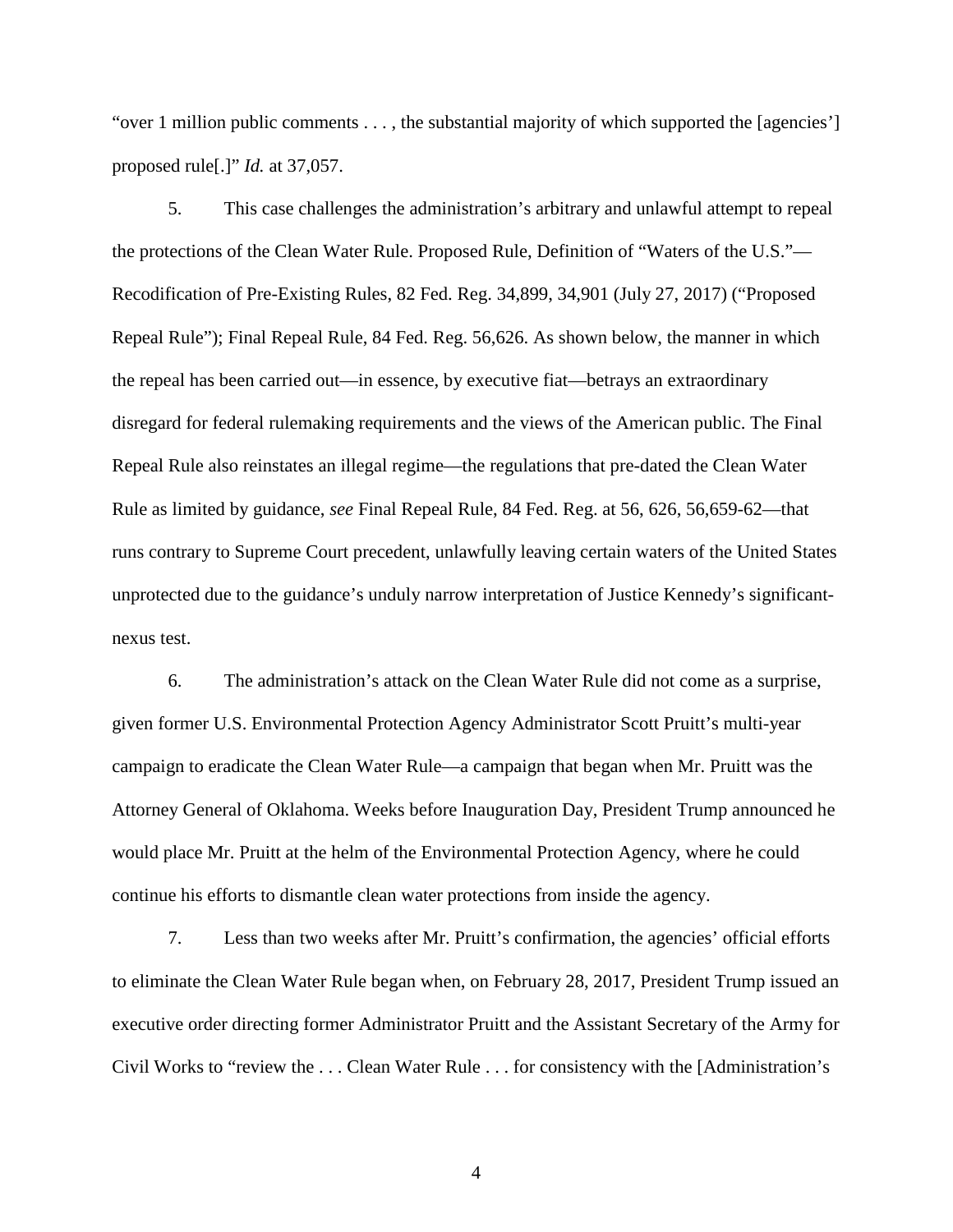deregulatory] policy . . . and publish for notice and comment a proposed rule rescinding or revising the rule, as appropriate and consistent with law." Restoring the Rule of Law, Federalism, and Economic Growth by Reviewing the 'Waters of the United States' Rule,'' Exec. Order No. 13,778, § 2(a) (Feb. 28, 2017). In his order, President Trump also instructed "the Administrator and the Assistant Secretary . . . [to] consider interpreting the term 'navigable waters[]' . . . in a manner consistent with the opinion of Justice Antonin Scalia in [*Rapanos*]." *Id*. § 3.

8. In response to President Trump's order, the agencies proposed to repeal the Clean Water Rule and promised to issue a new definition following a "substantive review of the appropriate scope of 'waters of the United States.'" Proposed Repeal Rule, 82 Fed. Reg. 34,901. With the repeal, the agencies proposed to revive the case-by-case regime that pre-dated the Clean Water Rule and runs contrary to Justice Kennedy's controlling *Rapanos* opinion. *Id.* at 34,900.

9. The Proposed Repeal Rule did not consider the relative merits of the Clean Water Rule or the pre-2015 regime the agencies proposed to adopt, and the agencies discouraged public comment on those subjects. Numerous commenters objected to the Proposed Repeal Rule, in part due to the agencies' refusal to consider the substance of the Clean Water Rule and the pre-2015 regulations it replaced (and that the proposal would adopt anew).

10. After receiving more than 680,000 comments on the Proposed Repeal Rule, the agencies changed course and announced a new proposal to achieve the result directed by the Executive Order—by suspending the Clean Water Rule for two years. Proposed Rule, Definition of "Waters of the U.S."—Addition of an Applicability Date to 2015 Clean Water Rule, 82 Fed. Reg. 55,542 (Nov. 22, 2017) ("Proposed Suspension Rule"). According to the agencies, the suspension would ensure that the United States Environmental Protection Agency and the U.S.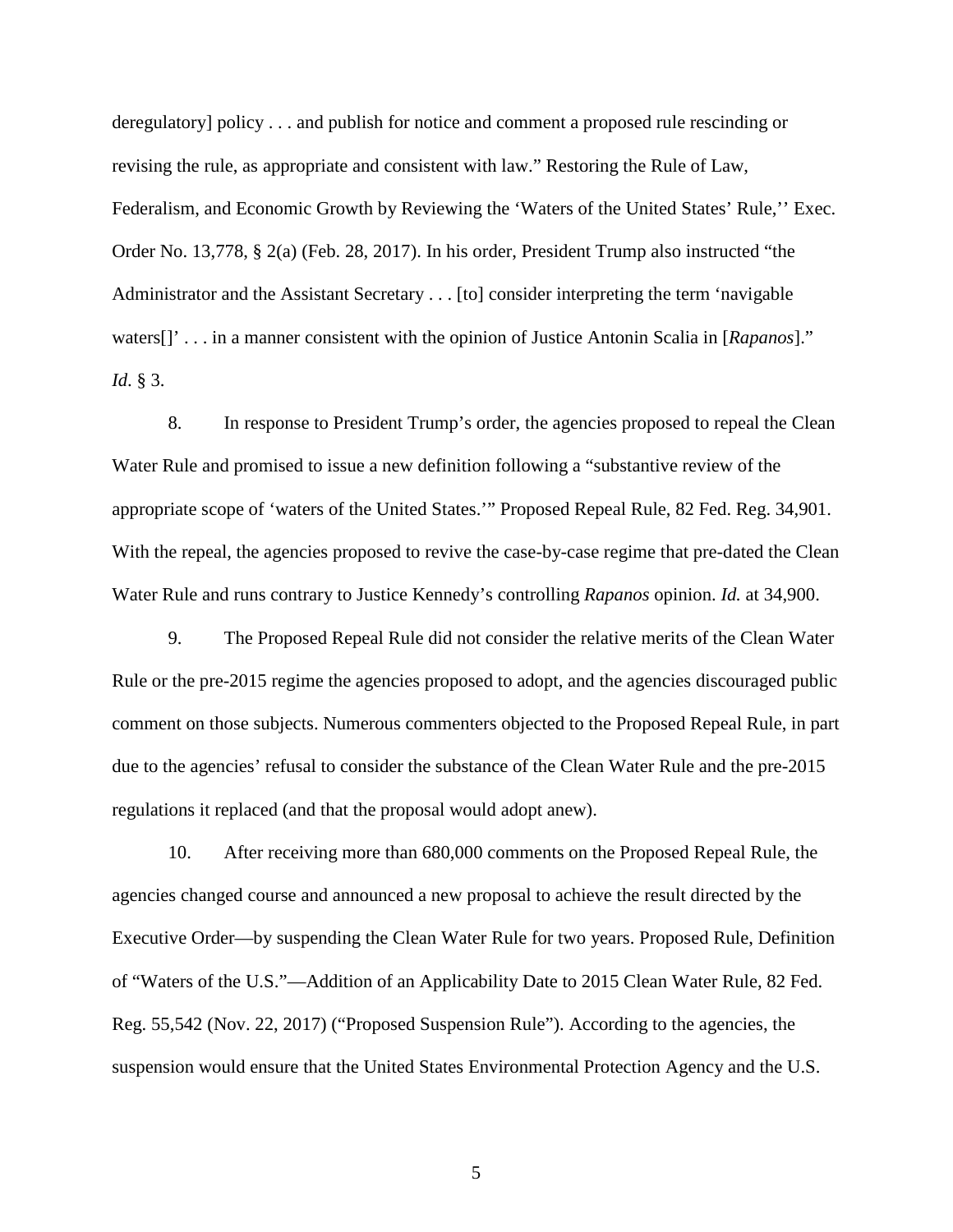Army Corps of Engineers would have "sufficient time" to undertake the "regulatory process for reconsidering the definition of 'waters of the United States[.]'" *Id.* at 55,544. The agencies claimed that the Suspension Rule—which became effective on February 6, 2018—would have replaced the Clean Water Rule for two years with the case-by-case regulatory regime that existed prior to the Clean Water Rule. Final Rule, Definition of ''Waters of the United States''— Addition of an Applicability Date to 2015 Clean Water Rule, 83 Fed. Reg. 5200, 5200 (Feb. 6, 2018) ("Suspension Rule").

11. This Court vacated and issued a nationwide injunction of the Suspension Rule because the agencies "violated the APA by refusing to solicit or consider any substantive comments on the change of [the] regulatory definition to 'waters of the United States'" that would result from suspending the Clean Water Rule and implementing the pre-Clean Water Rule regulatory regime. *S.C. Coastal Conservation League*, 318 F. Supp. 3d at 963.

12. Perhaps recognizing that the Suspension Rule's fatal flaws were contained in the Proposed Repeal Rule as well, the agencies published a supplemental repeal notice on July 12, 2018 setting forth a post-hoc rationale to support their pre-determined effort to repeal the Clean Water Rule. *See* Supplemental Notice of Proposed Rulemaking, Definition of "Waters of the U.S."—Recodification of Pre-Existing Rules, 83 Fed. Reg. 32,227, 32,227-28 (July 12, 2018). In the supplemental notice, the agencies did not add to or otherwise alter the language of the Proposed Repeal Rule; they instead gave new but belated justifications for their desire to "permanently repeal" the Clean Water Rule. *See id.* at 32,227-28. Rather than providing their "reasoned explanation" for the repeal, the agencies offered various conclusions they "proposed" to reach about the supposed flaws of the Clean Water Rule, with no supporting agency analysis, and invited the public to provide information supporting those conclusions. *E.g*., *id.* at 32,228.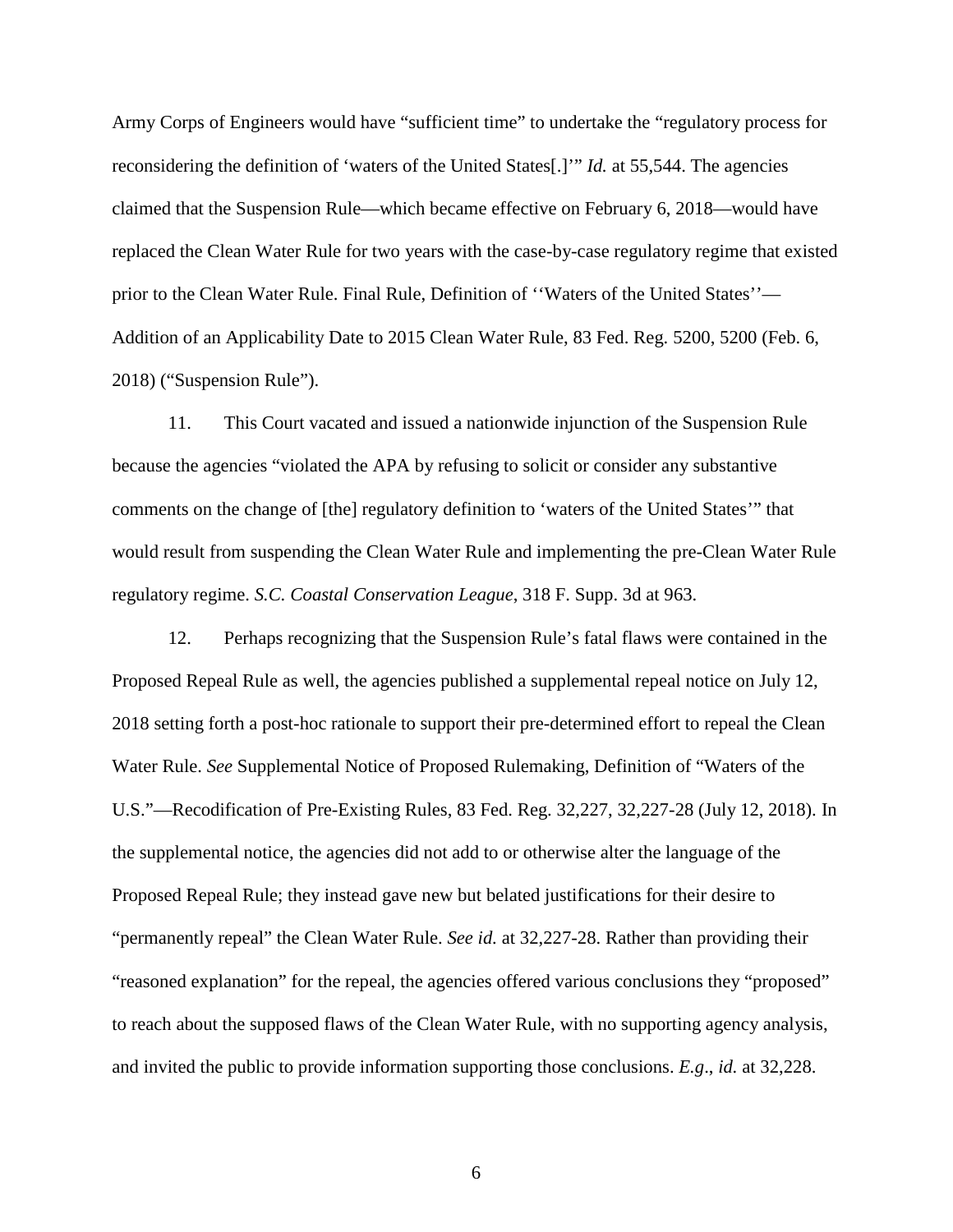Again the agencies did not consider or seek comment on the actual protections provided by the Clean Water Rule (or the pre-existing case-by-case regime) for the nation's waters; instead, they directed public comment to legal and administrative issues said to justify the Clean Water Rule repeal. *E.g.*, *id.* at 32,227-28, 32,231, 32,238. Despite the importance of the rulemaking, the novelty of the approach taken by the agencies, and multiple requests for extension, the agencies limited public comment to 30 days.

13. The agencies finalized the Repeal Rule on October 22, 2019, 84 Fed. Reg. 56,626 (Oct. 22, 2019). Although these same agencies rejected the pre-2015 case-by-case regime just four years ago in promulgating the Clean Water Rule and again recently in proposing a revised definition of "waters of the United States," *see* Revised Definition of "Waters of the United States," 84 Fed. Reg. 4,154 (Feb. 14, 2019) ("Replacement Rule"), they adopted that same caseby-case regime by repealing the Clean Water Rule.

14. The Final Repeal Rule does not discuss the Clean Water Rule's four-year process of outreach and analysis that considered "over 1 million public comments . . . , as well as input provided through . . . over 400 meetings nationwide with states, small businesses, farmers, academics, miners, energy companies, counties, municipalities, environmental organizations, other federal agencies, and many others." Clean Water Rule, 80 Fed. Reg. at 37,057.

15. The agencies' Repeal Rule, proposed in gross violation of the Administrative Procedure Act, is both arbitrary and unlawful. It also violates the Due Process Clause of the Constitution. This Court should set the regulation aside to protect the integrity of the nation's waters and the rule of law.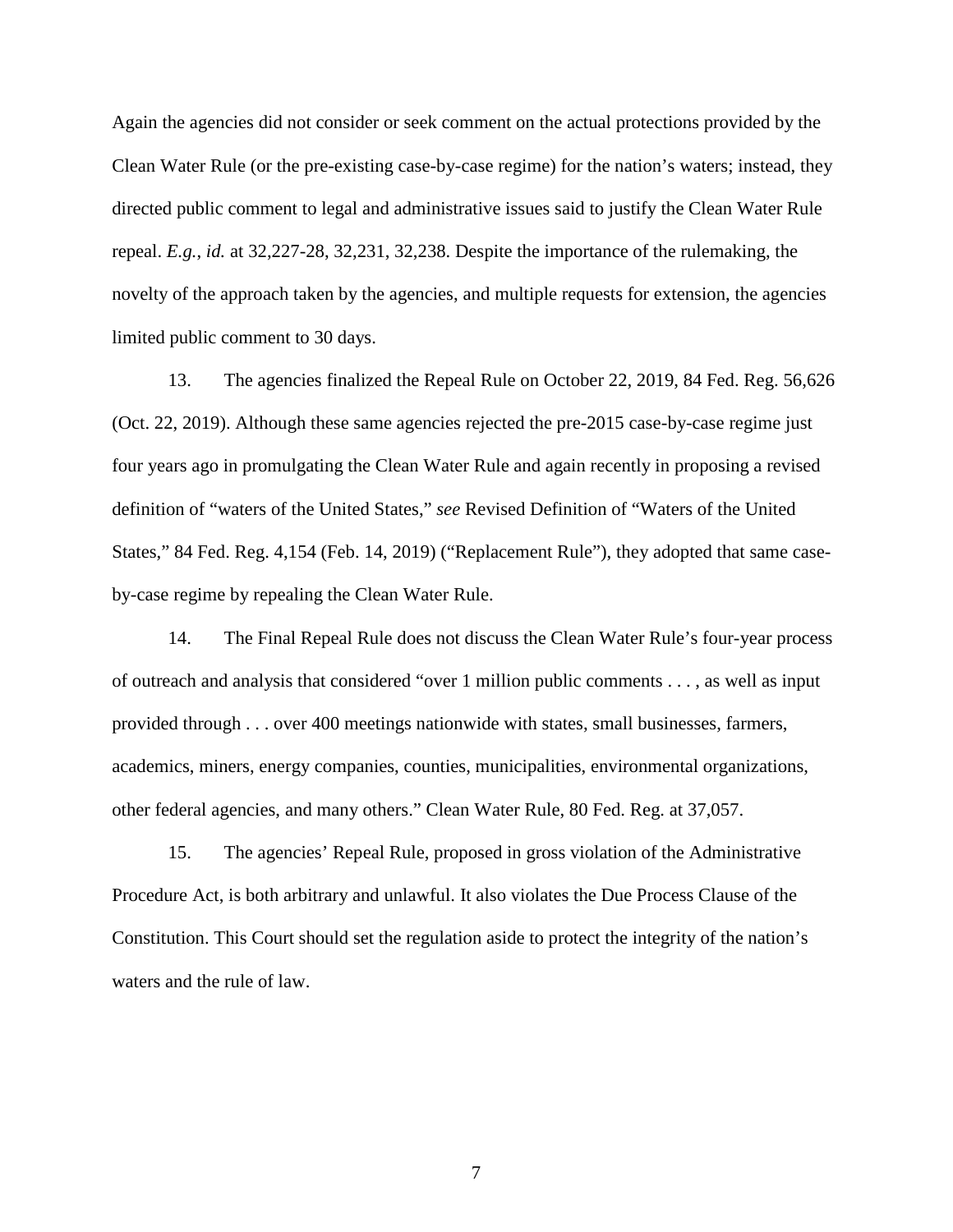#### **JURISDICTION AND VENUE**

16. This action is brought pursuant to the judicial review provisions of the Administrative Procedure Act, 5 U.S.C. §§ 701-06, which waive the defendants' sovereign immunity. *City of New York v. U.S. Dep't of Def.*, 913 F.3d 423, 430 (4th Cir. 2019). This Court has jurisdiction over the plaintiffs' claims under 28 U.S.C. § 1331 (federal question), and may issue a declaratory judgment and further relief pursuant to 5 U.S.C. § 706 and 28 U.S.C. §§ 2201 and 2202. *See Nat'l Ass'n of Mfrs. v. Dep't of Def.*, ---U.S.---, 138 S. Ct. 617, 623 (2018).

17. Venue is proper in this District and Division under 28 U.S.C. § 1391(e)(1) and Local Civ. Rule 3.01(A) (D.S.C.) because the South Carolina Coastal Conservation League and Charleston Waterkeeper, two of the plaintiffs in this action, reside within the District and the Charleston Division.

#### **PLAINTIFFS**

18. The plaintiff organizations in this case, along with their members, are committed to protecting "the chemical, physical, and biological integrity of the Nation's waters." 33 U.S.C. § 1251(a).

19. Plaintiff South Carolina Coastal Conservation League is a nonprofit organization incorporated under the laws of South Carolina. The League maintains its headquarters office in Charleston, South Carolina, and currently has approximately 2,500 members. Its mission is to protect the natural environment of South Carolina's coastal plain, and to enhance the quality of life in the state's communities by working with individuals, businesses, and government to ensure balanced solutions to environmental problems. Protecting wetlands and aquatic habitat in the Lowcountry of South Carolina has been an important goal of the League since it was first established in 1989. Many of the League's members regularly visit rivers, streams, wetlands, and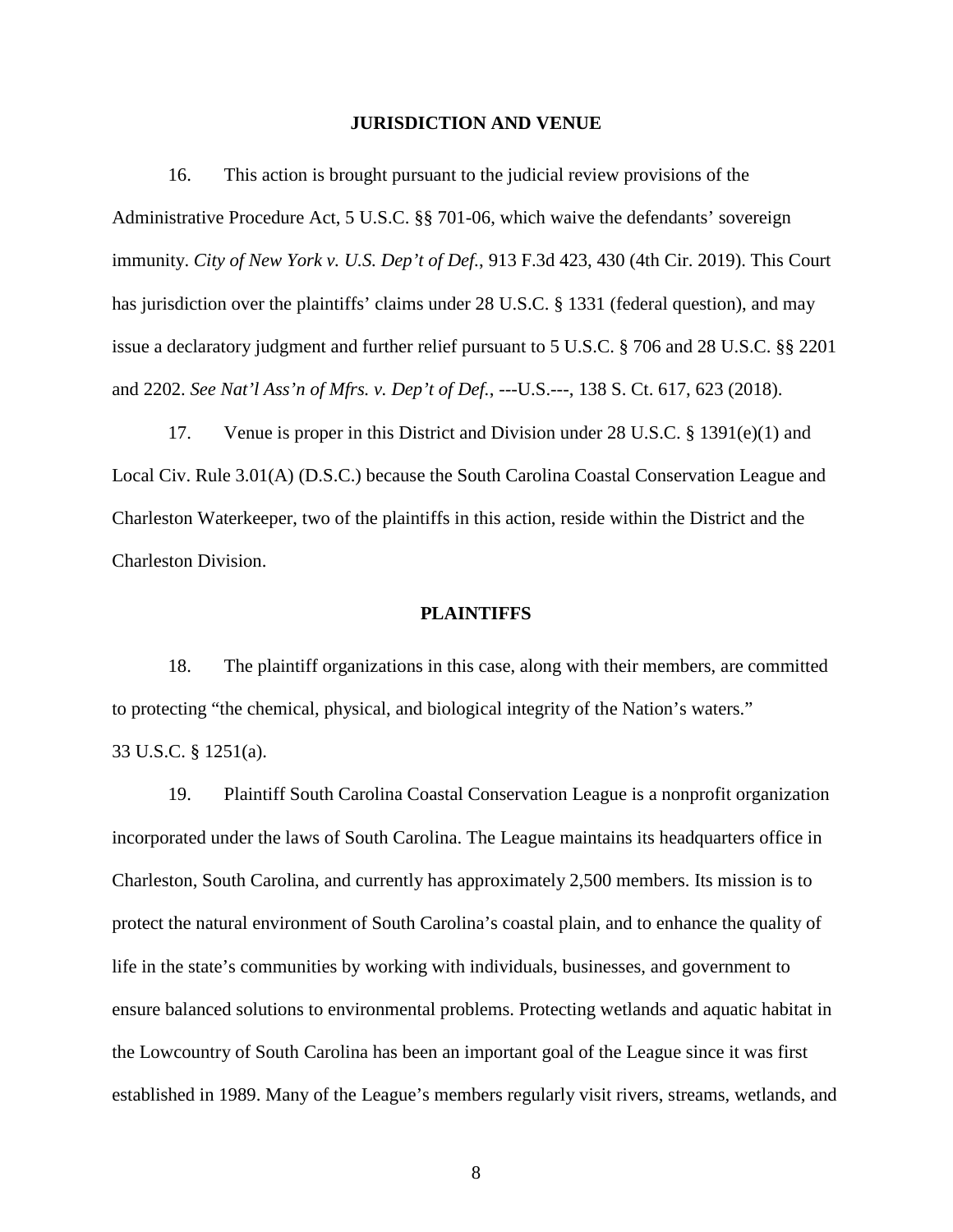other aquatic habitats for recreational activities, such as birding, wildlife observation, fishing, paddling, hiking, photography, and other uses. They own businesses that rely on eco-tourism in the Lowcountry, and any threat to clean water is a threat to their livelihood.

20. Plaintiff Charleston Waterkeeper is a Charleston, South Carolina based organization whose mission is to protect, promote, and restore the quality of Charleston's waterways while creating a more engaged public through education, outreach, and celebration of our collective right to clean water. As a result of its focus on water-quality issues in the Charleston Harbor Watershed, which includes both the Ashley and Cooper river basins, Charleston Waterkeeper operates on the front lines, working with the community to patrol and monitor the region's waterways. The organization relies on strict empirical evidence to identify water-quality issues and reach pragmatic solutions. Charleston Waterkeeper's goal is to protect the public's right under the Clean Water Act to clean, swimmable, fishable, and enjoyable water. Members of Charleston Waterkeeper care about clean water in the region and regularly visit rivers, streams, wetlands, and other aquatic habitats throughout the area for recreational activities, including hiking, paddling, swimming, fishing, and wildlife viewing. They also rely on clean water for their livelihoods.

21. Plaintiff American Rivers works to protect wild rivers, restore damaged rivers, and conserve clean water for people and nature. Since 1973, American Rivers has protected and restored more than 150,000 miles of rivers through educational and advocacy efforts, on-theground projects, and an annual America's Most Endangered Rivers campaign. Headquartered in Washington, D.C., American Rivers has offices across the country—including two in South Carolina—and more than 275,000 members, supporters, and volunteers. American Rivers' members fish, swim, and canoe in rivers that will be directly affected by this rule. In addition to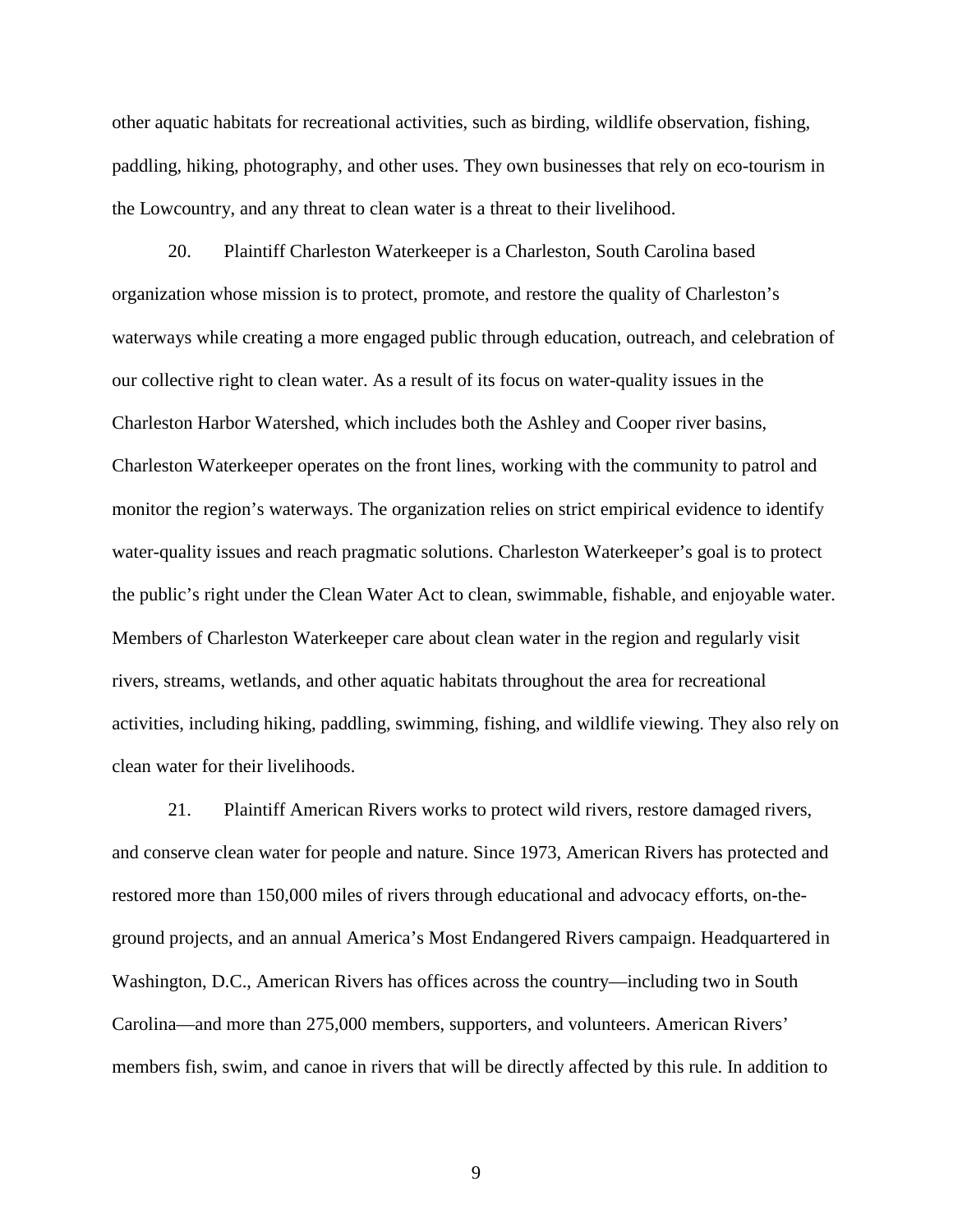actively using the rivers, the members enjoy hiking along their banks, but are fearful that dirty, polluted water will disturb their enjoyment.

22. Plaintiff Chattahoochee Riverkeeper is dedicated to securing the protection and stewardship of the Chattahoochee River watershed—including its lakes, tributaries, and wetlands—in order to restore and conserve the watershed's ecological health for the people and wildlife that depend upon it. Based in Georgia, Chattahoochee Riverkeeper is an advocacy organization with more than 8,700 members committed to protecting and restoring the Chattahoochee River Basin—a drinking-water source for nearly four million people in Georgia, Alabama, and Florida. From the north Georgia mountains to the Florida border, the Chattahoochee River is impacted by unplanned development; storm runoff and trash from roads, construction sites, and industries; and discharges from sewage-treatment plants. While significant improvements have been made in the river, much remains to be accomplished. Chattahoochee Riverkeeper uses advocacy, education, research, communication, cooperation, monitoring, and legal actions to protect and preserve the Chattahoochee and its watershed. Chattahoochee Riverkeeper's members regularly swim and paddle in the Chattahoochee River and are fearful that increased water pollution allowed under this rule could prevent them from enjoying the river.

23. Plaintiff Clean Water Action is a national, non-profit membership organization incorporated under the laws of the District of Columbia, with its principal place of business in Washington, D.C. Clean Water Action conducts campaigns on the national level, as well as state and local campaigns in over a dozen offices around the country. Clean Water Action's mission includes the prevention of pollution in the nation's waters, the protection of natural resources, the creation of environmentally safe jobs and businesses, and the empowerment of people to make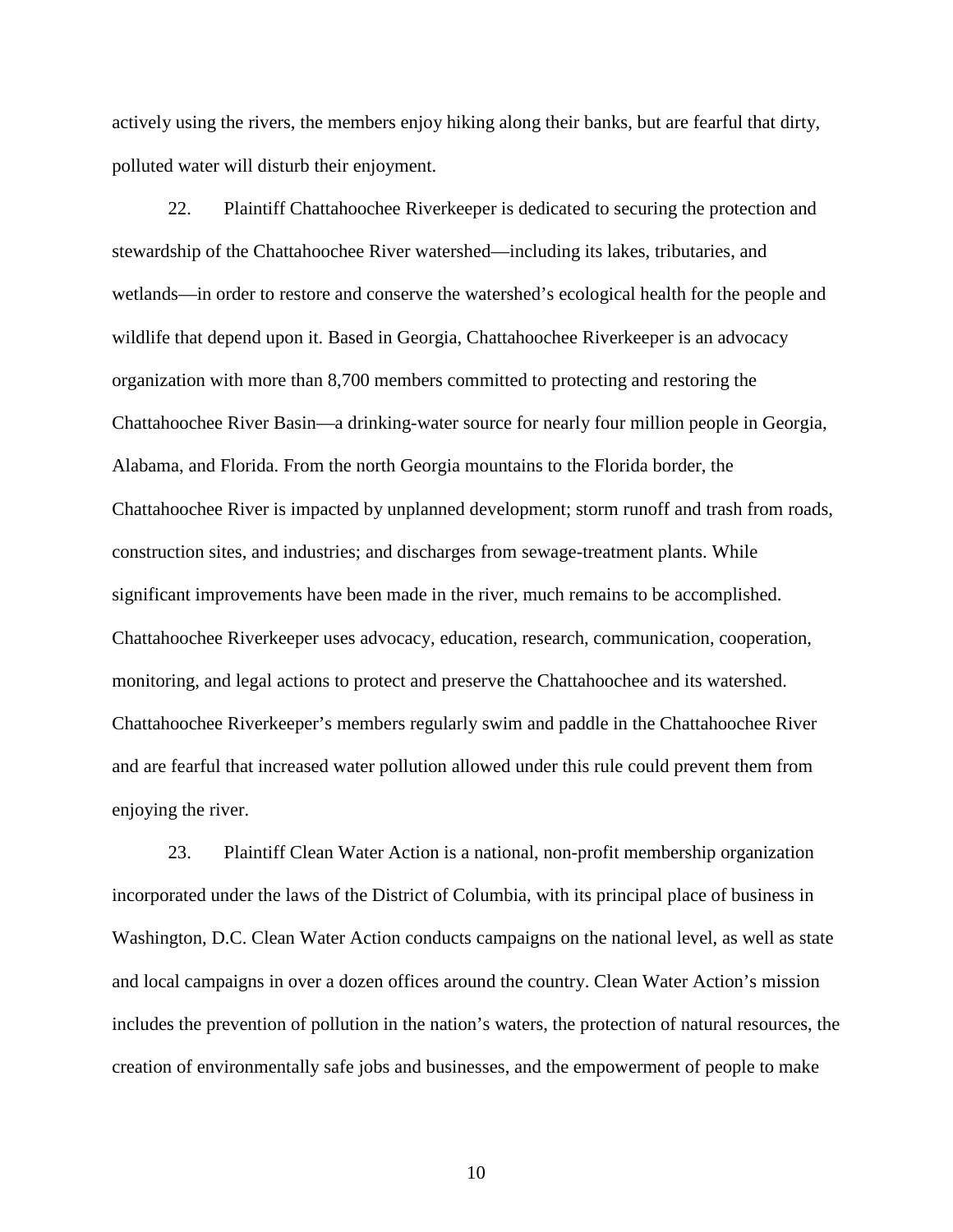democracy work. Its activities include policy research and advocacy, public education, and grassroots mobilization. Clean Water Action has been involved with the Clean Water Act since its founding in 1972, and has also been involved in implementation activities throughout its history. Clean Water Action's core programs have always included efforts to ensure broad jurisdiction under the Clean Water Act to include wetlands and streams, as well as efforts to strengthen the Act's implementation and enforcement and to work toward the Act's goal of zero discharge of pollution into the waters of the United States. Since 2002, advocating to ensure that wetlands, streams, and other vital water resources are protected by the Clean Water Act's pollution-prevention programs has been a priority campaign for Clean Water Action. In addition to using rivers across the country for recreation, Clean Water Action's members are concerned about the effects of the rule on their drinking water.

24. Plaintiff Defenders of Wildlife is dedicated to protecting the nation's native plants and wildlife and the habitats upon which they depend. Founded in 1947, Defenders has more than a million members and supporters nationwide, over 4,500 of whom live in South Carolina. Defenders works to protect and restore the fragile aquatic habitats that freshwater and marine species require to survive. Defenders' commitment to science-based policies informs its conservation work at the local, state, and national levels. Defenders focuses on the conservation of threatened and endangered species and on preventing other species from becoming similarly imperiled. Defenders' members live near, fish, boat and otherwise enjoy rivers and streams that will be impacted by the rule. They also worry that the rule will threaten wildlife dependent on the health of those rivers and streams.

25. Plaintiff Friends of the Rappahannock was founded in 1985 as a non-profit, grassroots conservation organization based in Fredericksburg, Virginia. It works at the local,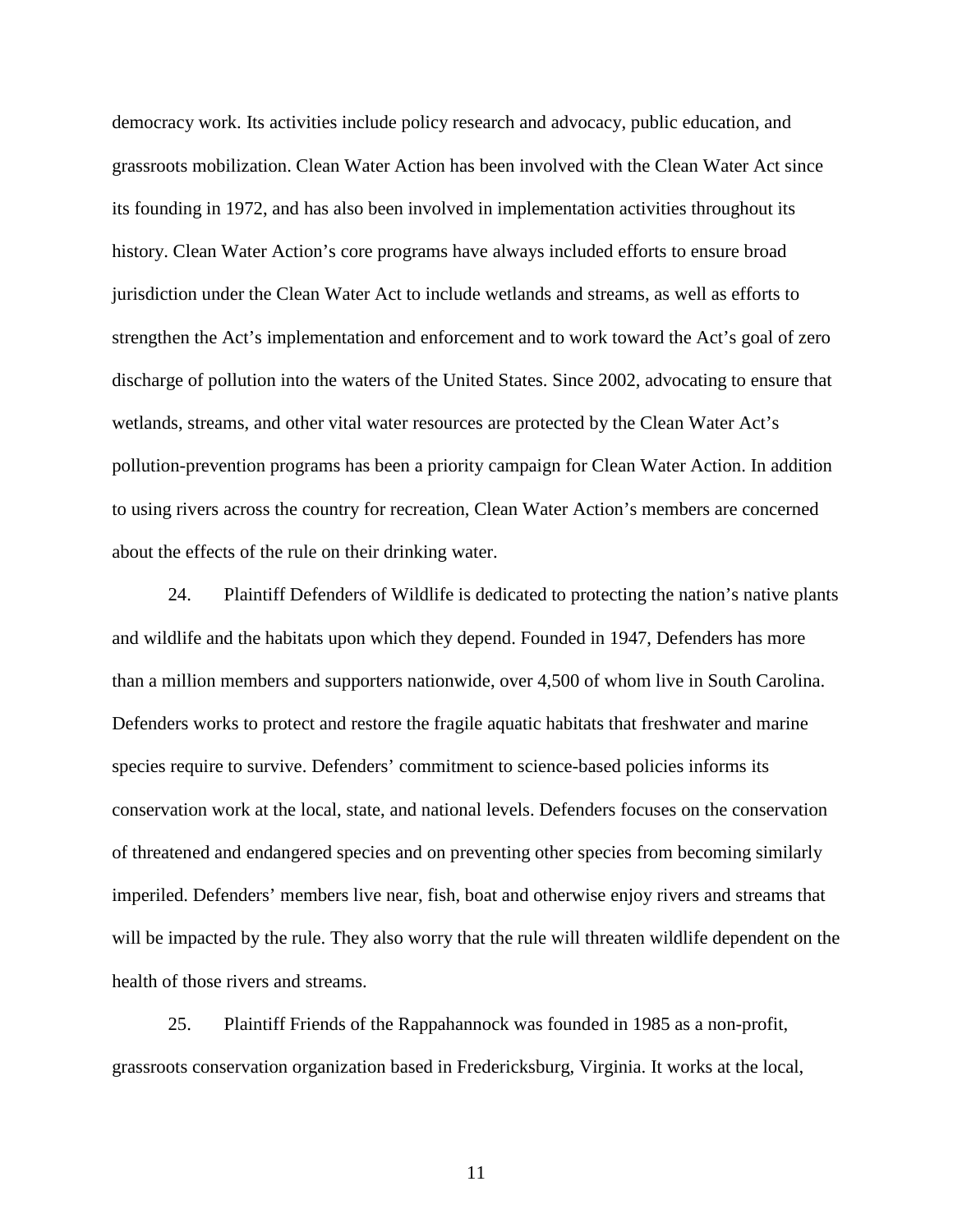state, and federal levels to ensure the maximum protections for the Rappahannock River, which flows from the Blue Ridge Mountains to the Chesapeake Bay. Friends of the Rappahannock's members regularly use waters within the Rappahannock River Basin for paddling, swimming, and walking along. They are concerned that this rule will degrade the health of these waters and of their drinking water.

26. Plaintiff National Wildlife Federation ("NWF") is a national non-profit membership organization dedicated to the protection of the environment and natural resources. Founded in 1936, NWF is a member-supported nonprofit conservation, advocacy, and education organization. NWF has more than six million members, partners, and supporters nationwide, and has affiliate organizations in fifty-two states and territories. NWF's mission is to educate, mobilize, and advocate for preserving and strengthening protection for wildlife and wild places. Among other things, this includes advocating for the protection of vital resources such as the wetlands, streams, and river s upon which wildlife depends. As a result, NWF has a strong interest in ensuring that these waters are protected by the Clean Water Act, and has worked on behalf of its members and affiliates for the last eighteen years—including participating in the rulemaking that resulted in the Clean Water Rule—to ensure that vulnerable waters receive the full protection of the Clean Water Act. NWF's members frequently use and enjoy rivers and streams, and enjoy observing the wildlife they sustain. NWF's members also have made critical life decisions based on their beliefs that clean water would be protected, from buying homes nearby rivers to creating businesses that rely on clean water.

27. Plaintiff Natural Resources Defense Council ("NRDC") is a national environmental advocacy group organized as a New York non-profit membership corporation. NRDC has hundreds of thousands of members nationwide, over 2,500 of whom live in South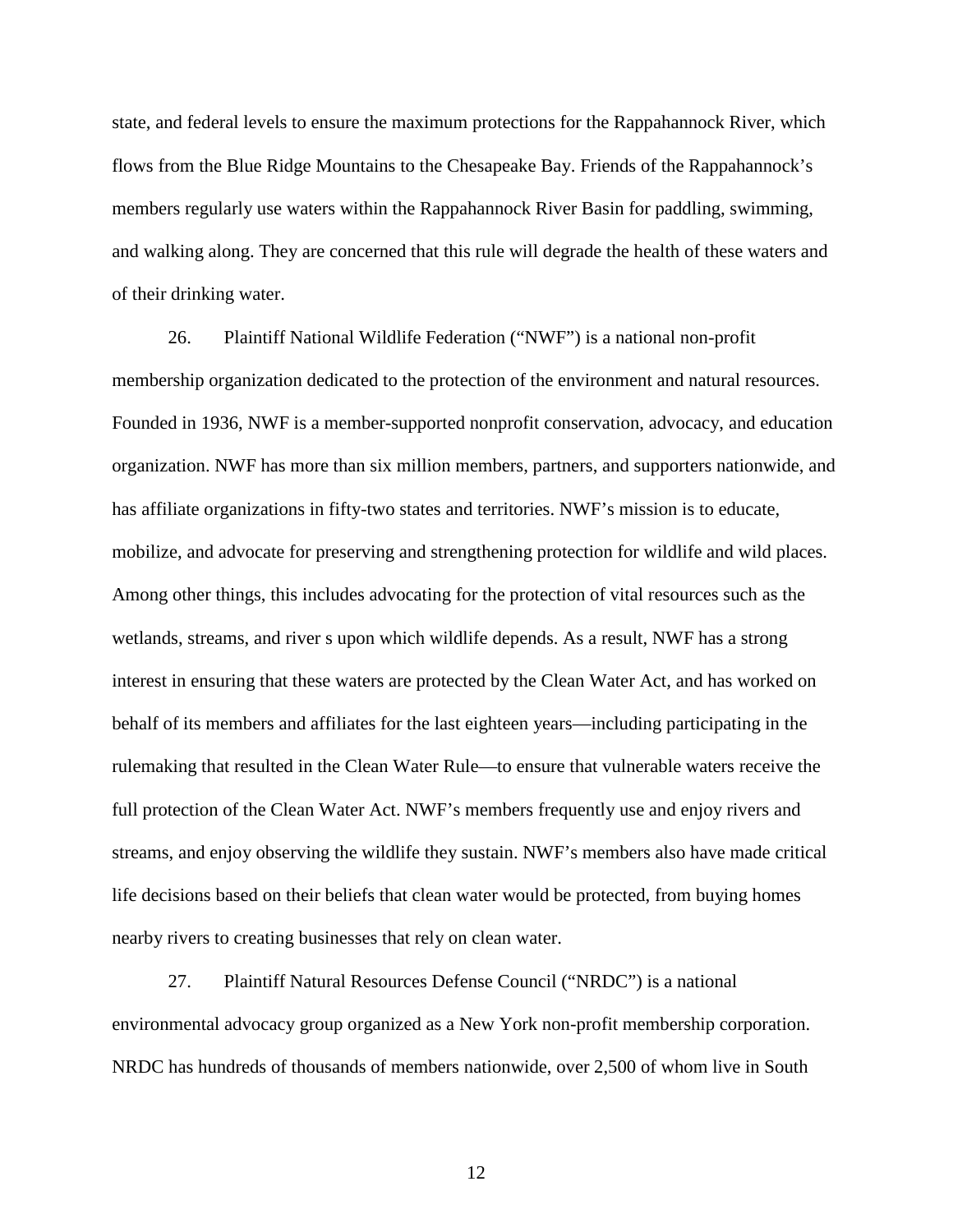Carolina. NRDC's mission is to safeguard the Earth, its people, its plants and animals, and the natural systems on which all life depends. NRDC staff members work to secure Clean Water Act protections for a broad range of aquatic resources, including small, seasonal, and rain-dependent streams, as well as wetlands, ponds, and other waters. In furtherance of these goals, NRDC worked to ensure that the administrative action that culminated in the Clean Water Rule provided robust protections for these vital water resources, on which NRDC's members and many other Americans depend. NRDC's members live near, get their drinking water from, and enjoy hiking and birdwatching nearby rivers and other waters that will be negatively impacted by this rule.

28. Plaintiff North Carolina Coastal Federation is a member-supported organization that focuses on protecting and restoring the North Carolina coast. For over 35 years, the Coastal Federation has been in the field restoring miles of coastline; training and educating students, adults, and communities to take actions that result in cleaner coastal waters; and advocating for an accessible, healthy, and productive coast. The Coastal Federation's members work, live and play in and around North Carolina's coastal ecosystems, whether through fishing, boating, swimming, surfing, or other activities. Those activities depend on clean water and are threatened by this rule.

29. Plaintiff North Carolina Wildlife Federation has worked for all wildlife and wildlife habitat since 1945, bringing together citizens, outdoor enthusiasts, hunters and anglers, government, and industry to protect North Carolina's natural resources. From the Great Smoky Mountains to the Outer Banks, the Wildlife Federation is made up of people who value wildlife and wild places, and the many ways to enjoy them. Through its policy and protection work, research and education, and direct hands-on conservation projects, the Wildlife Federation works collectively for the places and species that have no voice. Water conservation is a critical part of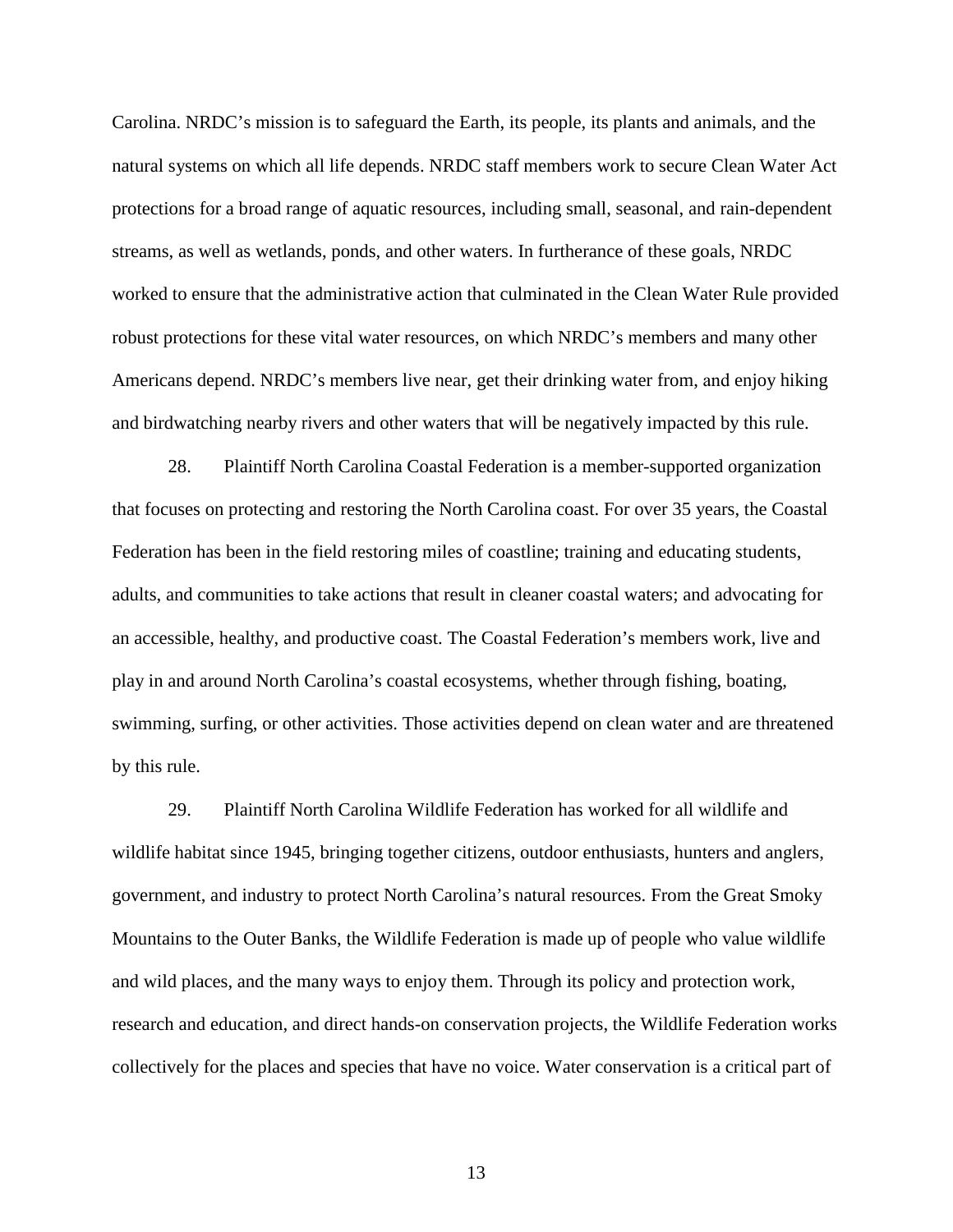the Federation's efforts. Many of the Wildlife Federation's members are wildlife enthusiasts who enjoy canoeing, kayaking, and fishing in waters that will be impacted by this rule.

30. If the defendant agencies' unlawful repeal of the Clean Water Rule is allowed to stand, the plaintiff organizations and their members will be irreparably injured.

31. First, the challenged regulation strips Clean Water Act protections from some of the most important wetlands and streams across the country, allowing them to be degraded and destroyed. *See, e.g.*, U.S. EPA and Dep't of the Army, Economic Analysis for the Proposed Definition of "Waters of the U.S."—Recodification of Pre-existing Rules (EPA-HQ-OW-2017- 0203-0002) (June 2017) ("Economic Analysis I"), at 2 (stating that the elimination of the Clean Water Rule's protections would "result<sup>[]</sup> in an overall reduction in positive jurisdictional determinations" under the Clean Water Act). These impacts will be particularly pronounced along the Southeastern coastal plain, which is marked by two types of wetlands for which the Clean Water Rule clarified protection—Carolina Bays and pocosins. *See, e.g.*, Clean Water Rule, 80 Fed. Reg. at 37,071-37,073. The challenged Repeal Rule would also weaken protections for headwater streams in the Blue Ridge Mountains of South Carolina and other states, harming the water quality and integrity of vulnerable water resources, including southern trout streams and the headwaters of major rivers and drinking water sources.

32. Because the plaintiff conservation groups and their members have significant, particularized, and concrete interests in maintaining the integrity of Carolina Bays, pocosins, headwater streams, wetlands, and similar waters, they will be injured by the challenged Repeal Rule. Unless the regulation is vacated, the recreational use and enjoyment of wetlands and streams by the groups' members will be significantly impaired. The groups and their members will also be burdened by legitimate concerns about the future loss of wetlands and streams as a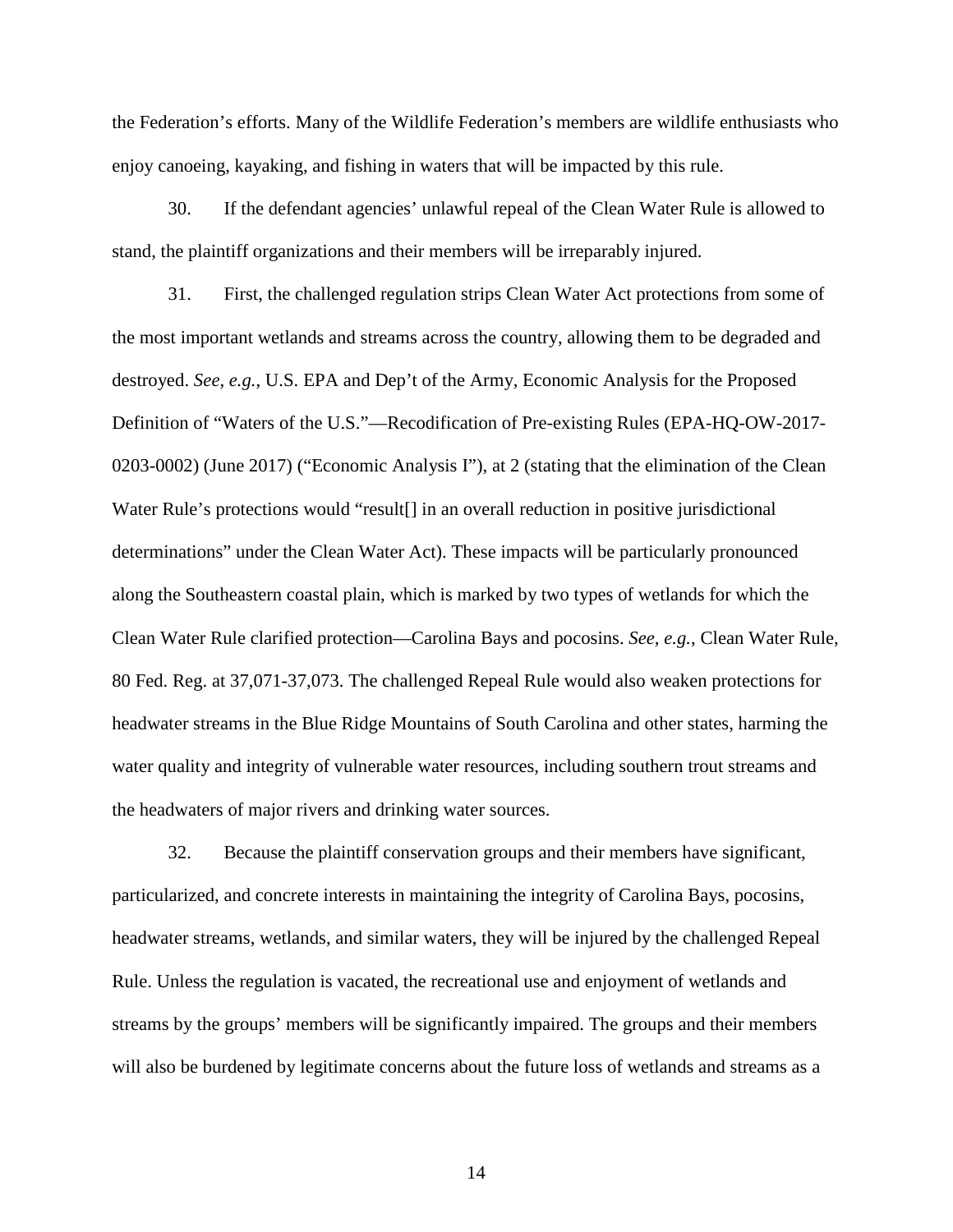result of the Clean Water Rule's repeal. They are also injured by the agencies' failure to provide a meaningful opportunity to comment on a rule that so significantly impacts the nation's waterways and plaintiffs' ability to use and enjoy those waterways.

33. Second, in stripping Clean Water Act protections from wetlands and streams, the challenged regulation will also harm the nation's downstream waters. As the defendant agencies acknowledged in adopting the Clean Water Rule, both "[p]eer-reviewed science and practical experience demonstrate that upstream waters, including headwaters and wetlands, significantly affect the chemical, physical, and biological integrity of downstream waters by playing a crucial role in controlling sediment, filtering pollutants, reducing flooding, providing habitat for fish and other aquatic wildlife, and many other vital chemical, physical, and biological processes." Clean Water Rule, 80 Fed. Reg. at 37,055. By limiting the extent of upstream protections, the Repeal Rule will harm the integrity of "traditional navigable waters," "the territorial seas[,]" and other downstream waters. *Id.*

34. Because the plaintiff conservation groups and their members have substantial interests in the integrity of downstream waters, they will be irreparably injured by the challenged regulation. The quality of the nation's waters is of fundamental importance to each of the groups. The groups' members use and rely on downstream waters for recreation, drinking water, and other needs. The repeal of the Clean Water Rule's protections will irreparably harm these interests.

35. Finally, in unlawfully narrowing the reach of the Clean Water Act, the challenged regulation will require the plaintiff groups and their members to advocate for local water-quality protections before a multitude of agencies in jurisdictions across the United States. This jurisdiction-by-jurisdiction fight for protections that are owed to upstream waters under federal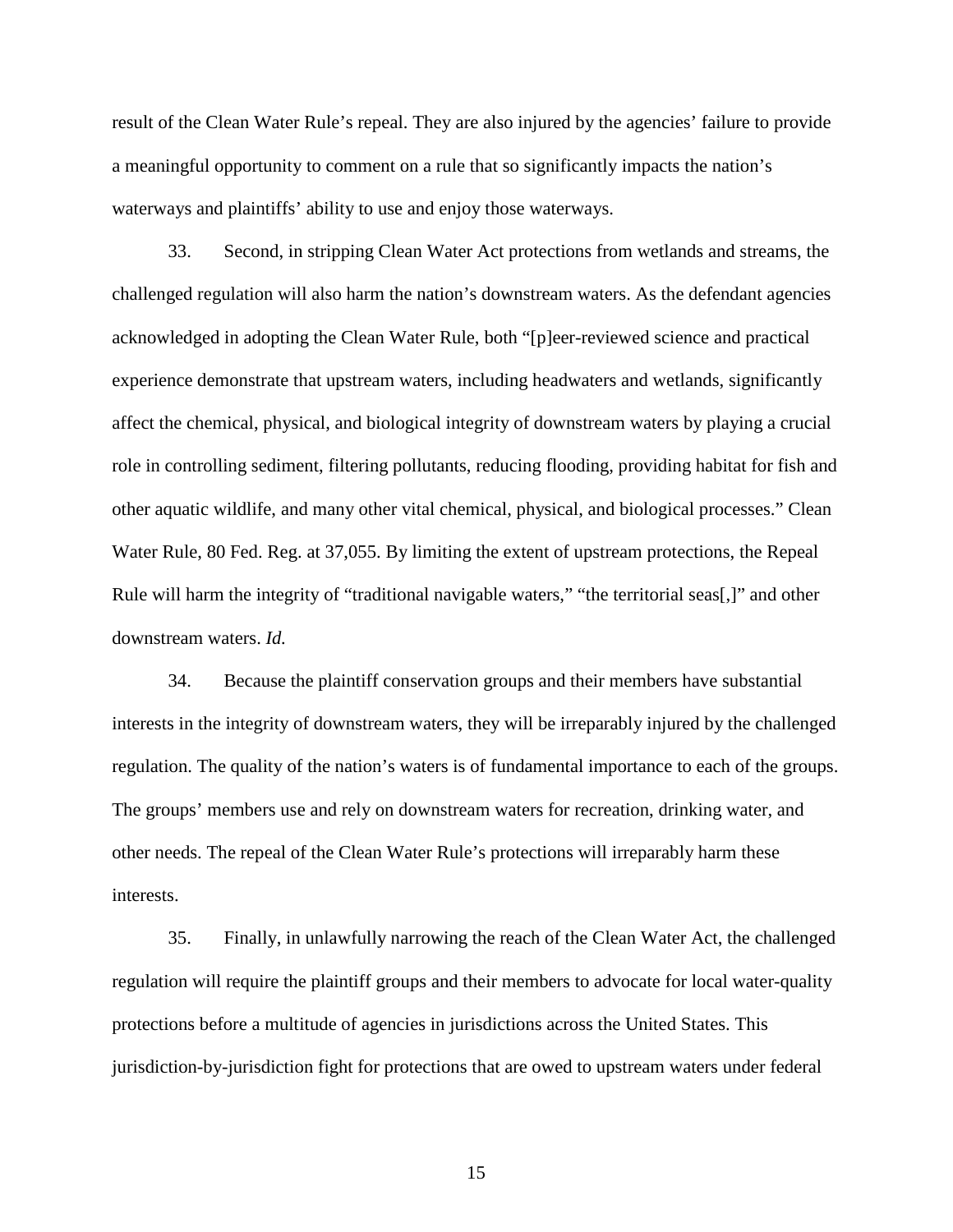law will be extremely resource intensive and would divert resources from the groups' other programs and activities.

#### **DEFENDANTS**

36. Defendant Andrew R. Wheeler, who signed the challenged regulation, is sued in his official capacity as the Administrator of the United States Environmental Protection Agency.

37. Defendant United States Environmental Protection Agency ("EPA") is the federal agency responsible for implementing most of the Clean Water Act's provisions. Despite its recent turn toward eliminating essential environmental protections, the EPA was established with the "mission" of "protect[ing] human health and the environment." U.S. EPA, Our Mission and What We Do, https://19january2017snapshot.epa.gov/aboutepa/our-mission-and-what-wedo\_.html (last visited Aug. 8, 2019), and https://perma.cc/M23S-MUUC (permanent link); *see also* Reorganization Plan No. 3 of 1970, 3 C.F.R. § 1072 (1970), *reprinted in* 5 U.S.C. app., at 214, 217 (2016) (providing that the first of the EPA's "principal roles and functions" is "[t]he establishment and enforcement of environmental protection standards consistent with national environmental goals"). Consistent with this mission, the primary "purpose[s]" of the agency are to ensure:

> that . . . all Americans are protected from significant risks to human health and the environment where they live, learn and work; ... [that] national efforts to reduce environmental risk are based on the best available scientific information; . . . [and that] federal laws protecting human health and the environment are enforced fairly and effectively[.]

U.S. EPA, Our Mission and What We Do.

38. Defendant Rickey Dale "R.D." James is sued in his official capacity as Assistant Secretary of the Army (Civil Works). Mr. James signed the challenged rule on behalf of the United States Army Corps of Engineers.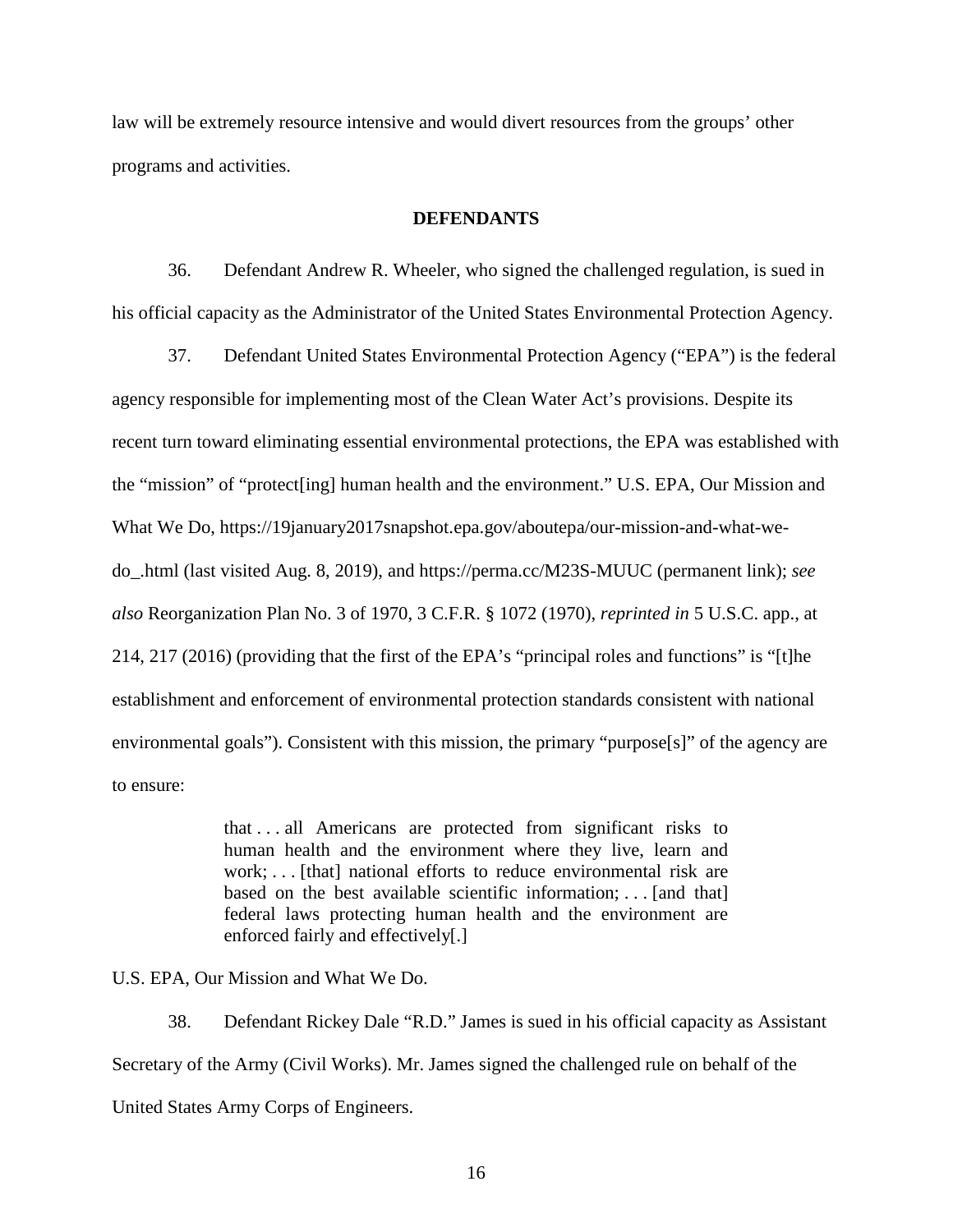39. Defendant United States Army Corps of Engineers ("Corps") is a federal agency housed within the United States Army, which is part of the United States Department of Defense. Under the Clean Water Act, the Corps implements the permit program for the discharge of dredged and fill material into the waters of the United States. *See* 33 U.S.C. § 1344(a).

#### **BACKGROUND**

40. By the early 1970s, the nation's water-quality crisis could no longer be denied. As the House Committee on Public Works concluded in 1972, "America's waters [we]re in serious trouble, thanks to years of neglect, ignorance and public indifference." H.R. Rep. No. 92-911, at 1 (1972). "Many of the Nation's navigable waters [we]re severely polluted[,]" "major waterways near the industrial and urban areas [we]re unfit for most purposes[,]" and "many lakes and confined waterways [we]re aging rapidly under the impact of increased pollution[.]" S. Rep. No. 92-414, at 7 (1971). "Rivers, lakes, and streams [we]re being used[,]" in short, "to dispose of man's wastes rather than to support man's life and health[.]" *Id.*

41. The state of the nation's waters was all the more troubling given the history of congressional efforts to address water pollution. More than twenty years before, Congress had adopted the Federal Water Pollution Control Act of 1948. *See* H.R. Rep. No. 92-911, at 1; Pub. L. No. 80-845, 62 Stat. 1155 (1948). Other statutes followed, including the Federal Water Pollution Control Act of 1956, Pub. L. No. 84-660, 70 Stat. 498 (1956); the Water Quality Act of 1965, Pub. L. No. 89-234, 79 Stat. 903 (1965); the Clean Water Restoration Act of 1966, Pub. L. No. 89-753, 80 Stat. 1246 (1966); and the Water Quality Improvement Act of 1970, Pub. L. No. 91-224, 84 Stat. 91 (1970). This legislation, however, largely limited "the Federal role . . . to support of, and assistance to, the States[,]" which were charged with "lead[ing] the national effort to prevent, control and abate water pollution." S. Rep. No. 92-414, at 1. This approach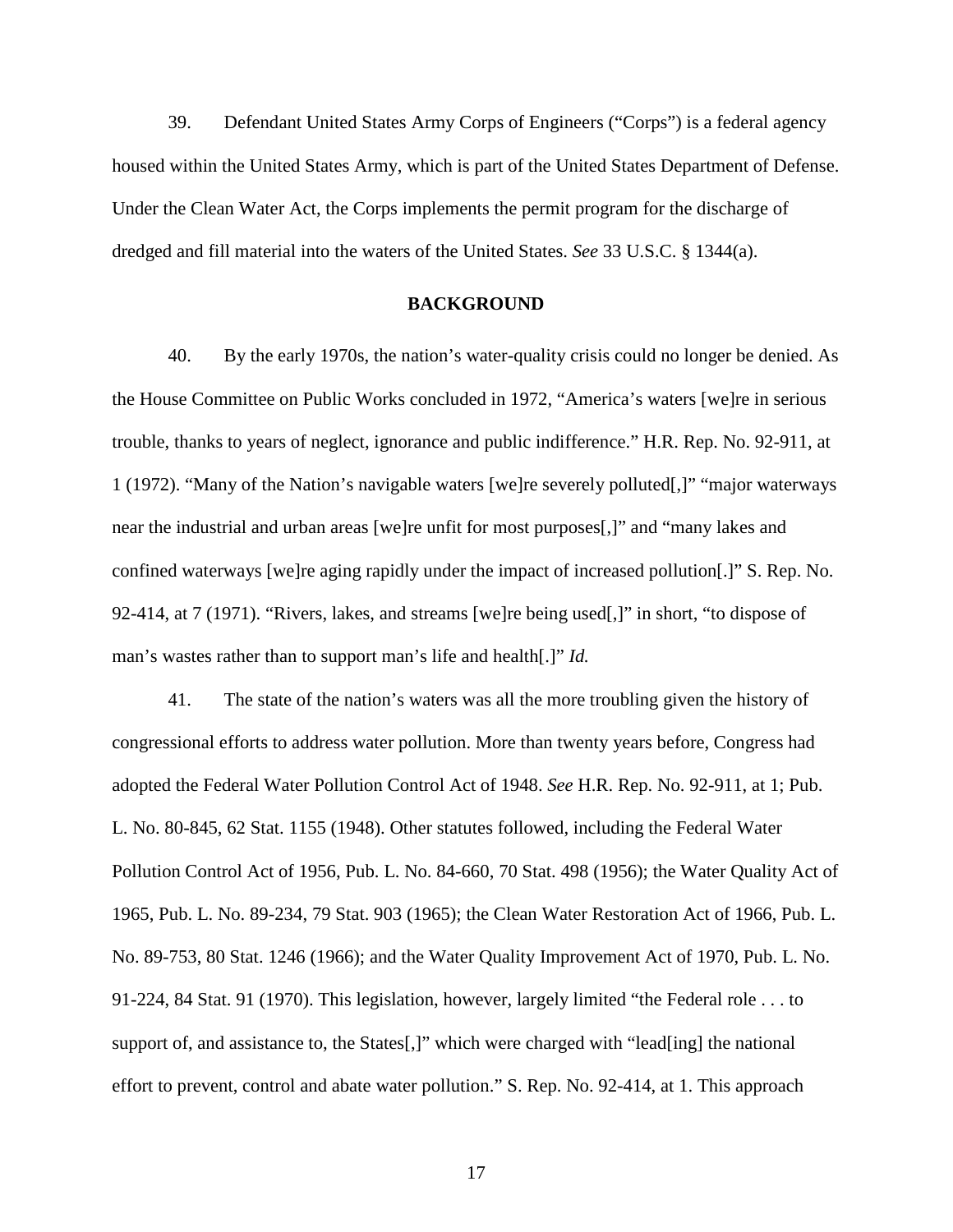failed. After assessing the condition of the nation's waters during a series of hearings in 1970 and 1971, the Senate Committee on Public Works was forced to conclude that "the national effort to abate and control water pollution ha[d] been inadequate in every vital aspect[.]" *Id.* at 7.

#### **I. The Clean Water Act and the "Waters of the United States"**

42. With the passage of the Clean Water Act in 1972, a bipartisan Congress

fundamentally transformed the nation's water-quality program. Unlike previous federal statutes,

the Clean Water Act was enacted to achieve an unequivocal objective: "restor[ing] and

maintain[ing] the chemical, physical, and biological integrity of the Nation's waters."

33 U.S.C. § 1251(a). "This objective[,]" the Supreme Court later affirmed,

incorporated a broad, systemic view of the goal of maintaining and improving water quality: as the House Report on the legislation put it, "the word 'integrity' . . . refers to a condition in which the natural structure and function of ecosystems . . . [are] maintained." H.R. Rep. No. 92-911, p. 76 (1972). Protection of aquatic ecosystems, Congress recognized, demanded broad federal authority to control pollution, for "[w]ater moves in hydrologic cycles and it is essential that discharge of pollutants be controlled at the source." S. Rep. No. 92-414, p. 77 (1972)[.]

*Riverside Bayview Homes*, 474 U.S. at 132-33.

43. The Clean Water Act established this "broad federal authority" by "defin[ing] the waters covered by the Act broadly." *Riverside Bayview Homes*, 474 U.S. at 133. Under the statute, the discharge of pollutants into "navigable waters" is generally prohibited in the absence of a permit issued by the EPA, the Corps, or an authorized state—a system known as cooperative federalism. 33 U.S.C. §§ 1311(a), 1342, 1344, 1362(12). Before the Act, the term "navigable waters" was interpreted to include only those waters that are "navigable in fact"—that is, "used, or . . . susceptible of being used, in their ordinary condition, as highways for commerce, over which trade and travel are or may be conducted in the customary modes of trade and travel on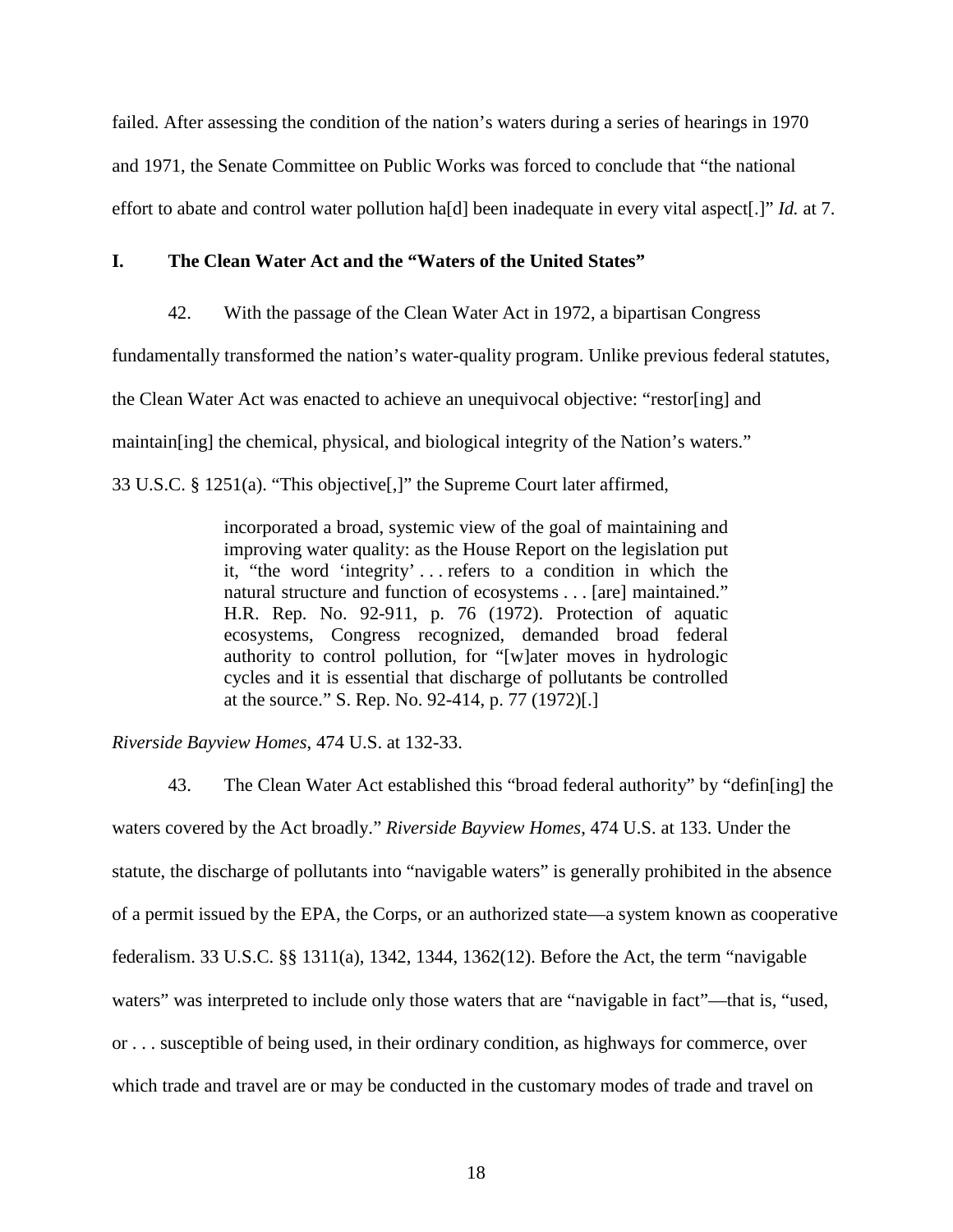water." *The Daniel Ball*, 77 U.S. at 563. With the Clean Water Act, however, Congress expanded the phrase "navigable waters" to include "the waters of the United States, including the territorial seas." 33 U.S.C. § 1362(7). "In adopting this definition of 'navigable waters,'" the Supreme Court has said, "Congress evidently intended to repudiate limits that had been placed on federal regulation by earlier water pollution control statutes and to exercise its powers under the Commerce Clause to regulate at least some waters that would not be deemed 'navigable' under the classical understanding of that term." *Riverside Bayview Homes*, 474 U.S. at 133.

44. The Supreme Court's most recent decision regarding "the waters of the United States" was issued more than 13 years ago in *Rapanos v. United States*, 547 U.S. at 715. The case raised the question of whether the Clean Water Act's protections could be extended to wetlands that "are not adjacent to waters that are navigable in fact." *Id.* at 759 (Kennedy, J., concurring). As Chief Justice Roberts noted in a brief concurrence that emphasized the need for clarification through agency rulemaking, "no opinion command[ed] a majority of the Court on precisely how to read Congress' limits on the reach of the Clean Water Act." *Id.* at 758.

45. In an opinion joined by three other members of the Court, Justice Scalia acknowledged that "the meaning of 'navigable waters' in the Act is broader than the traditional understanding of that term[.]" *Rapanos*, 547 U.S. at 731. He argued, however, that the statute's protections only reached wetlands with "a continuous surface connection" to "relatively permanent, standing or continuously flowing bodies of water[.]" *Id.* at 739, 742.

46. Justice Scalia's narrow reading of the Clean Water Act was rejected by five members of the Court. In a concurring opinion, Justice Kennedy explained that the limits imposed by Justice Scalia's standard would give "insufficient deference to Congress' purposes in enacting the Clean Water Act and to the authority of the Executive to implement that statutory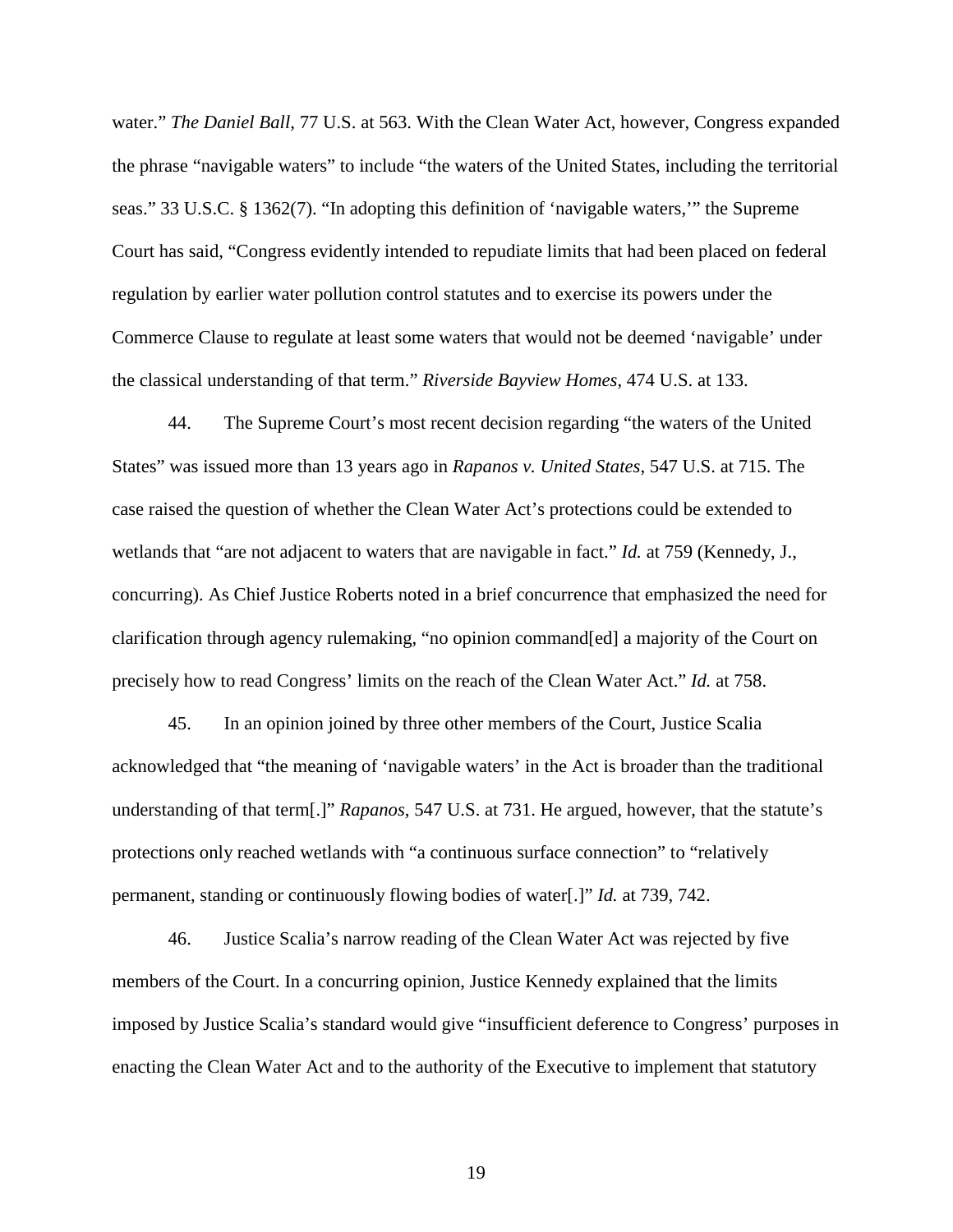mandate." *Rapanos*, 547 U.S. at 777-78. According to Justice Kennedy, "a water or wetland" is a "water of the United States" whenever it "possess[es] a 'significant nexus' to waters that are or were navigable in fact or that could reasonably be so made." *Id.* at 759 (quoting *SWANCC,* 531 U.S. at 167. "[W]etlands possess the requisite nexus, and thus come within the statutory phrase 'navigable waters,'" he concluded, "if the wetlands, either alone or in combination with similarly situated lands in the region, significantly affect the chemical, physical, and biological integrity of other covered waters more readily understood as 'navigable.'" *Id.* at 780.

47. The Court's four remaining justices declared in a dissent that they would affirm an assertion of federal jurisdiction at least "in all . . . cases in which either the [Scalia or Kennedy] . . . test is satisfied[.]" *Rapanos*, 547 U.S. at 810 n.14 (Stevens, J., dissenting). As a result, Justice Kennedy's "significant nexus" standard is plainly a basis for finding a water to be protected. This confirms that the more restrictive limitations Justice Scalia would have imposed on the protections of the Clean Water Act are not permitted by the Act, i*d.* at 739, 742, 759, and waters satisfying Justice Kennedy's significant-nexus test are waters of the United States. Every court of appeals to consider the issue has agreed. *See, e.g*., *United States v. Gerke Excavating, Inc*., 464 F.3d 723, 724-25 (7th Cir. 2006); *United States v. Robison*, 505 F.3d 1208, 1222 (11th Cir. 2007); *United States v. Moses*, 496 F.3d 984, 989-91 (9th Cir. 2007); *N. California River Watch v. City of Healdsburg*, 496 F.3d 993, 999-1000 (9th Cir. 2007); *United States v. Bailey*, 571 F.3d 791, 798-800 (8th Cir. 2009); *United States v. Cundiff*, 555 F.3d 200, 210-13 (6th Cir. 2009); *United States v. Lucas*, 516 F.3d 316, 325-27 (5th Cir. 2008); *United States v. Donovan*, 661 F.3d 174, 183-84 (3d Cir. 2011); *Precon Dev. Corp. v. U.S. Army Corps of Engineers*, 633 F.3d 278, 289 (4th Cir. 2011); and *Deerfield Plantation Phase II-B Prop. Owners Ass'n, Inc. v. U.S. Army Corps of Eng'rs, Charleston Dist*., 501 F. Appx. 268, 275 (4th Cir. 2012).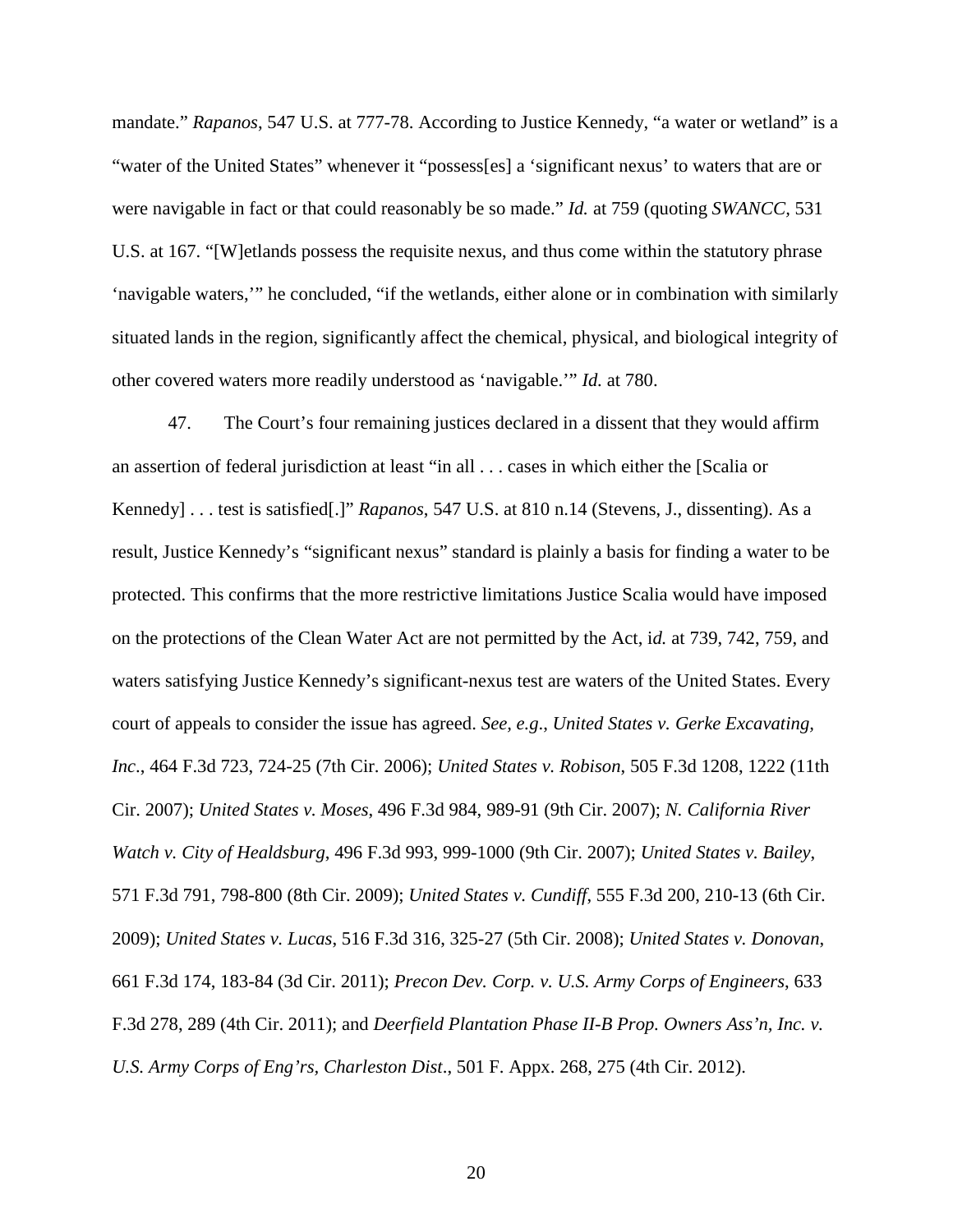48. In 2008, the EPA and the Corps issued a guidance memorandum aimed at "ensur[ing] that jurisdictional determinations, administrative enforcement actions, and other relevant agency actions [we]re consistent with the *Rapanos* decision[.]" *See* Clean Water Act Jurisdiction following the U.S. Supreme Court's Decision in *Rapanos v. United States* (EPA-HQ-OW-2007-0282-0001) (Dec. 2, 2008), at 4 ("2008 Guidance"),

https://www.epa.gov/sites/production/files/2016-

02/documents/cwa\_jurisdiction\_following\_rapanos120208.pdf (last visited Aug. 20, 2019), and https://perma.cc/56W8-KNXJ (permanent link). The guidance was never codified or subjected to judicial review; as explained below, it was also contrary to Supreme Court precedent.

49. In identifying the "waters over which the agencies w[ould] assert jurisdiction categorically and on a case-by-case basis," the 2008 guidance interpreted Justice Kennedy's "significant nexus" test as allowing the agencies to ignore the collective importance of many similarly situated waters, 2008 Guidance at 4, 8-12, despite Justice Kennedy's conclusion that the Clean Water Act protects wetlands and other upstream waters with a collectively significant impact on downstream waters, *Rapanos*, 547 U.S. at 780-81. With respect to wetlands, in particular, Justice Kennedy had noted that "the requisite nexus" can be found whenever the wetland at issue "significantly affect[s] the chemical, physical, and biological integrity" of a navigable-in-fact water "either alone or in combination with similarly situated lands in the region[.]" *Id.* at 780. "Where an adequate nexus is established for a particular wetland," he added, "it may be permissible, as a matter of administrative convenience or necessity, to presume covered status for other comparable wetlands in the region." *Id.* at 782. As a number of the plaintiff conservation groups noted in their comments on the post-*Rapanos* guidance: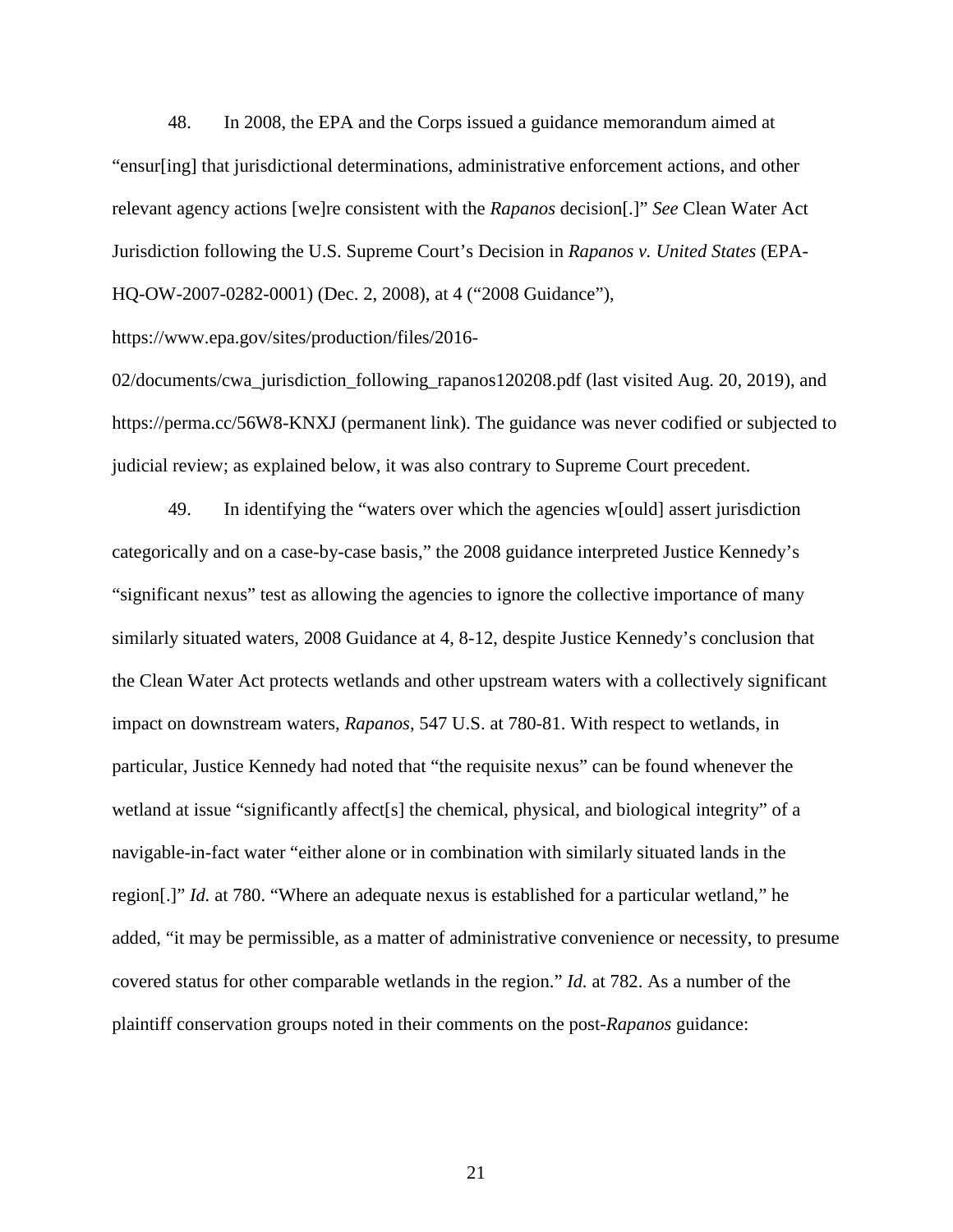[t]he natural reading of [Justice Kennedy's] passages is that EPA and the Corps, using their expert judgment, can evaluate available information about specific wetlands, establish that a "significant nexus" is present, and then notify the regulated community and the public that wetlands of the same type over a specified geographic area will be considered protected waters. The agencies also can make . . . similar jurisdictional judgments about wetlands adjacent to categories of tributaries which are important enough . . . that the adjacent wetlands will likely have a significant water quality effect (physical, chemical, or biological) on downstream traditionally navigable waters.

American Rivers, *et al.*, Comments on the Joint Guidance Regarding Clean Water Act Jurisdiction After *Rapanos* (EPA-HQ-OW-2007-0282) (Jan. 21, 2008), at 21, https://www.regulations.gov/contentStreamer?documentId=EPA-HQ-OW-2007-0282- 0227&attachmentNumber=2&contentType=pdf (last visited Aug. 22, 2019), and https://

perma.cc/R5T3-H9QT (permanent link).

50. Rather than establishing a mechanism for making categorical determinations regarding the collective significance of wetlands in a given area, however, the agencies' 2008 guidance largely relied on a narrow, "case-by-case" approach. 2008 Guidance at 4. Most notably, the guidance eliminated the required evaluation of all "similarly situated [wet]lands *in the region*," *Rapanos*, 547 U.S. at 780 (Kennedy, J., concurring) (emphasis added), replacing it with a more limited analysis of "all wetlands *adjacent to the same tributary*[,]" 2008 Guidance at 10 (emphasis added). Under this scheme, as the agencies have acknowledged, "almost all waters and wetlands across the country [were] theoretically . . . subject to a case-specific jurisdictional determination[,]" which "result[ed] in inconsistent interpretation of [Clean Water Act] jurisdiction and perpetuate[d] ambiguity over where the [Clean Water Act] applies. " Clean Water Rule, 80 Fed. Reg. at 37,056.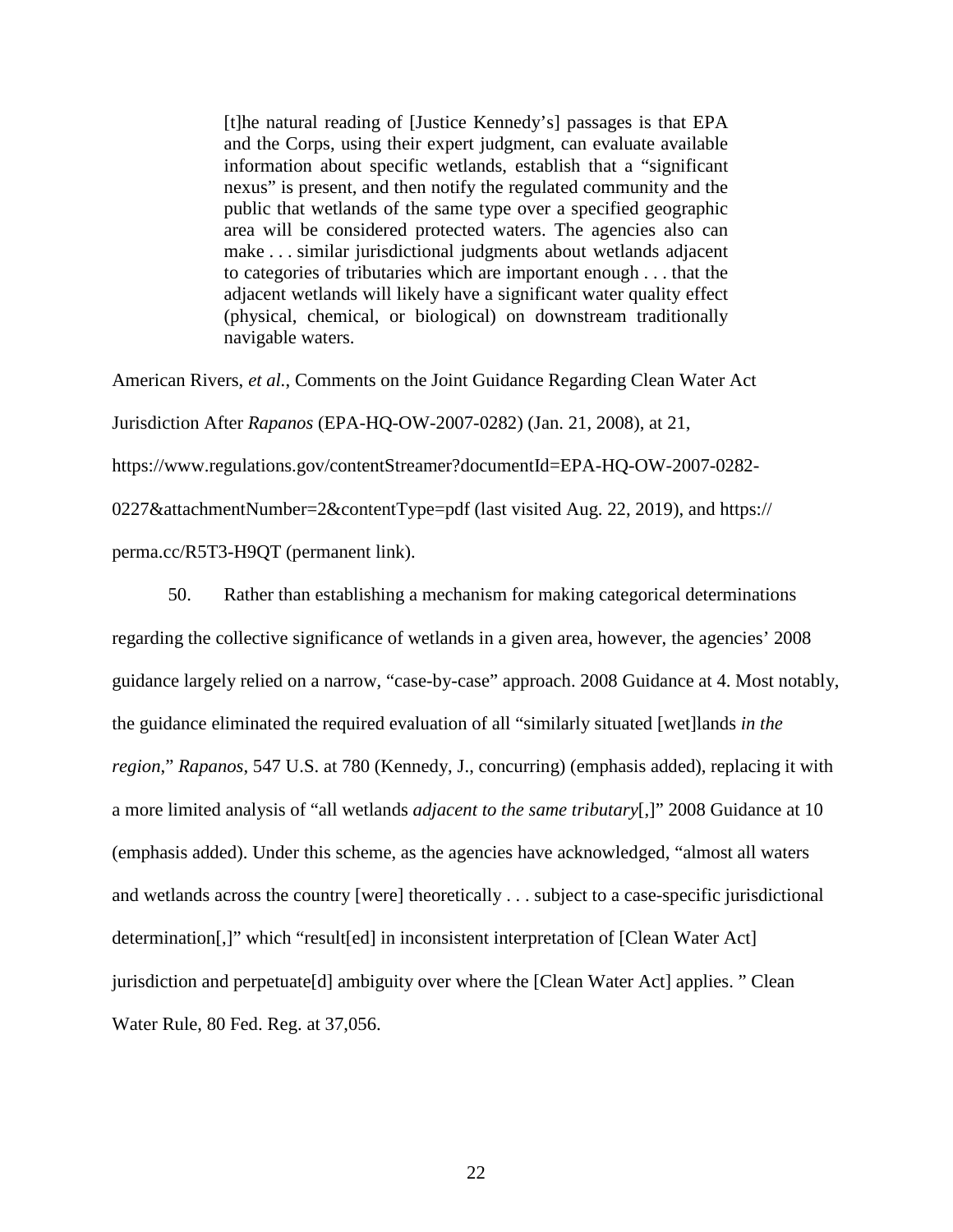51. To add to the inconsistency, and illegality, of the pre-2015 regime, so-called geographically "isolated" waters effectively lacked federal protection from the agencies, *even if* they had a significant nexus to traditional navigable waters. *See* Testimony of Benjamin H. Grumbles, EPA Assistant Administrator for Water, Hearing of House Transportation & Infrastructure Committee: "The 35th Anniversary of the Clean Water Act: Successes and Future Challenges" (Oct. 18, 2007), http://www.gpo.gov/fdsys/pkg/CHRG-110hhrg38565/html/CHRG-110hhrg38565.htm (last visited Aug. 9, 2019) and<https://perma.cc/N3WN-WHQP> (permanent link). Moreover, the 2008 Guidance gives field staff the option not to follow the guidance "depending on the circumstances"—leading to further uncertainty and inconsistent application. 2008 Guidance at 4 n. 17.

### **III. The Clean Water Rule**

52. Given the significant shortcomings of their prior regulations and guidance, and at the prompting of "[m]embers of Congress, developers, farmers, state and local governments, and energy companies," the EPA and the Corps promulgated the Clean Water Rule to "ensure protection for the nation's public health and aquatic resources, and increase CWA program predictability and consistency by clarifying the scope of 'waters of the United States' protected under the Act." Clean Water Rule, 80 Fed. Reg. at 37,054, 37,056-57. In developing the regulation, the agencies reviewed and relied on the "best available peer-reviewed science[,]" the decisions of the Supreme Court, and the clear "objective" of the Clean Water Act. *See id.* at 37,056, 37,057. Ultimately, the agencies appropriately rested their interpretation of the statute on Justice Kennedy's controlling *Rapanos* opinion and the "significant nexus" standard. *Id.* at 37,060. Under the Clean Water Rule, "[w]aters are 'waters of the United States' if they, either alone or in combination with similarly situated waters in the region, significantly affect the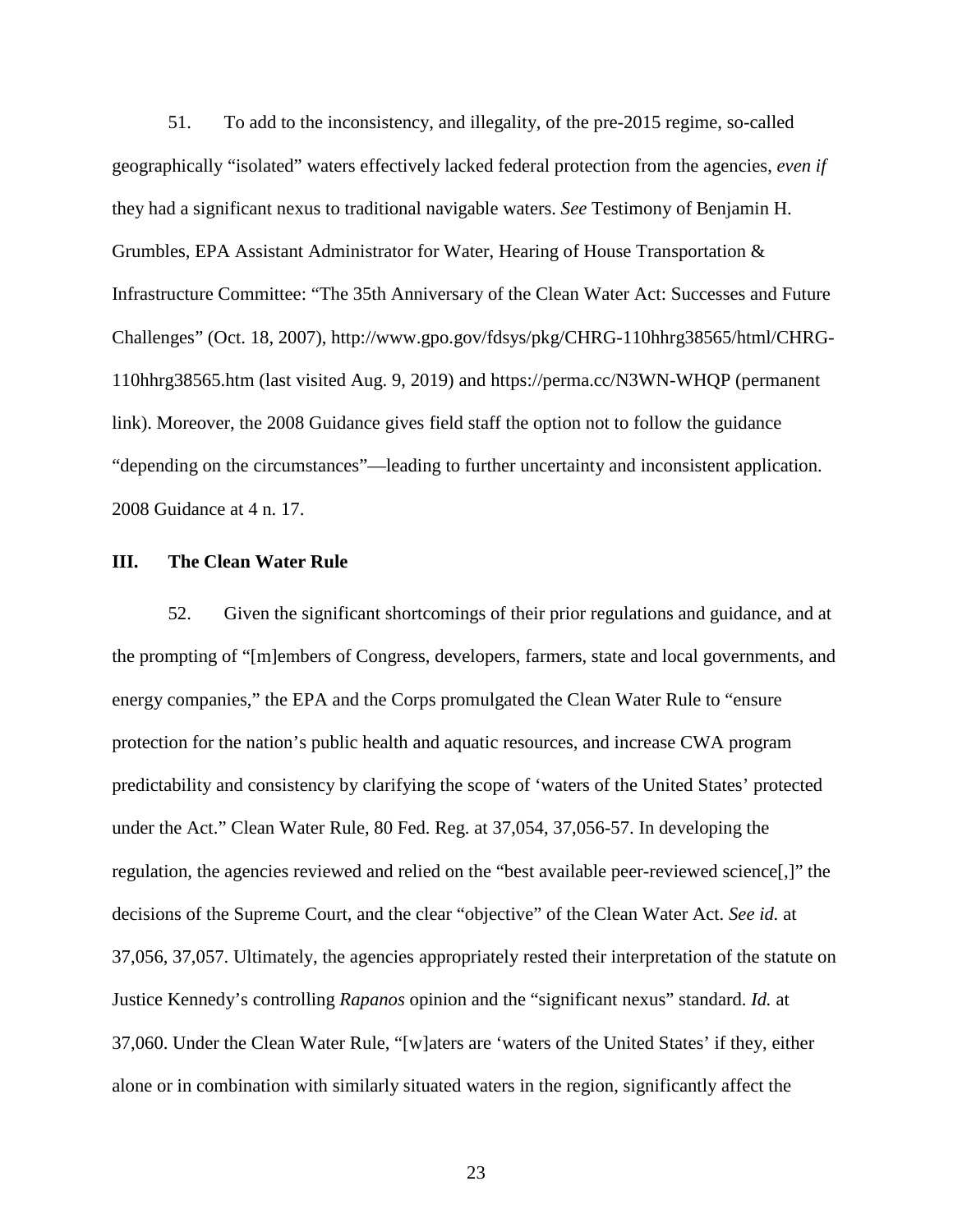chemical, physical, or biological integrity of traditional navigable waters, interstate waters, or the territorial seas." *Id.*

53. To answer the question of which waters satisfied the "significant nexus" standard, the agencies undertook more than four years of research, analysis, and public outreach.

54. The agencies' extensive public outreach on the Clean Water Rule began in 2011 and continued through the end of the rulemaking process. That consultation included outreach to state and local governments, more than 40 Native American tribes, the National Governors Association, the National Conference of State Legislatures, the Council of State Governors, the National Association of Counties, the National Association of Towns and Townships, the International City/County Management Association, and the Environmental Council for the States. Final Summary of Tribal Consultation for the Clean Water Rule: Definition of "Waters of the United States," Under the Clean Water Act, Final Rule (Docket ID No. EPA-HQ-OW-2011- 0880) (Submitted by NRDC to EPA Docket Center, Docket No. EPA-HQ-OW-2017-0203, August 11, 2017); Clean Water Rule, 80 Fed. Reg. 37,102. The EPA documented this extensive voluntary outreach in a report that it included in the record. *See* Report on the Discretionary Consultation and Outreach to State, Local, and County Governments on the Clean Water Rule: Definition of "Waters of the United States," Final Rule (Docket ID No. EPA-HQ-OW-2011- 0880) (Submitted by NRDC to EPA Docket Center, Docket No. EPA-HQ-OW-2017-0203, August 11, 2017).

55. It was also during this time that the agencies built a considerable scientific record in support of the Clean Water Rule. *See* U.S. EPA Office of Research and Dev., Connectivity of Streams and Wetlands to Downstream Waters: A Review and Synthesis of the Scientific Evidence (EPA/600/R-14/475F) (Jan. 2015) ("Science Report"), at xii,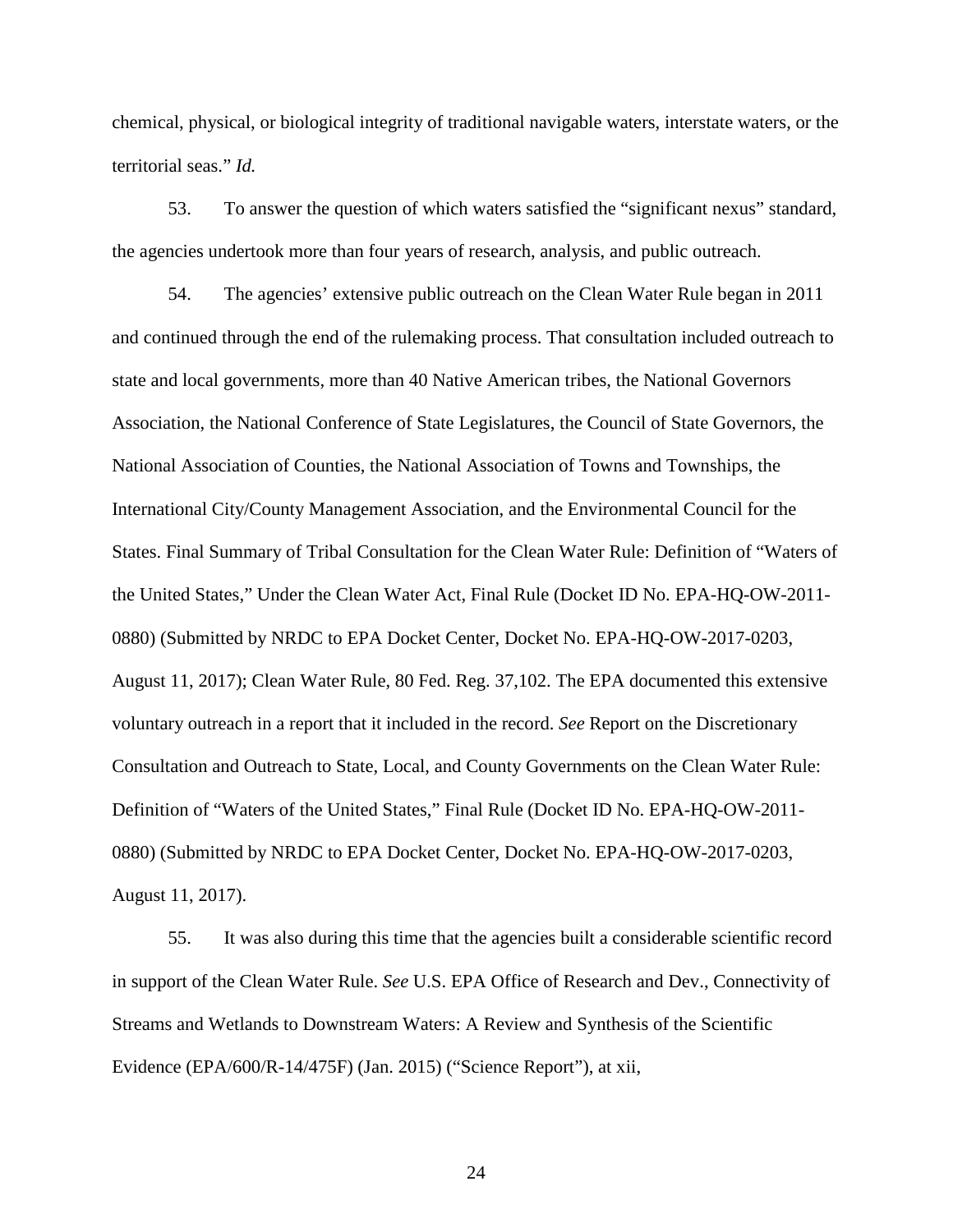http://ofmpub.epa.gov/eims/eimscomm.getfile?p\_download\_id= 523020 (last visited Aug. 22, 2019), and https://perma.cc/5KDU-HP4W (permanent link).

56. In 2015, the EPA's Office of Research and Development published the results of a comprehensive inquiry into the chemical, physical, and biological connections between upstream and downstream waters. Science Report at ES-1. After synthesizing more than 1,200 peer-reviewed publications, the agency's report reached a series of "major conclusions" that would serve as the foundation of the Clean Water Rule. *Id.* at ES-2. First, the report confirmed that "streams, individually or cumulatively, exert a strong influence on the integrity of downstream waters." *Id.*; *see* Clean Water Rule, 80 Fed. Reg. at 37,057, 37,063 (summarizing report). "All tributary streams," the agency declared, "including perennial, intermittent, and ephemeral streams, are physically, chemically, and biologically connected to downstream rivers via channels and associated alluvial deposits where water and other materials are concentrated, mixed, transformed, and transported." Science Report at ES-2. Second, in addressing "wetlands and open waters in riparian areas and floodplains[,]" the report determined that they "are physically, chemically, and biologically integrated with rivers via functions that improve downstream water quality, including the temporary storage and deposition of channel-forming sediment and woody debris, temporary storage of local ground water that supports baseflow in rivers, and transformation and transport of stored organic matter." *Id.* at ES-2 to ES-3; *see* Clean Water Rule, 80 Fed. Reg. at 37,057, 37,063 (summarizing report). Finally, it noted that "[w]etlands and open waters in non-floodplain landscape settings . . . provide numerous functions that benefit downstream water integrity"—including "storage of floodwater; recharge of ground water that sustains river baseflow; retention and transformation of nutrients, metals, and pesticides; export of organisms or reproductive propagules to downstream waters; and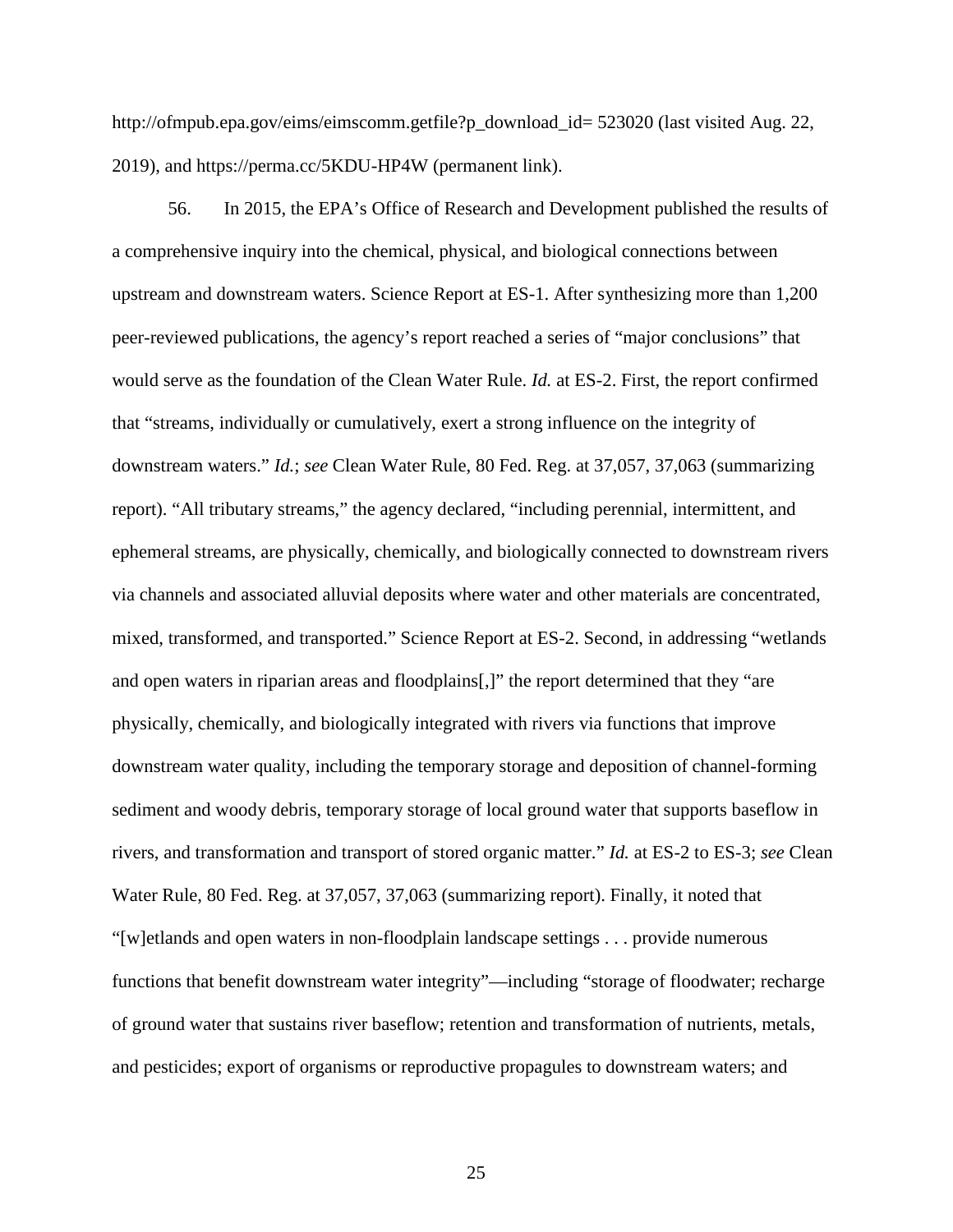habitats needed for stream species." Science Report at ES-3 to ES-4; *see also* Clean Water Rule, 80 Fed. Reg. at 37,057, 37,063 (summarizing report).

57. With the Clean Water Rule, the EPA and the Corps translated this science into clear regulatory standards that are "easier to understand, consistent, and environmentally more protective" than the agencies' prior regulations and guidance. Clean Water Rule, 80 Fed. Reg. at 37,057. The regulation, which became effective on August 28, 2015, organizes the nation's waters into three classes: "[w]aters that are jurisdictional in all instances, waters that are excluded from jurisdiction, and a narrow category of waters subject to case-specific analysis to determine whether they are jurisdictional." *Id.*

58. The class of waters deemed "jurisdictional in all instances" is centered around traditional navigable waters, interstate waters, and the territorial seas, along with "impoundments" of such waterbodies. Clean Water Rule, 80 Fed. Reg. at 37,057-58; *see also* 33 C.F.R. § 328.3(a)(1)-(4) (2015). The Clean Water Rule also includes "tributaries" that contribute flow to a primary water and have "a bed and banks and an ordinary high water mark[,]" and "waters adjacent" to other jurisdictional waters, "including wetlands, ponds, lakes, oxbows, impoundments, and similar waters[.]" 33 C.F.R.  $\S$  328.3(a)(5)-(6), (c)(3) (2015). According to the agencies, "[t]he great majority of tributaries as defined by the rule are headwater streams that play an important role in the transport of water, sediments, organic matter, nutrients, and organisms to downstream waters." Clean Water Rule, 80 Fed. Reg. at 37,058. As to "adjacent waters," the regulation uses "bright line boundaries" to target "those waters that . . . possess the requisite connection to downstream waters and function as a system to protect the chemical, physical, or biological integrity of those waters." *Id*.; *see also* 33 C.F.R. § 328.3(c)(1)-(2) (2015) (defining "adjacent" to include "[a]ll waters located within 100 feet of the ordinary high water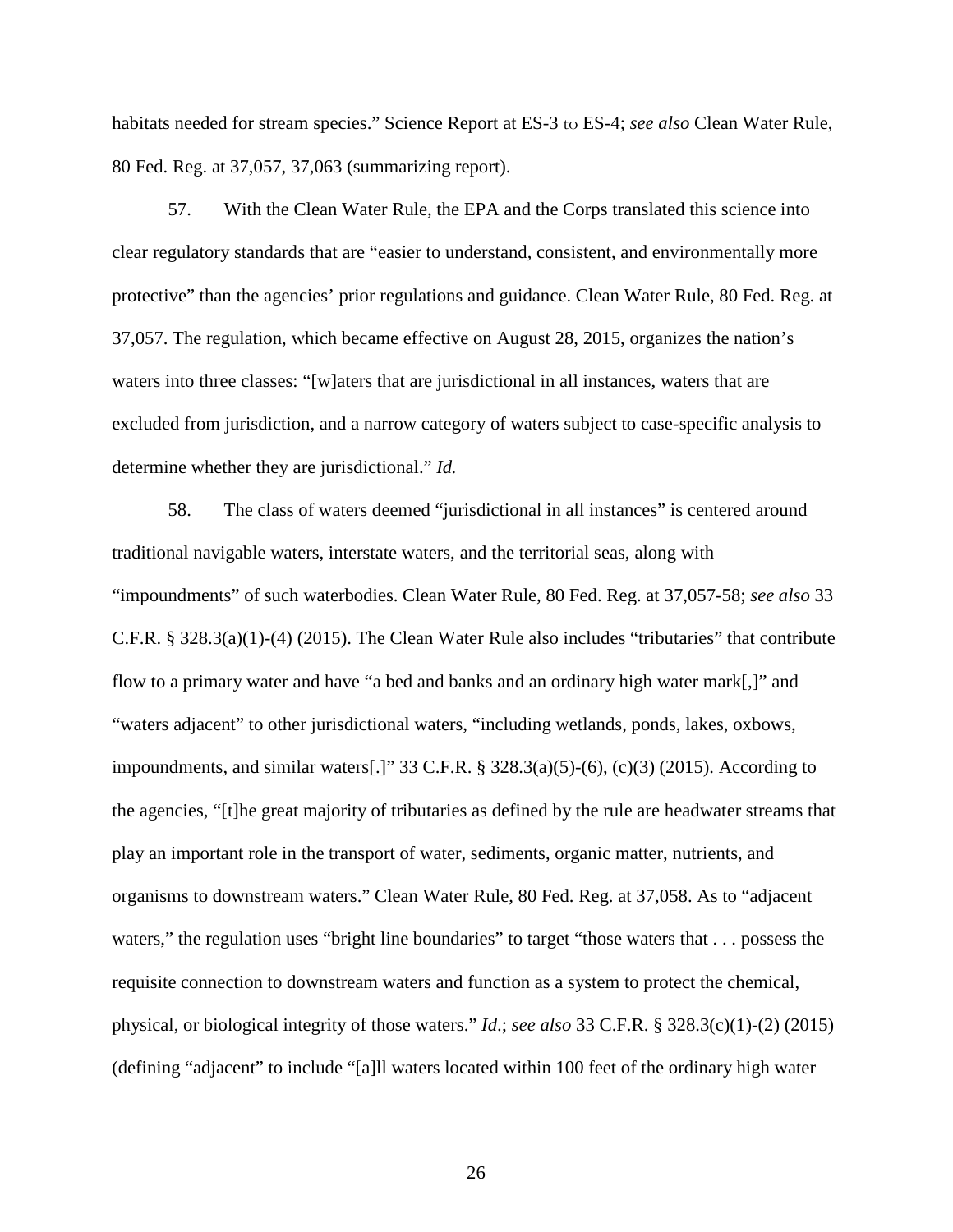mark" of another jurisdictional water; "[a]ll waters located within the 100-year floodplain of . . . [another jurisdictional] water . . . and not more than 1,500 feet from the ordinary high water mark of such water<sup>[:]"</sup> "[a]ll waters located within 1,500 feet of the high tide line of . . . [another jurisdictional] water[;]" and "all waters within 1,500 feet of the ordinary high water mark of the Great Lakes").

59. In delineating the "narrow category of waters subject to case-specific analysis" under the Clean Water Rule, the EPA and the Corps specifically "identified . . . five specific types of waters in specific regions that science demonstrates should be subject to a significant nexus analysis and are considered similarly situated by rule because they function alike and are sufficiently close to function together in affecting downstream waters." Clean Water Rule, 80 Fed. Reg. at 37,057, 37,059. "Consistent with Justice Kennedy's opinion in *Rapanos*, the agencies determined that . . . [these] waters"—"Prairie potholes, Carolina and Delmarva bays, pocosins, western vernal pools in California, and Texas coastal prairie wetlands"—"should be analyzed 'in combination' (as a group, rather than individually) in the watershed that drains to the nearest traditional navigable water, interstate water, or the territorial seas when making a case-specific analysis of whether these waters have a significant nexus" to such downstream waters. *Id.* at 37,059; 33 C.F.R. § 328.3(a)(7) (2015). By providing for watershed-wide assessments of "similarly situated" waters, 33 C.F.R. § 328.3(a)(7), the Clean Water Rule eliminated the 2008 guidance's narrow and improper focus on waters "adjacent to the same tributary[.]" 2008 Guidance at 10.

60. The Clean Water Rule also identified a geographic scope within which waters may be assessed, either alone or in combination with other similarly situated waters, for purposes of Justice Kennedy's "significant nexus" determination. In addition to waters falling into one of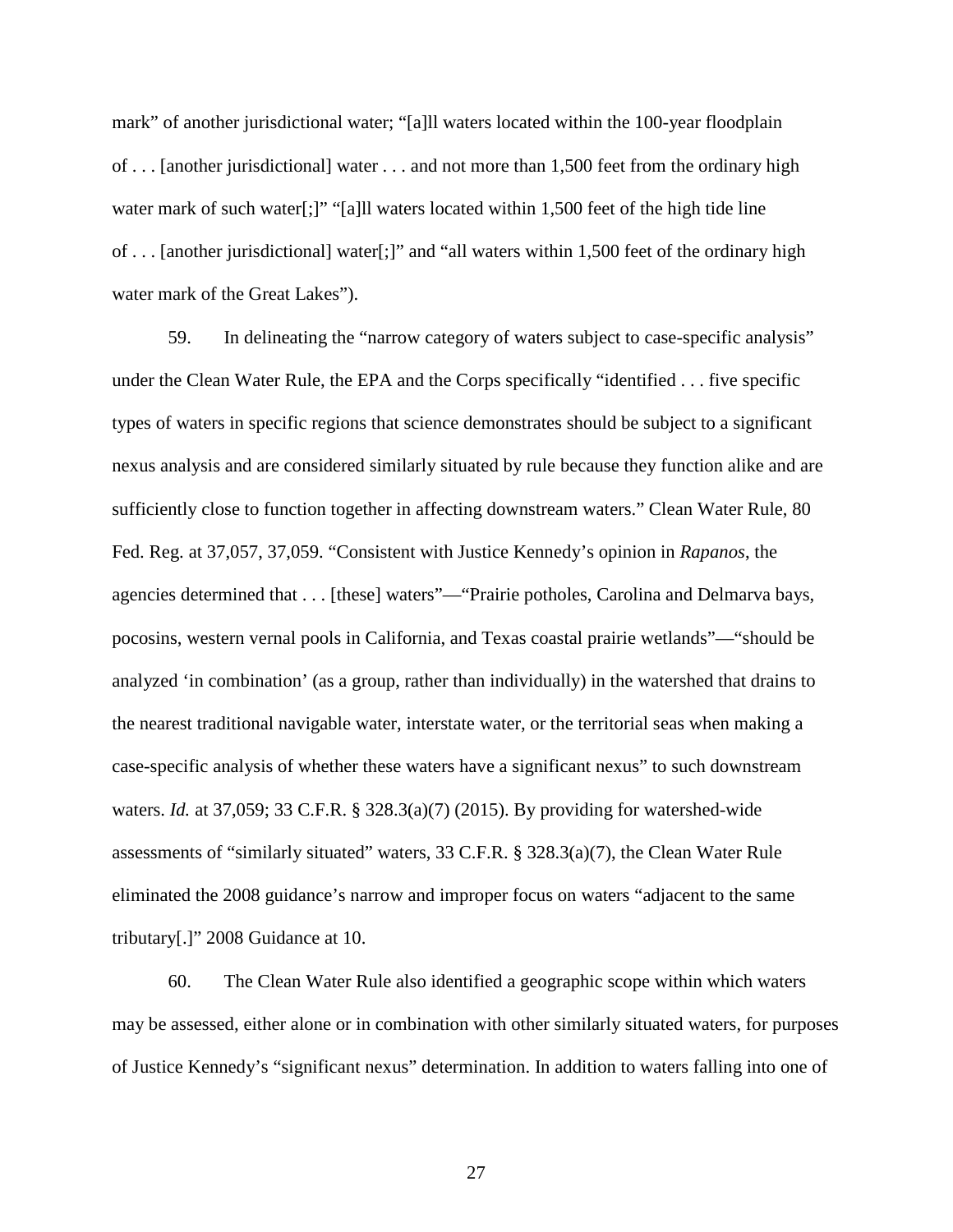the five subcategories described above, the significant nexus analysis is applied to those waters that are not categorically protected and are located within the 100-year floodplain of a primary water or within 4,000 feet of the high tide line or ordinary high water mark of a primary water, impoundment, or tributary. 33 C.F.R. § 328.3(a)(8).

61. The final category of waters—those expressly "excluded from jurisdiction"—is expanded under the Clean Water Rule. Clean Water Rule, 80 Fed. Reg. at 37,057, 37,059. The rule established additional exclusions for a variety of ditches and artificial waters, as well as "erosional features[.]" Clean Water Rule, 80 Fed. Reg. at 37,059; 33 C.F.R. § 328.3(b)(3)-(4) (2015). While the agencies had "never considered puddles to meet the minimum standard for being a 'water of the United States," they also honored the request of "numerous commenters" who had asked for an express puddle exclusion. Clean Water Rule, 80 Fed. Reg. at 37,099; 33 C.F.R. § 328.3(b)(4)(vii) (2015).

62. After publishing the proposed Clean Water Rule in April 2014, the EPA and the Corps invited members of the public to submit substantive comments for more than 200 days. Clean Water Rule, 80 Fed. Reg. at 37,057; Extension of Comment Period for the Definition of "Waters of the U.S." under the Clean Water Act Proposed Rule and Notice of Availability, 79 Fed. Reg. 61,590, 61,590-91 (Oct. 14, 2014) (extending the comment period on the agencies' proposal until November 14, 2014). The agencies' final regulation:

> reflect[ed] the over 1 million public comments on the proposal, the substantial majority of which supported the proposed rule, as well as input provided through the agencies' extensive public outreach effort, which included over 400 meetings nationwide with states, small businesses, farmers, academics, miners, energy companies, counties, municipalities, environmental organizations, other federal agencies, and many others.

Clean Water Rule, 80 Fed. Reg. at 37,057.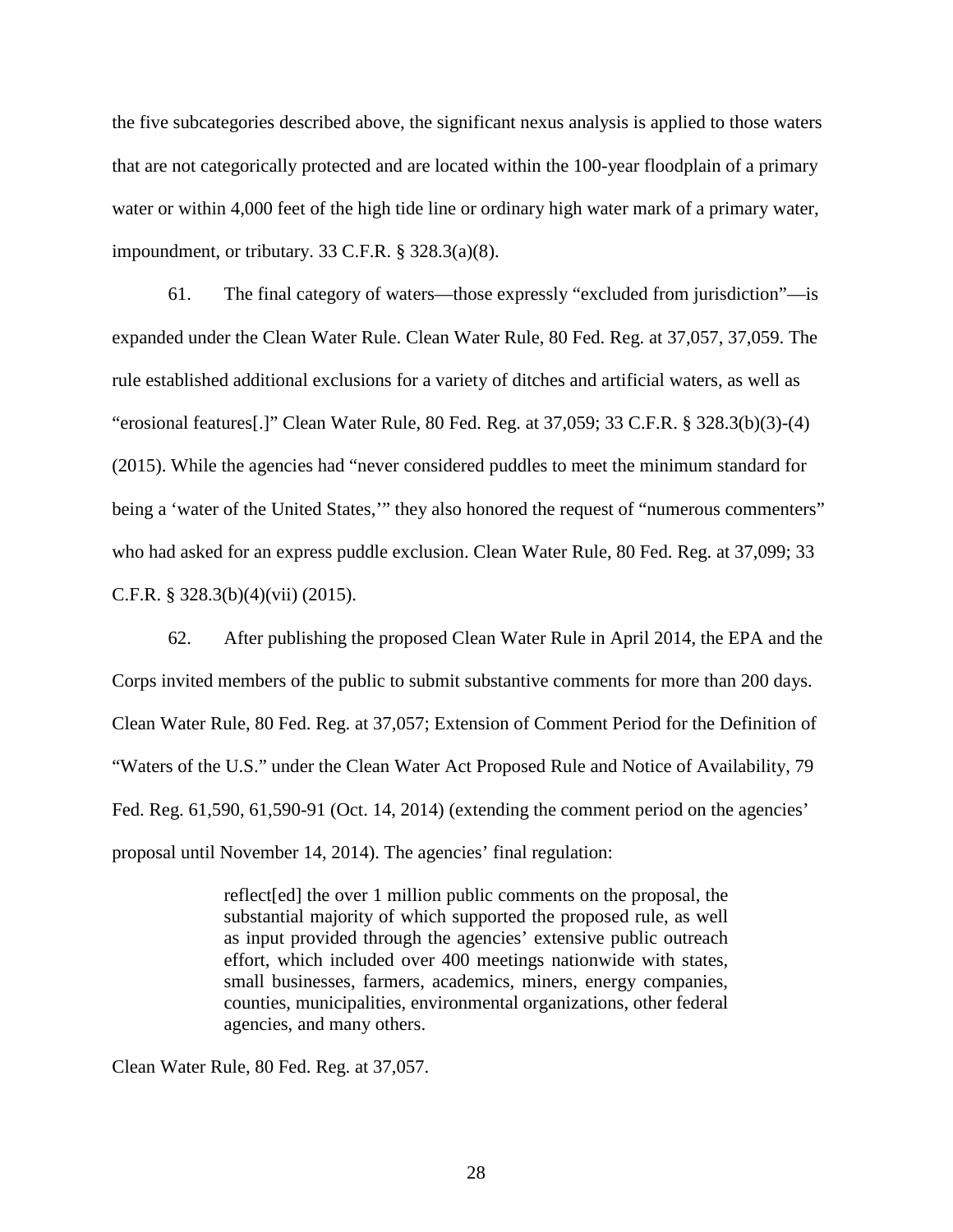63. The opportunity for public comment was not limited to the rulemaking process. Following the preparation of its draft Science Report on "the effects that small streams, wetlands, and open waters have on larger downstream waters[,]" the EPA asked the public to assist the Science Advisory Board in its "comprehensive technical review" of the document. Request for Nominations of Experts for a Science Advisory Bd. Panel to Review EPA's Draft Science Synthesis Report on the Connectivity of Streams and Wetlands to Downstream Waters, 78 Fed. Reg. 15,012 (Mar. 8, 2013) ("Request for Nominations"); Clean Water Rule, 80 Fed. Reg. at 37,057. In early 2013, the agency encouraged members of the public to nominate "recognized experts" in hydrology, ecology, and other disciplines for the Board's review panel. Request for Nominations, 78 Fed. Reg. at 15,012. After the panel had been selected, the public was repeatedly invited to submit comments and attend meetings. Clean Water Rule, 80 Fed. Reg. at 37,062. All told, "[o]ver 133,000 public comments were received" by the panel, and "[e]very meeting [it held] was open to the public, noticed in the Federal Register, and had time allotted for the public to present their views." *Id.*

64. The Clean Water Rule, in short, was the product of extensive public outreach and thorough scientific analysis that included application of agency expertise in making factual and scientific findings. In seeking to eliminate the regulation's protections, the new administration took a decidedly different approach.

### **IV. The Agencies' Efforts to Eliminate the Clean Water Rule**

65. This administration's plans for the Clean Water Rule became clear before Inauguration Day. On December 8, 2016, President-elect Trump announced that he would nominate Scott Pruitt, the Attorney General of Oklahoma, to serve as the Administrator of the U.S. Environmental Protection Agency. *See* Press Release (Dec. 8, 2016), http://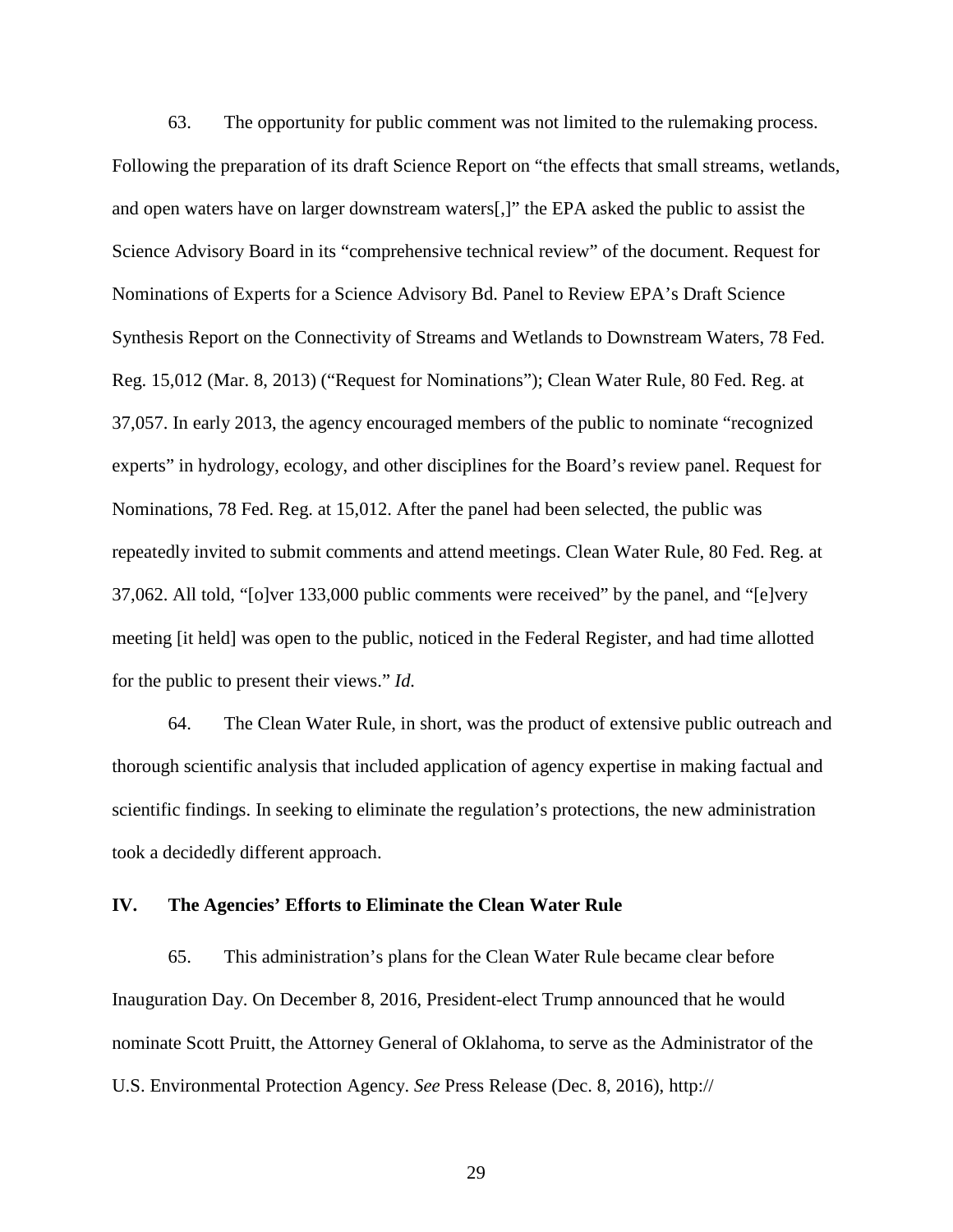www.presidency.ucsb.edu/ws/index.php?pid=119781 (last visited Aug. 8, 2019), *and* https:// perma.cc/24UR-CSKM (permanent link). At the time of the announcement, Mr. Pruitt had been waging an assault on the Clean Water Rule for more than two years.

66. As Oklahoma Attorney General, Mr. Pruitt formally declared his opposition to the proposed Clean Water Rule in 2014, when he joined a comment letter calling for its withdrawal. Comments of the Attorneys General of West Virginia, *et al.*, on the Proposed Definition of "Waters of the United States" (Docket No. EPA-HQ-OW-2011-0880) (Oct. 8, 2014), https:// www.regulations.gov/contentStreamer?documentId=EPA-HQ-OW-2011-0880-7988& attachmentNumber=1&contentType=pdf (last visited Aug. 8, 2019), *and* https://perma.cc/CDD2- RXTC (permanent link). In subsequent testimony before two congressional committees, Mr. Pruitt described the proposed rule as "a naked power grab by the EPA" and "a classic case of overreach"—one "flatly contrary to the will of Congress, who, with the passing of the Clean Water Act, decided that it was the States who should plan the development and use of local land and water resources." Impacts of the Proposed "Waters of the United States" Rule on State and Local Governments: Joint Hearing before the Comm. on Transp. and Infra., U.S. House of Representatives, and the Comm. on Envt. and Pub. Works, U.S. Senate, 114th Cong. 70 (2015). He went on to accuse his future agency of being "generally . . . unresponsive to concerns expressed by States, local governments, and individual citizens," and complained that the EPA had engaged in "a public relations campaign designed to sway opinion and rule America." *Id*. According to Mr. Pruitt, the proposed Clean Water Rule was "unlawful and should be withdrawn." *Id*. at 71.

67. When the Clean Water Rule was not withdrawn, Attorney General Pruitt sued. *See* Compl. for Declaratory and Injunctive Relief, *State of Oklahoma ex rel. E. Scott Pruitt v.*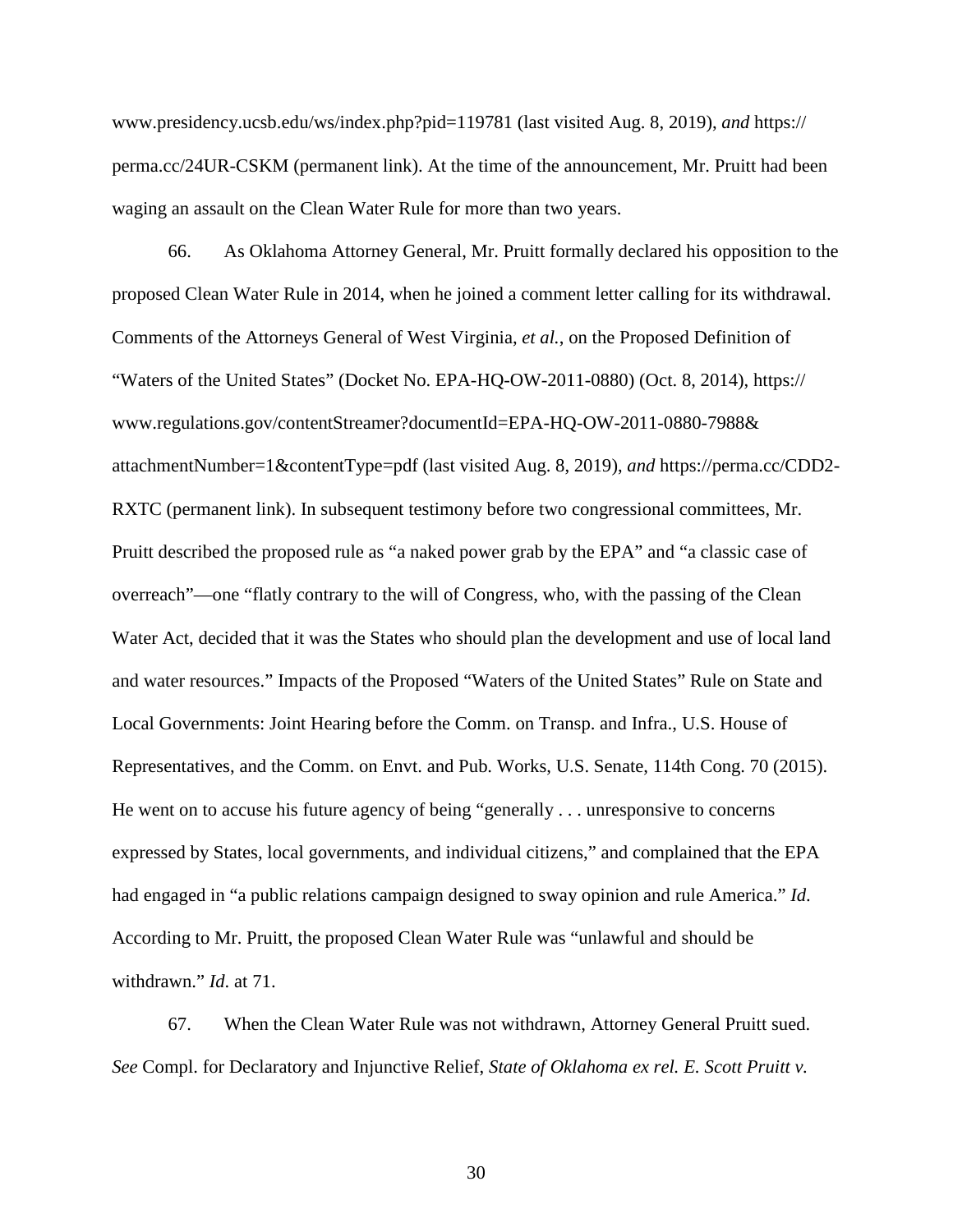*U.S. EPA*, No. 15-CV-381-CVE-FHM (N.D. Okla. July 8, 2015). In responding to a consolidated set of challenges by Mr. Pruitt and others, the United States Court of Appeals for the Sixth Circuit entered an order temporarily staying the regulation on October 9, 2015, to "allow[] for a more deliberate determination whether th[e] exercise of Executive power, enabled by Congress and explicated by the Supreme Court, [wa]s proper under the dictates of federal law." *In re: EPA and Dep't of Defense Final Rule; "Clean Water Rule: Definition of Waters of the United States," 80 Fed. Reg. 37,054 (June 29, 2015)*, 803 F.3d 804, 808 (6th Cir. 2015).

68. The agencies' official efforts to eliminate the Clean Water Rule began less than two weeks after Mr. Pruitt's confirmation. On February 28, 2017, President Trump issued an executive order directing former Administrator Pruitt and the Assistant Secretary of the Army for Civil Works to "review the . . . Clean Water Rule . . . for consistency with the [Administration's] policy . . . and publish for notice and comment a proposed rule rescinding or revising the rule, as appropriate and consistent with law." Restoring the Rule of Law, Federalism, and Economic Growth by Reviewing the "Waters of the United States" Rule, Exec. Order No. 13,778, § 2(a) (Feb. 28, 2017). Remarkably, the order also instructed "the Administrator and the Assistant Secretary . . . [to] consider interpreting the term 'navigable waters<sup>[]</sup>' . . . in a manner consistent with the opinion of Justice Antonin Scalia in *Rapanos,*" *id*. § 3—an opinion whose limitations had been rejected by a majority of the Supreme Court.

### **A. The Proposed Repeal of the Clean Water Rule**

69. Though President Trump's order called for a "review" of the Clean Water Rule before any action was taken, Exec. Order No. 13,778, § 2(a), former Administrator Pruitt decided to move more quickly and with little information. On July 27, 2017, the EPA and the Corps proposed to repeal the Clean Water Rule. Proposed Repeal Rule, 82 Fed. Reg. at 34,899.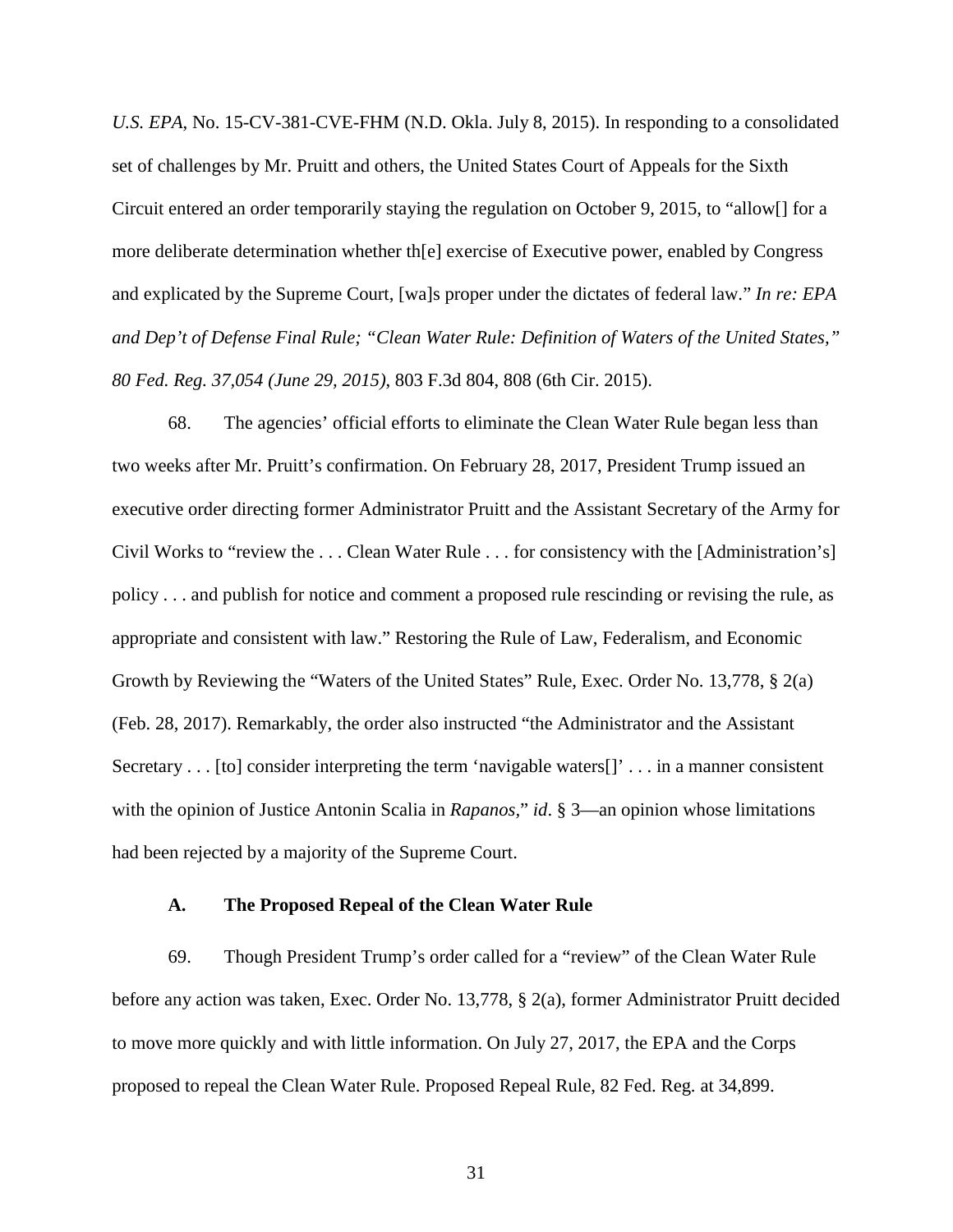70. According to the agencies, the repeal would serve as "the first step in a comprehensive, two-step process intended to review and revise the definition of 'waters of the United States' consistent with the Executive Order signed on February 28, 2017[.]" *Id*. The proposed rule, the agencies explained,

> would rescind the 2015 Clean Water Rule and replace it with a recodification of the regulatory text that governed the legal regime prior to the 2015 Clean Water Rule and that the agencies [we]re currently implementing under the ... [Sixth Circuit's] stay, informed by applicable guidance documents . . . , and consistent with the *SWANCC* and *Rapanos* Supreme Court decisions, applicable case law, and longstanding agency practice.

*Id.* at 34,901-02. The regulation would, in other words, revive the agencies' case-by-case approach by adopting the text of prior regulations, further limited by their guidance outlined in 2003 and 2008 and other unidentified agency materials, that pre-dated the Clean Water Rule.

71. Despite being confronted with a well-developed record supporting the Clean Water Rule, the agencies effectively did nothing to address the facts in that record. The only record document that the agencies produced in support of their Proposed Repeal Rule was an economic report that was not supported by analysis and directly conflicted with the economic analysis prepared to back the Clean Water Rule. *See* Letter from B. Holman, SELC, to S. Pruitt, EPA, pp. 47-52 (Sept. 27, 2017) (Submitted by SELC to EPA Docket Center EPA-HQ-2017- 0203 on September 27, 2018) (discussing Economic Analysis I). In fact, former Administrator Pruitt went so far as to dictate the results of the economic analysis to support the desired repeal of the Clean Water Rule. Coral Davenport and Eric Lipton, Scott Pruitt is Carrying Out His

E.P.A. Agenda in Secret, Critics Say, N.Y. Times, Aug. 11, 2017,

https://www.nytimes.com/2017/08/11/us/politics/scott-pruitt-epa.html (last visited Aug. 12, 2019) and https://perma.cc/T2PK-FTK8 (permanent link). When the agencies' initial economic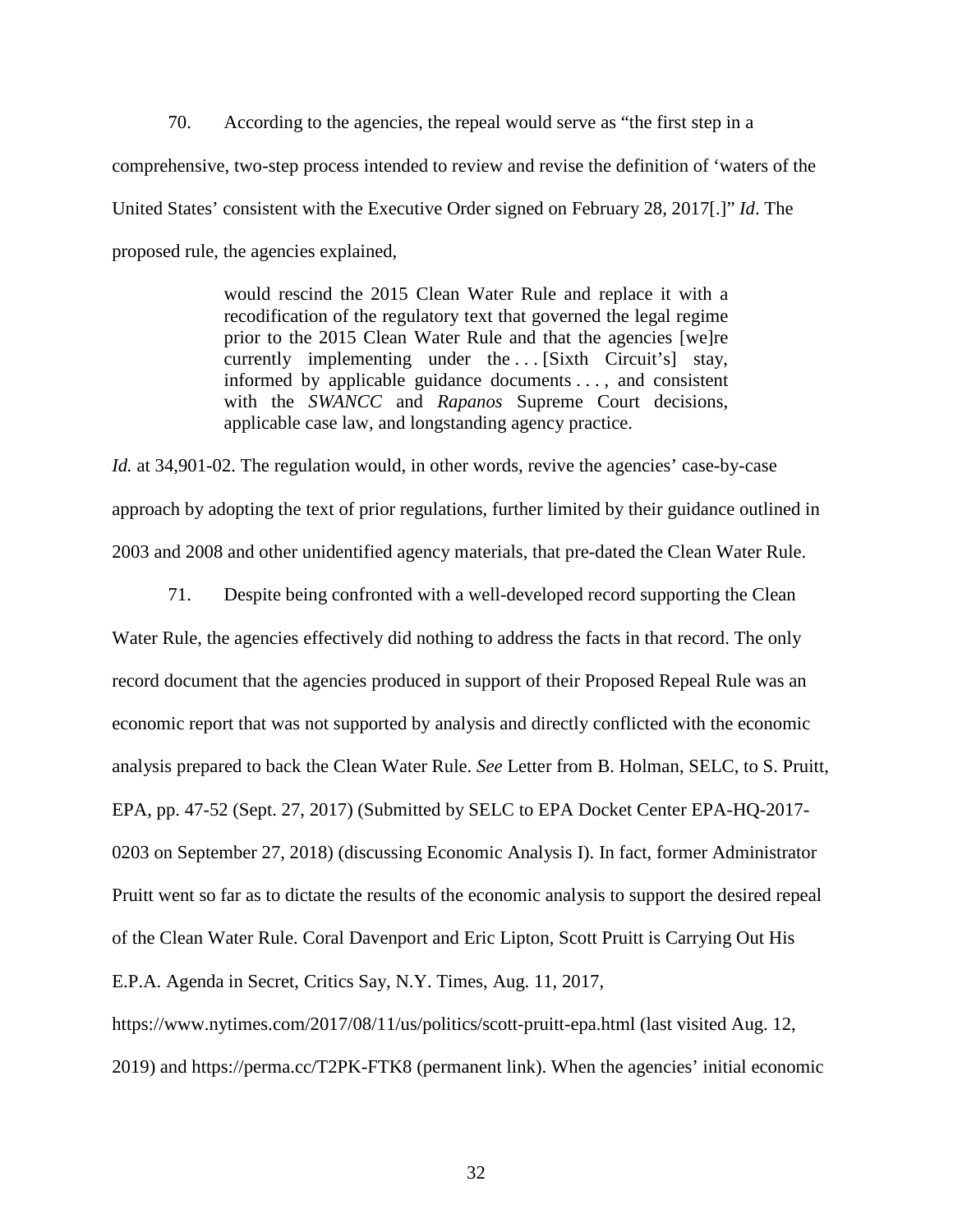analysis showed that the Clean Water Rule's benefits outweighed its costs, former Administrator Pruitt's deputies directed agency employees to remove the wetland protection benefits they had attributed to the Clean Water Rule. *Id.*

72. The agencies admitted that the revived case-by-case approach would not follow the regulatory text they proposed to codify, but instead would be "informed by applicable guidance documents (*e.g.*, the 2003 and 2008 guidance documents, as well as relevant memoranda and regulatory guidance letters)." Proposed Repeal Rule, 82 Fed. Reg. at 34,902*.* Moreover, the text of these guidance documents, memoranda, and letters was not set forth in the preamble to the proposed Repeal Rule, in the text of the proposed rule itself, or otherwise presented to the public to allow for a meaningful opportunity for comment.

73. While the EPA and the Corps also admitted that the proposed repeal would "define the scope of 'waters of the United States' that are protected under the Clean Water Act<sup>[</sup>,]" they affirmatively refused to "undertake any substantive reconsideration" of the issue. Proposed Repeal Rule, 82 Fed. Reg. at 34,900, 34,903. In attempting to defend their reliance on such an arbitrary approach, the agencies repeatedly argued that repealing the Clean Water Rule would do nothing at all, eliminating any need for informed deliberation. In the words of the agencies, because the Clean Water Rule "ha[d] already been stayed by the Sixth Circuit," the proposed repeal would "simply codify the legal *status quo* . . . [as] a temporary, interim measure pending substantive rulemaking[.]" *Id.* at 34,903. In truth, however, the agencies' proposed rule was designed to permanently remove the Clean Water Rule from the Code of Federal Regulations—a significant, and intended, change to the "legal *status quo*." *See id.* at 34,899- 34,900 (emphasis added).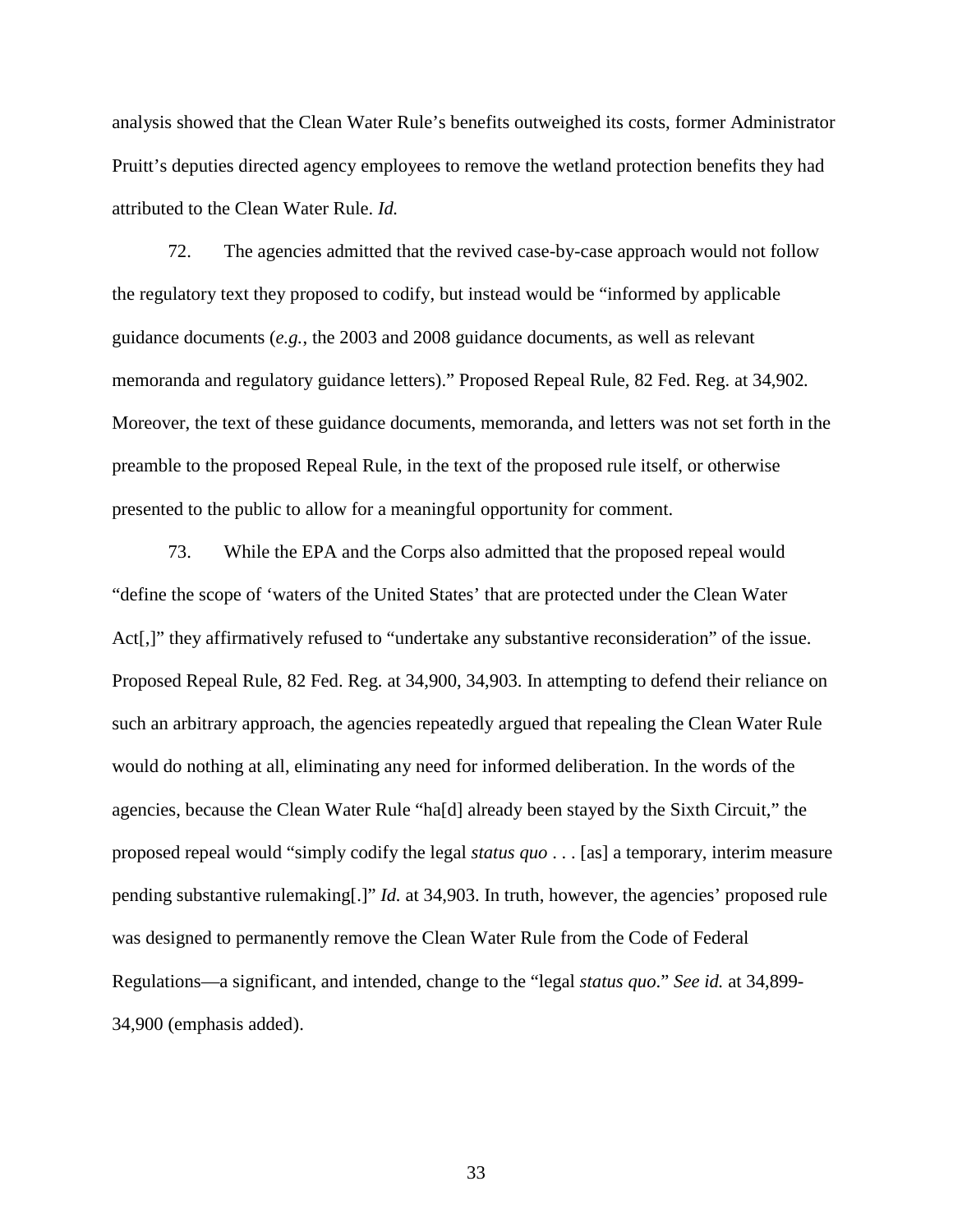74. In addition to disregarding and disavowing the substantive implications of the proposed repeal, the agencies insisted that members of the public do the same. With their notice of proposed rulemaking, the agencies declared that they:

> [we]re not at this time soliciting comment on the scope of the definition of "waters of the United States" that the agencies should ultimately adopt in the second step of th[eir] two-step process, as the agencies w[ould] address all of those issues, including those related to the . . . [Clean Water Rule], in the second notice and comment rulemaking to adopt a revised definition of "waters of the United States" in light of the February 28, 2017, Executive Order.

Proposed Repeal Rule, 82 Fed. Reg. at 34,903. In place of a meaningful opportunity for comment, the agencies invited members of the public to submit their views on "whether it . . . [would be] desirable and appropriate to re-codify in regulation the *status quo* as an interim first step pending a substantive rulemaking to reconsider the definition of 'waters of the United States'" and, if so, how "best . . . to accomplish it." *Id.* (emphasis added).

Despite their acknowledgment that "[t]he scope of CWA jurisdiction is an issue of great national importance[,]" the EPA and the Corps seemed unprepared for the public's response to the proposed repeal. Proposed Repeal Rule, 82 Fed. Reg. at 34,902. In a memorandum published nearly two months after the close of the comment period, the agencies reported that they had received "more than 680,000 public comments" on the Proposed Repeal Rule. Memorandum for the Record, Rulemaking Process for Proposed Rule: Definition of "Waters of the U.S."— Addition of an Applicability Date to 2015 Clean Water Rule (EPA-HQ-OW-2017-0644-0003) (Nov. 20, 2017) ("Rulemaking Memorandum"), at 4, https://www.regulations.gov/document? D=EPA-HQ-OW-2017-0644-0003 (last visited Aug. 22, 2019). As the Rulemaking Memorandum acknowledged, these comments "require[d] sufficient time to process . . . before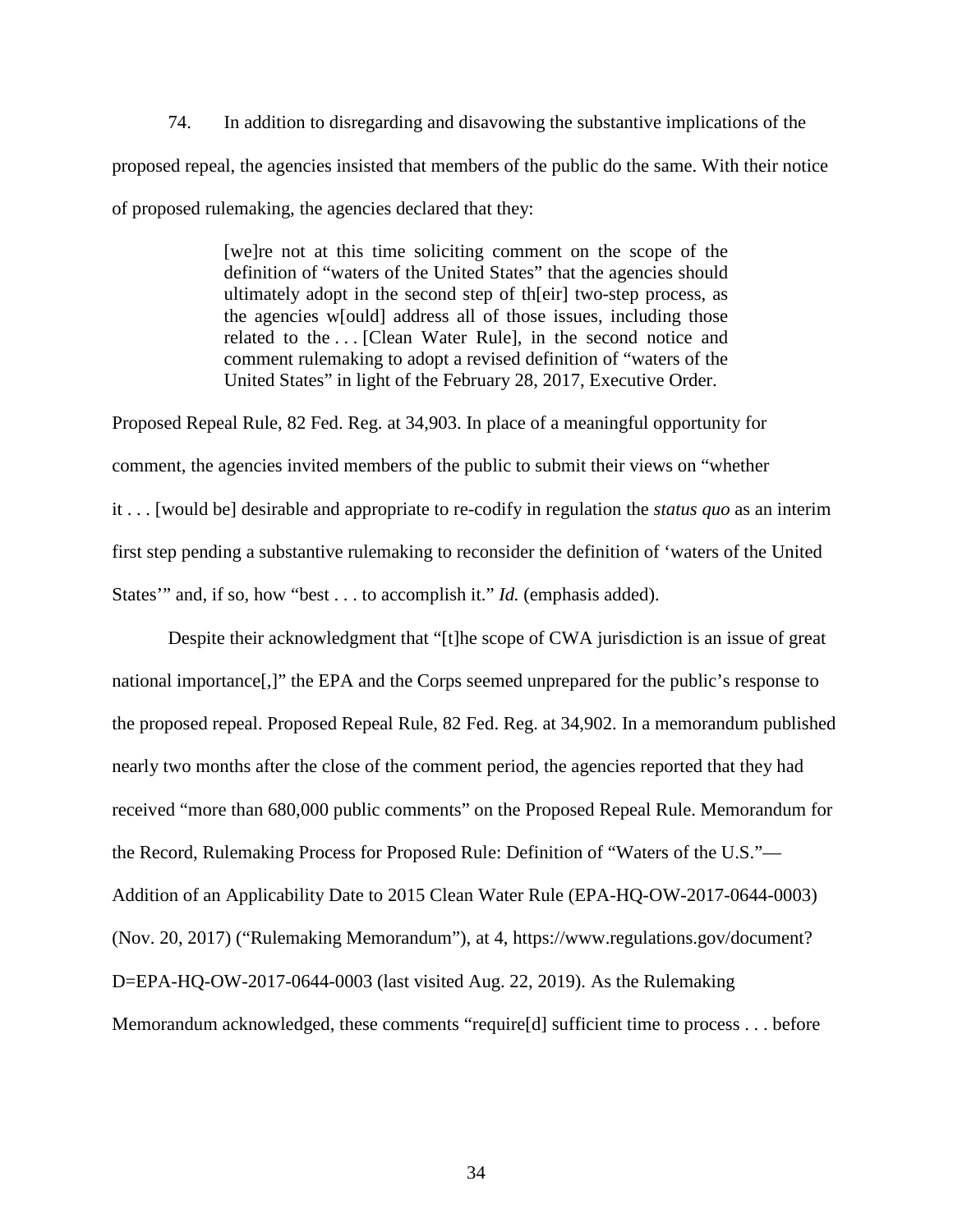the agencies c[ould] review [them] and develop appropriate responses." *Id.* The agencies, however, appeared uninterested in waiting.

### **B. The Suspension of the Clean Water Rule**

75. On November 16, 2017, the agencies signed a hastily devised proposal to amend the effective date of the Clean Water Rule—retroactively—from August 28, 2015 to "two years from the date" of the proposed rule's finalization. Upon publication in the Federal Register, the action was styled as a proposal to "add an applicability date" to the Rule. Proposed Suspension Rule, 82 Fed. Reg. at 55,542.

76. On February 6, 2018, the agencies published the final Suspension Rule in the Federal Register. 83 Fed. Reg. 5,200 (Feb. 6, 2018).

77. On August 16, 2018, this Court vacated and issued a nationwide injunction of the Suspension Rule, holding "that the agencies' refusal to consider or receive public comments on the substance of the [Clean Water] Rule or the 1980s regulation did not provide a 'meaningful opportunity for comment' as set forth in *N. Carolina Growers' Ass'n, Inc. v. United Farm Workers*, 702 F.3d 755 (4th Cir. 2012)." *S.C. Coastal Conservation League*, 318 F. Supp. 3d at 963. After the agencies and intervenors noted appeals, they then moved to dismiss them, and the Fourth Circuit entered an order dismissing the appeals on March 8, 2019. Rule 42(b) Mandate, *South Carolina Coastal Conservation League v. Wheeler*, No. 18-1964 (4th Cir. Feb. 4, 2019). Because of this Court's vacatur of the Suspension Rule, the Clean Water Rule is in effect, though it is enjoined in several states and has been remanded to the agencies as a result of litigation challenging the Rule. *See Georgia v. Wheeler*, No. 2:15-cv-00079, 2019 WL 3949922, at \*1 (S.D. Ga. Aug. 21, 2019) (finding Clean Water Rule violated Administrative Procedure Act and extended agencies' jurisdiction beyond that permitted by Clean Water Act, remanding Rule to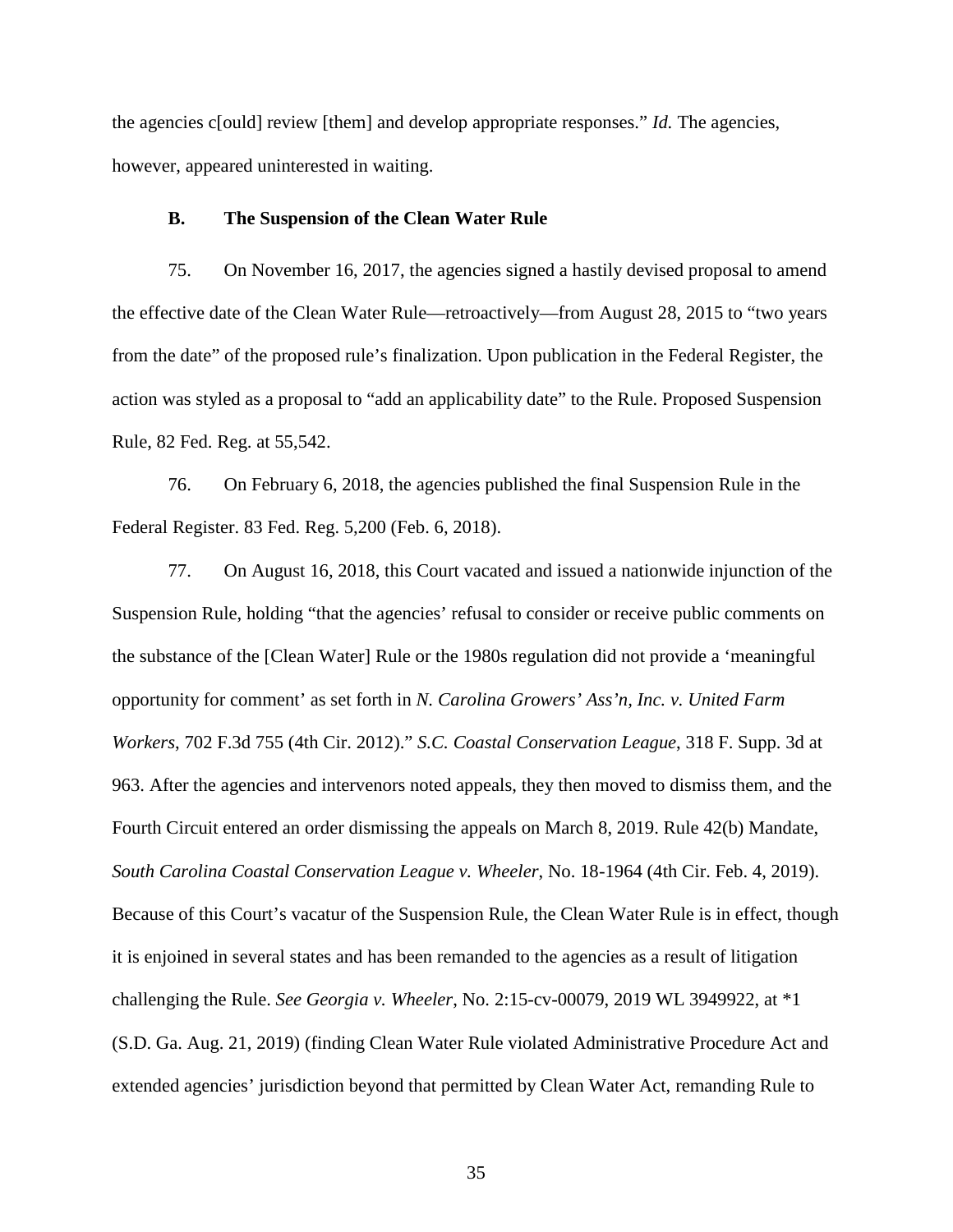agencies, and maintaining regional injunction of Rule); *Texas v. EPA*, 389 F. Supp. 3d 497, 500, 506 (S.D. Tex. May 28, 2019) (finding that Clean Water Rule violated Administrative Procedure Act, remanding Rule to the agencies, and maintaining regional injunction of Rule).

78. On November 26, 2018, the United States District Court for the Western District of Washington also vacated the Suspension Rule, similarly holding that "the Agencies deprived the public of a meaningful opportunity to comment on relevant and significant issues in violation of the APA's notice and comment requirements," by "expressly exclud[ing] substantive comments on either the pre-2015 definition of 'waters of the United States' or the scope of the definition that the Agencies should adopt if they repealed and revised the WOTUS Rule" and restricting "the content of the comments considered to the issue of 'whether it is desirable and appropriate to add an applicability date to the [WOTUS Rule].'" Order, *Puget Soundkeeper Alliance v. Wheeler*, No. 15-01342, 2018 WL 6169196, at \*5 (W.D. Wash. Nov. 26, 2018) (internal citations omitted).

### **C. The Supplemental Notice of the Proposed Repeal of the Clean Water Rule**

79. While the Suspension Rule was being challenged in this Court, the agencies published a supplemental notice of proposed rulemaking for the Proposed Repeal Rule—the agencies' second attempt at offering some rationale to support the decision to repeal the Clean Water Rule. *See* Supplemental Notice of Proposed Rulemaking, Definition of "Waters of the U.S."—Recodification of Pre-Existing Rules, 83 Fed. Reg. 32,227 (July 12, 2018) ("Supplemental Notice"). Instead of curing the multiple flaws in the original Proposed Repeal Rule, the supplemental notice repeated them and added several others.

80. The Supplemental Notice confirmed that the Proposed Repeal Rule is intended to "*permanently repeal* the 2015 [Clean Water Rule] in its entirety," and reiterated that the agencies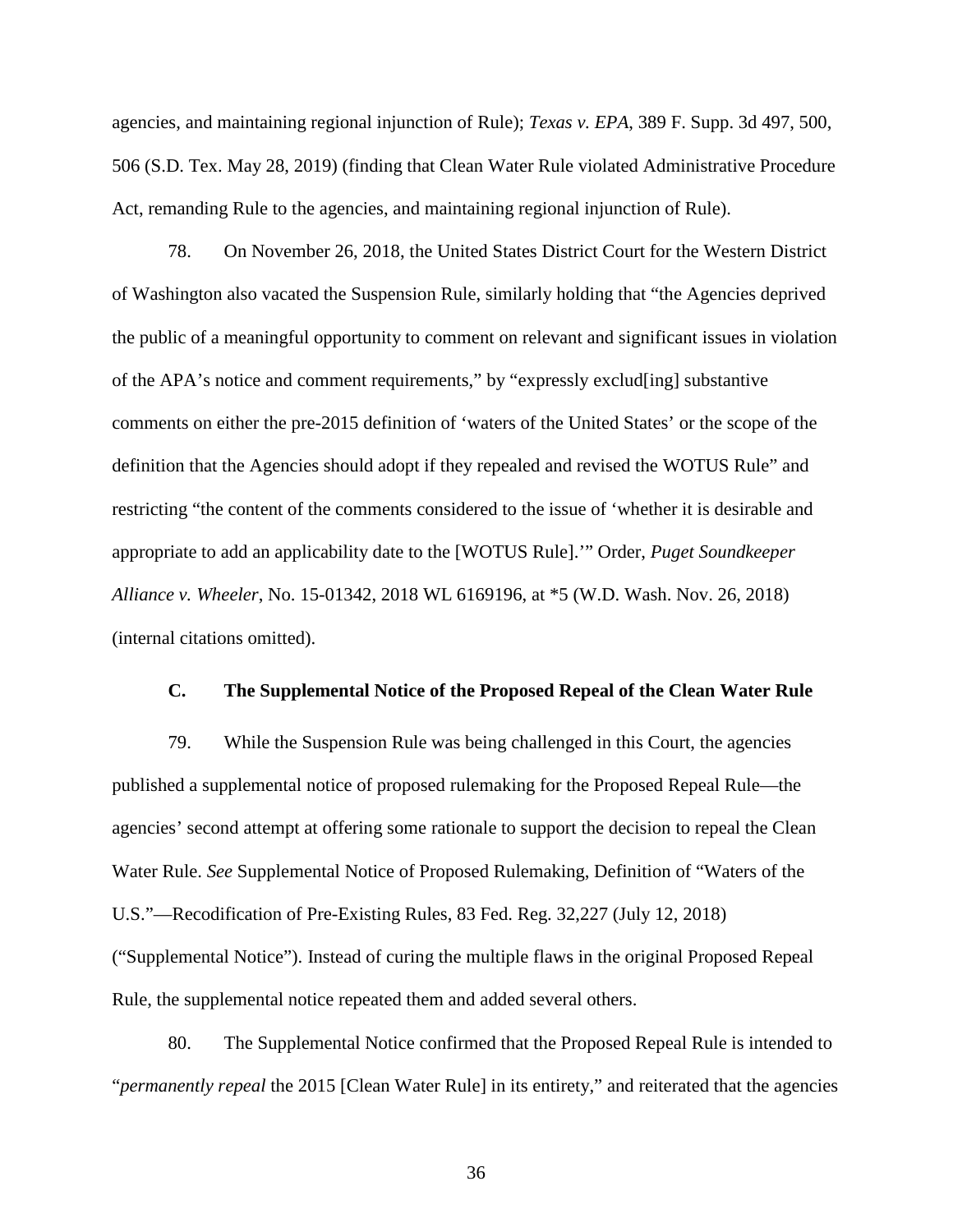intended to "recodify the regulatory definitions of 'waters of the United States' that existed prior to the [Clean Water Rule]." *Id.* (emphasis added). Yet nowhere in the Supplemental Notice did the agencies compare, or solicit comment on, the relative merits of the Clean Water Rule and the pre-existing case-by-case regime, as supplemented by various guidance memoranda. Nor did the agencies analyze, or seek comment on, the effects of reviving the pre-existing definition of the "waters of the United States." Additionally, the Supplemental Notice did not correct the agencies' earlier failure to publish the actual rules the agencies proposed to implement.

81. The agencies again failed to account for the loss of significant economic benefits provided by the Clean Water Rule. Rather than conduct a legitimate analysis in place of the arbitrary and capricious economic analysis submitted with the initial Proposed Repeal Rule, the agencies simply abandoned Economic Analysis I altogether. *Id.* at 32,250 ("While economic analyses are informative in the rulemaking context, the agencies are not relying on the economic analysis performed pursuant to Executive Orders 12866 and 13563 . . . as a basis for this proposed action. *See, e.g.*, *Nat'l Assn'n of Home Builders ("NAHB") v. EPA*, 682 F.3d 1032, 1039-50 (noting that the quality of an agency's economic analysis can be tested under the APA *if* the 'agency decides to rely on a cost-benefit analysis as part of its rulemaking.')" (emphasis in original).

82. Finally, the supplemental notice reversed the lawful order of things: rather than providing the agencies' rationale for repealing the Clean Water Rule, it set forth the agencies' "proposed" conclusions regarding perceived flaws in the Clean Water Rule, and solicited comments in a way to confirm the agencies' pre-ordained conclusions. *See* 82 Fed. Reg. at 32,228. For example, the agencies proposed "to conclude that the 2015 Rule exceeded the agencies' authority under the CWA," *id.*, yet omitted any meaningful reasoning behind that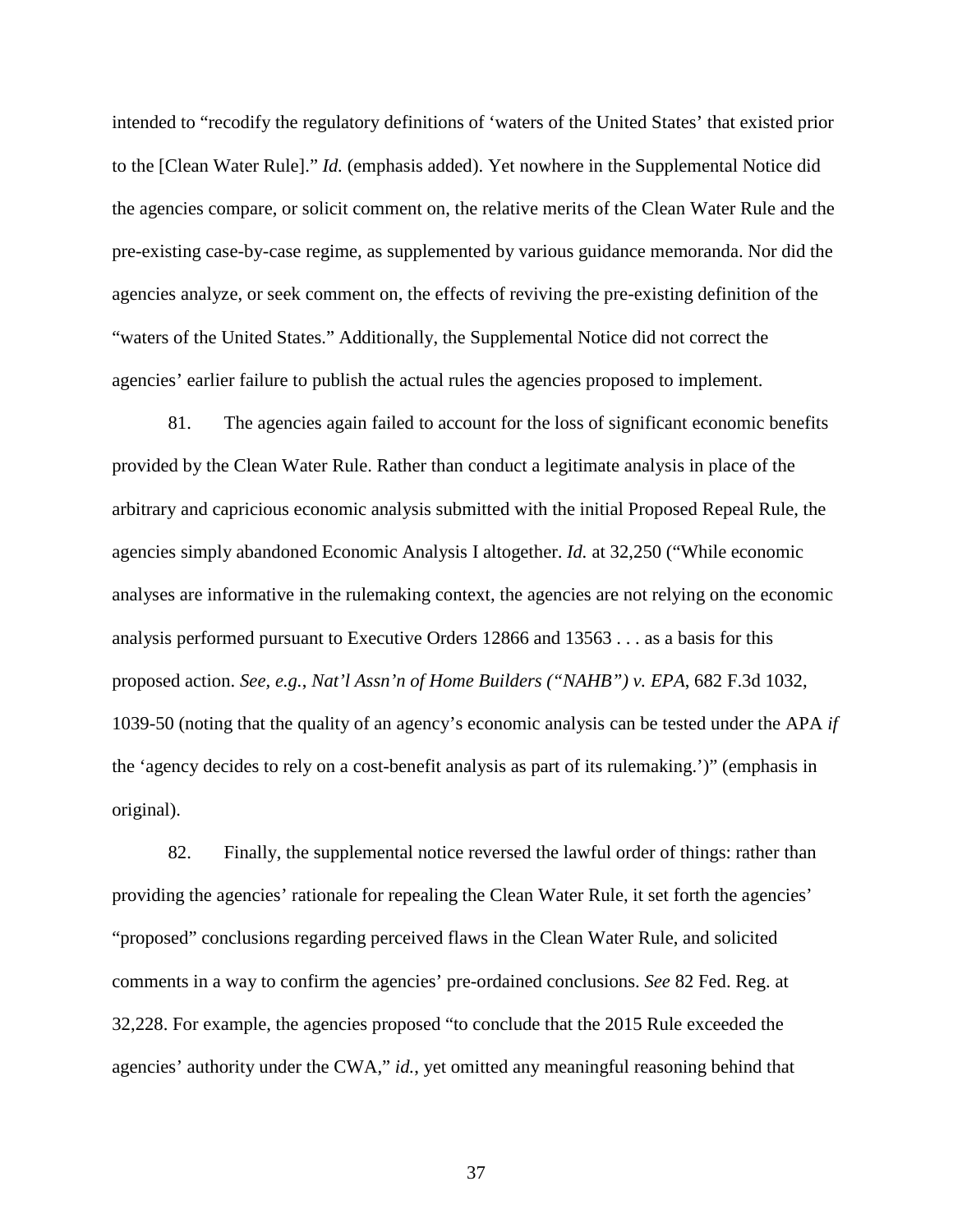conclusion. The agencies deprived the public of a meaningful opportunity to comment by requesting support for the conclusions they wish to reach, rather than presenting the reasons behind the conclusions for public consideration and input. In other words, the agencies solicited comments to support their desired outcome—the repeal of the Clean Water Rule.

#### **D. The Final Repeal Rule**

83. The Final Repeal Rule confirms that the outcome of this rulemaking was preordained.

84. In the Final Rule, the agencies rely almost wholesale on the Southern District of Georgia's decision in *Georgia v. Wheeler* to bolster their repeal of the Clean Water Rule. *See* 84 Fed. Reg. at 56,627-29, 56,639-40, 56,647-51, 56,653-54, 56,656-59. This reliance is improper, and demonstrates the agencies' grasping for some rationale to support their rulemaking. The Final Repeal Rule was sent to the Office of Management & Budget ("OMB") on July 12, 2019, *see* OMB, *OIRA Conclusion of EO 12866 Regulatory Review*,

https://www.reginfo.gov/public/do/eoDetails?rrid=129319 (last visited Oct. 22, 2019), and https://perma.cc/5FNM-2ZFM (permanent link), signifying the end of the agencies' decisionmaking process. Yet the Southern District of Georgia did not issue its decision in *Georgia v. Wheeler* until over a month later, on August 21, 2019. *See* No. 2:15-cv-079, 2019 WL 3949922. That court decision, therefore, cannot properly be said to have informed the agencies' decision to repeal the Clean Water Rule.

85. Equally suspect is the agencies' attempt to augment the rulemaking record with a new economics analysis. After disavowing Economic Analysis I produced with the Proposed Repeal Rule, the agencies produced a *new* economic analysis for the first time with their Final Rule. U.S. EPA and Dep't of the Army, Economic Analysis for the Final Rule: Definition of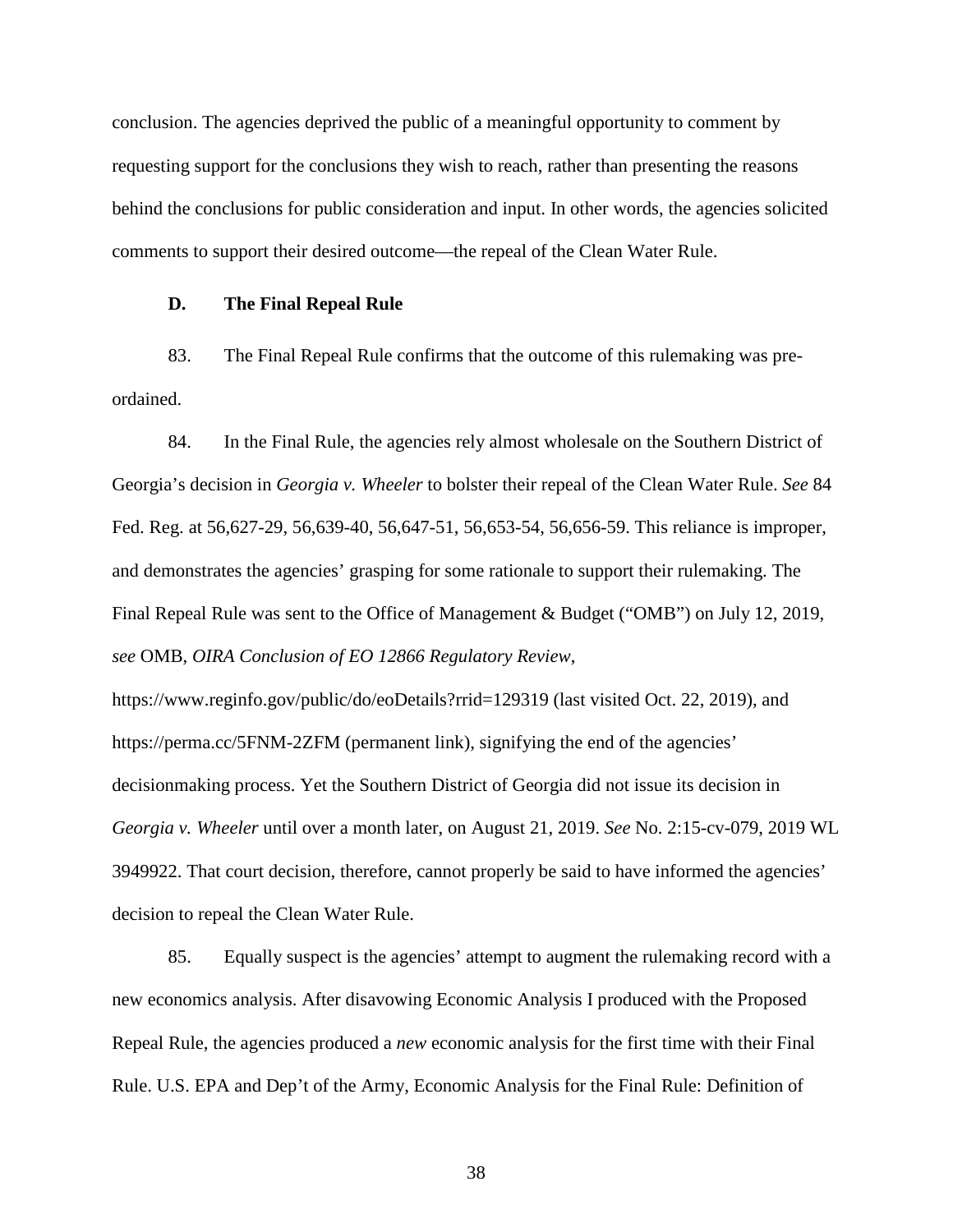"Waters of the United States"—Recodification of Pre-Existing Rules (Docket ID No. EPA-HQ-OW-2017-0203-15695) (September 5, 2019) ("Economic Analysis II"). Seemingly to skirt any APA challenge to that analysis, the agencies try to pass Economic Analysis II off as "informational" only. *Compare* Supplemental Notice, 83 Fed. Reg. at 32,250 ("*See, NAHB*, 682 F.3d at 1039-40 (noting that the quality of an agency's economic analysis can be tested under the APA *if* the 'agency decides to rely on a cost-benefit analysis as part of its rulemaking.')"), *with*  Final Repeal Rule, 84 Fed. Reg. at 56,662 ("The agencies note that the final decision to repeal the 2015 Rule and recodify the pre-existing regulations in this rulemaking is not based on the information in the agencies' economic analysis. *See, e.g.*, *NAHB*, 682 F.3d at 1039-40."). Notwithstanding this claim, the agencies true intention is clear: they offer Economic Analysis II to *support* their predetermined result.

86. As if these issues were not alone enough to invalidate this rulemaking as arbitrary, the administration published a new, separate proposed rule re-defining "the scope of waters federally regulated under the Clean Water Act," Replacement Rule, 84 Fed. Reg. at 4,154, prior to finalizing the Repeal Rule. In their Replacement Rule notice, the agencies reject as inferior, confusing, and in excess of their authority the pre-2015 regime they seek to revive with this Repeal Rule. *See id*. at 4,195, 4,197-98. By attempting to revive the pre-2015 regime as appropriate in this rulemaking and, at the same time, describing it as inferior, confusing, and in excess of authority in the Replacement Rule notice, the agencies demonstrate the arbitrary nature of their actions.

## **FIRST CAUSE OF ACTION Violation of Administrative Procedure Act and Due Process Clause— Arbitrary and Unlawful Predetermination to Repeal the Clean Water Rule**

87. The allegations of the preceding paragraphs are incorporated here by reference.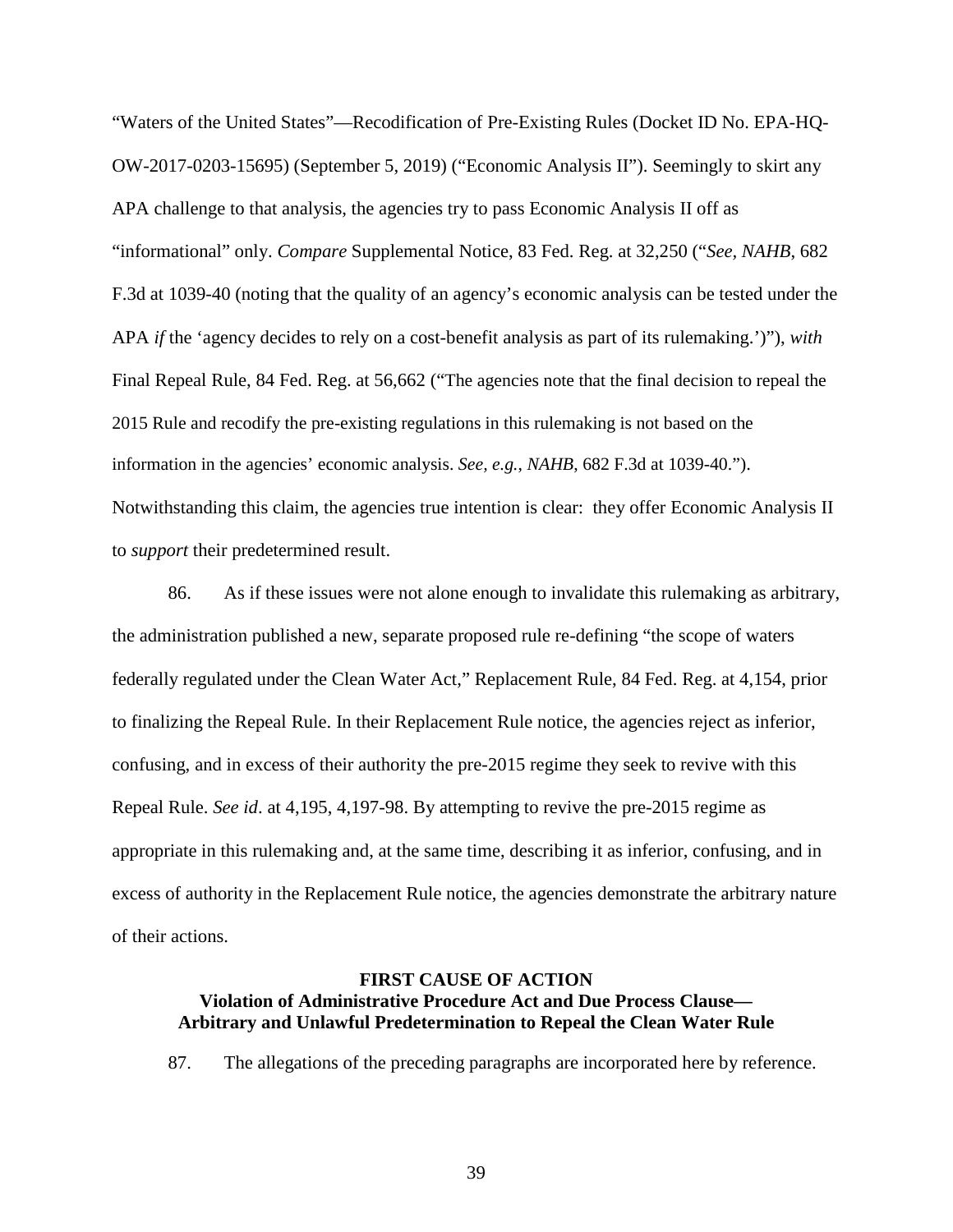88. "The reasoned explanation requirement of administrative law . . . is meant to ensure that agencies offer genuine justifications for important decisions, reasons that can be scrutinized by courts and the interested public." *Dept. of Commerce v. New York*, 139 S. Ct. 2551, 2575-76 (June 27, 2019). "Accepting contrived reasons would defeat the purpose for the enterprise[.]" *Id.* at 2576.

89. The Due Process Clause of the Constitution also requires rulemakings to be undertaken with an open mind. *Ass'n of Nat'l Advertisers v. FTC*, 627 F.2d 1151, 1170 (D.C. Cir. 1979). Decisionmakers violate the Due Process Clause and must be disqualified when they act with an unalterably closed mind and are unwilling to rationally consider arguments. *Air Transp. Ass'n of Am. v. Nat'l Mediation Bd*., 663 F.3d 476, 487 (D.C. Cir. 2011).

90. Well before the Repeal Rule notice was published, the agencies "had already reached a prejudged political conclusion" to repeal the Clean Water Rule. *Int'l Snowmobile Mfrs. Ass'n v. Norton*, 340 F. Supp. 2d 1249, 1261 (D. Wyo. 2004).

91. As Attorney General of Oklahoma, former EPA Administrator Scott Pruitt formally declared his opposition to the Clean Water Rule in 2014. The agencies' official efforts to eliminate the Clean Water Rule began less than two weeks after Mr. Pruitt's confirmation as EPA administrator. On February 28, 2017, President Trump issued his Executive Order directing the agencies to conduct this rulemaking. Since that time, the agencies have been set on achieving a pre-determined goal—repealing the Clean Water Rule and implementing a rule based on Justice Scalia's decision in *Rapanos*. Exec. Order No. 13,778.

92. On July 27, 2017, as directed by the President, the agencies announced their plan to repeal the Clean Water Rule. Proposed Repeal Rule, 82 Fed. Reg. at 34,901. Reflecting the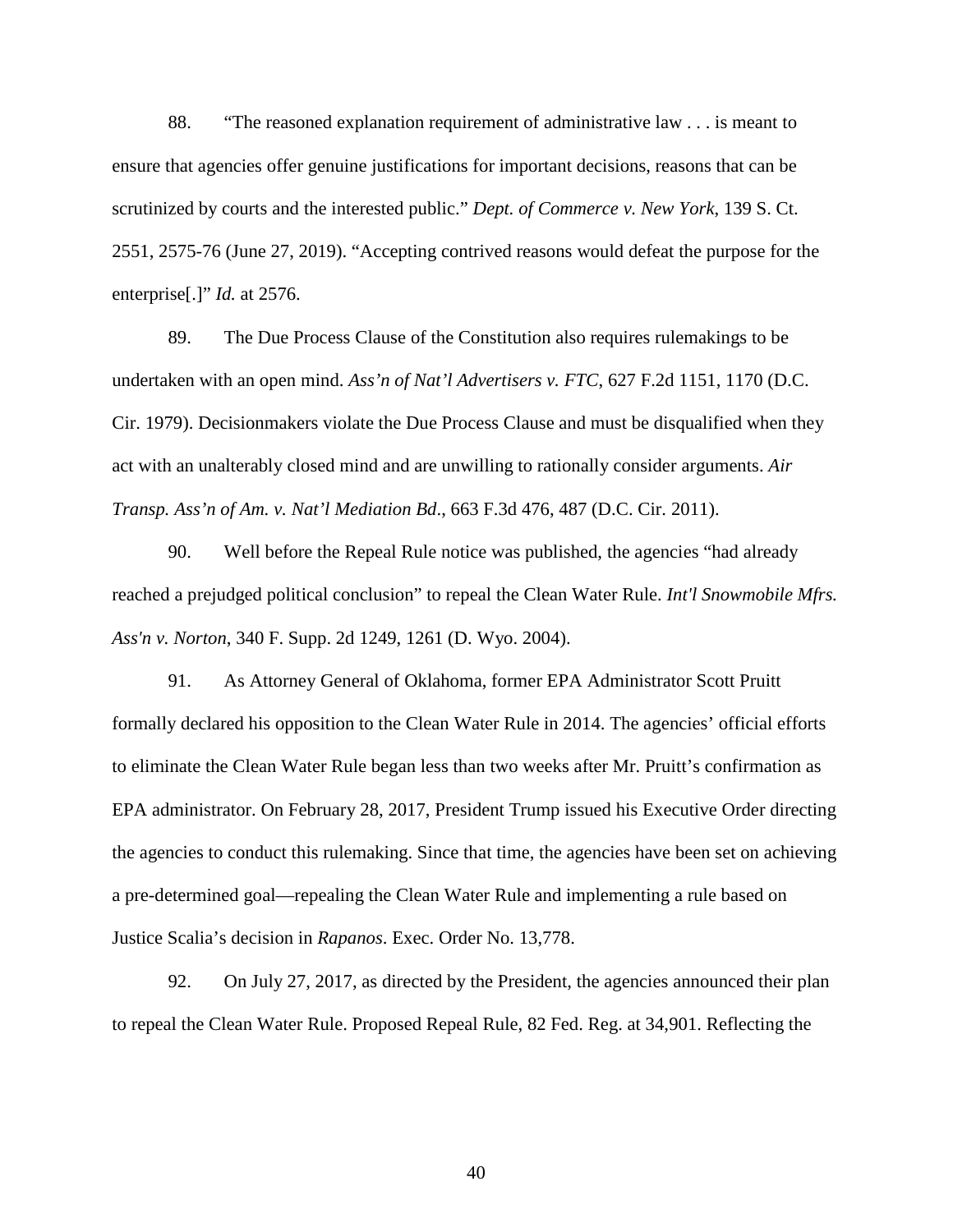agencies' predetermination to repeal the rule, the agencies prohibited comment on the substance of either the Clean Water Rule or the prior case-by-case regime. *E.g.*, 82 Fed. Reg. at 34,903.

93. In the Supplemental Notice to justify the repeal, the agencies set forth the agencies' "proposed" conclusions, without any supporting analysis, and solicited comments to support those pre-ordained conclusions. 83 Fed. Reg. at 32,228.

94. Throughout the process, the outcome has been assured. The agencies have simply gone through the motions of giving notice and taking comment without providing any legitimate rationale to support the predetermined result.

95. Any rationale provided for the Repeal Rule was conceived well after the agencies' decision to repeal the Clean Water Rule had been made. Indeed, the agencies' "rationale" was first published with the Final Rule, with their almost wholesale reliance on the Southern District of Georgia's decision in *Georgia v. Wheeler*, which was decided over a month *after* the Final Repeal Rule had been sent to OMB, and their production of the new Economic Analysis II.

96. Because the agencies' operated with an unalterably closed mind, relying on contrived *post hoc* rationale, their repeal of the Clean Water Rule is arbitrary and unlawful.

# **SECOND CAUSE OF ACTION Violation of Administrative Procedure Act—Arbitrary and Unlawful Failure to Consider and Address the Effects of the Repeal Rule**

97. The allegations of the preceding paragraphs are incorporated here by reference.

98. The EPA and the Corps further violated the Administrative Procedure Act, *see* 5 U.S.C. §§ 553(c), 706(2), by arbitrarily failing to analyze the implications of repealing the Clean Water Rule's protections.

99. When proposing a rule, federal agencies must "examine the relevant data and articulate . . . satisfactory explanation[s] for . . . [their] action[s]"—explanations that address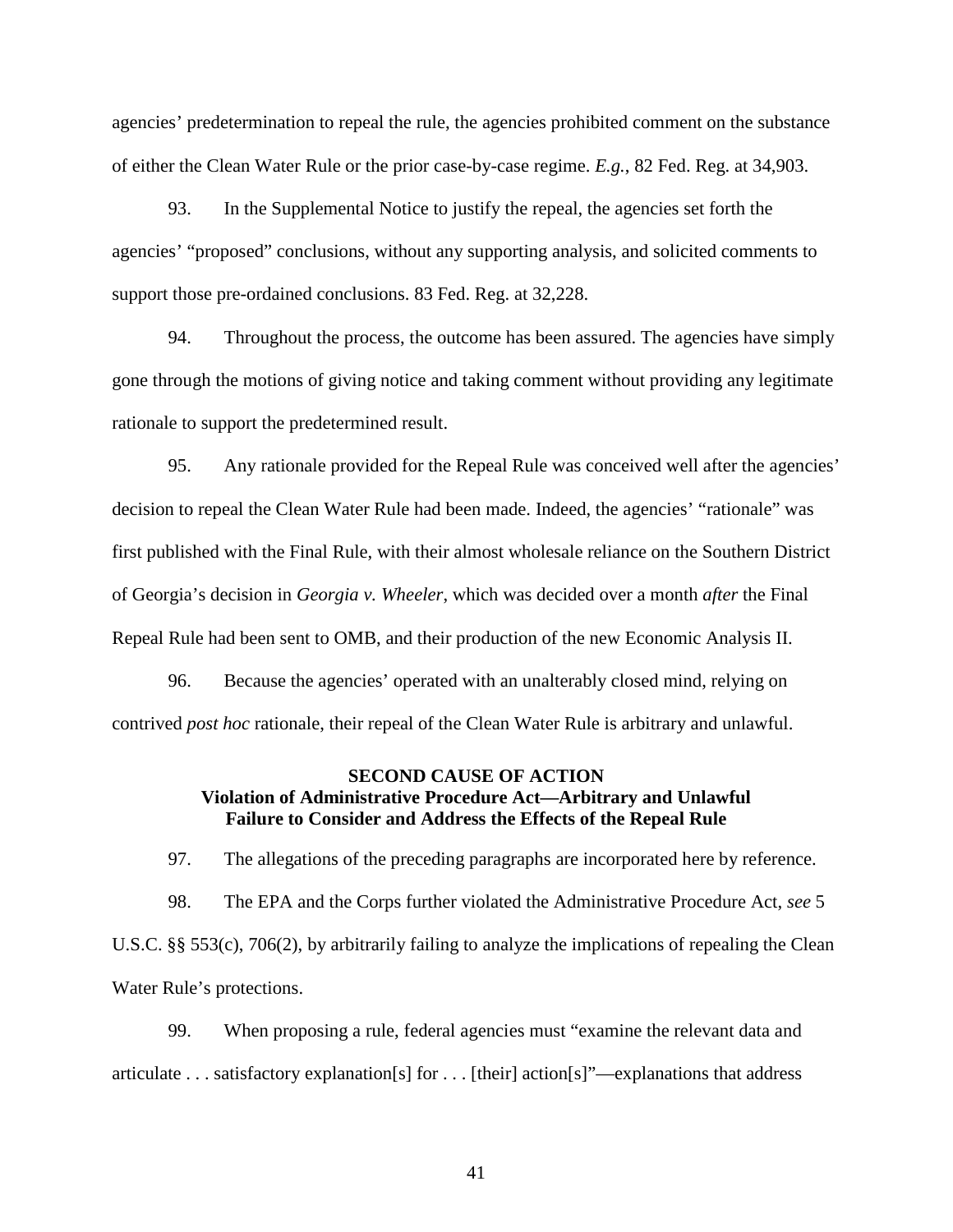every "important aspect" of the problems at hand. *Motor Vehicle Mfrs. Ass'n of the U.S., Inc. v. State Farm Mut. Auto. Ins. Co.*, 463 U.S. 29, 43 (1983). The agencies here did neither.

100. The agencies failed to acknowledge or evaluate the effect of the rule on protections for the nation's waters. They failed to compare the effects of either the Clean Water Rule or the pre-2015 regime on the integrity of the nation's waters. In refusing to "undertake any substantive reconsideration" of either the Clean Water Rule or the prior regulatory scheme, Proposed Repeal Rule, 82 Fed. Reg. at 34,903; *accord* Final Repeal Rule, 84 Fed. Reg. at 56,659–60, the EPA and the Corps entirely omitted any meaningful analysis of the Clean Water Rule—an approach this Court has found to violate the Administrative Procedure Act.

101. In the supplemental notice, the agencies failed to do any better. Not only did they fail to address any of these issues, they chose to recite arguments made about the Clean Water Rule without acknowledging the agencies' own responses rejecting the very suppositions they now put forward. Moreover, the agencies ignored actual evidence—the Corps' decisions applying the Clean Water Rule to specific features—of the true impact of the Rule. Nowhere in the agencies' notices do they disclose the impact of the proposed action and change of position on the integrity of the nation's waters.

102. Because the EPA and the Corps failed to evaluate the effects of the Repeal Rule on the nation's waters, they violated the fundamental requirements of the Administrative Procedure Act. *See* 5 U.S.C. §§ 553(c), 706(2). The Repeal Rule should be set aside.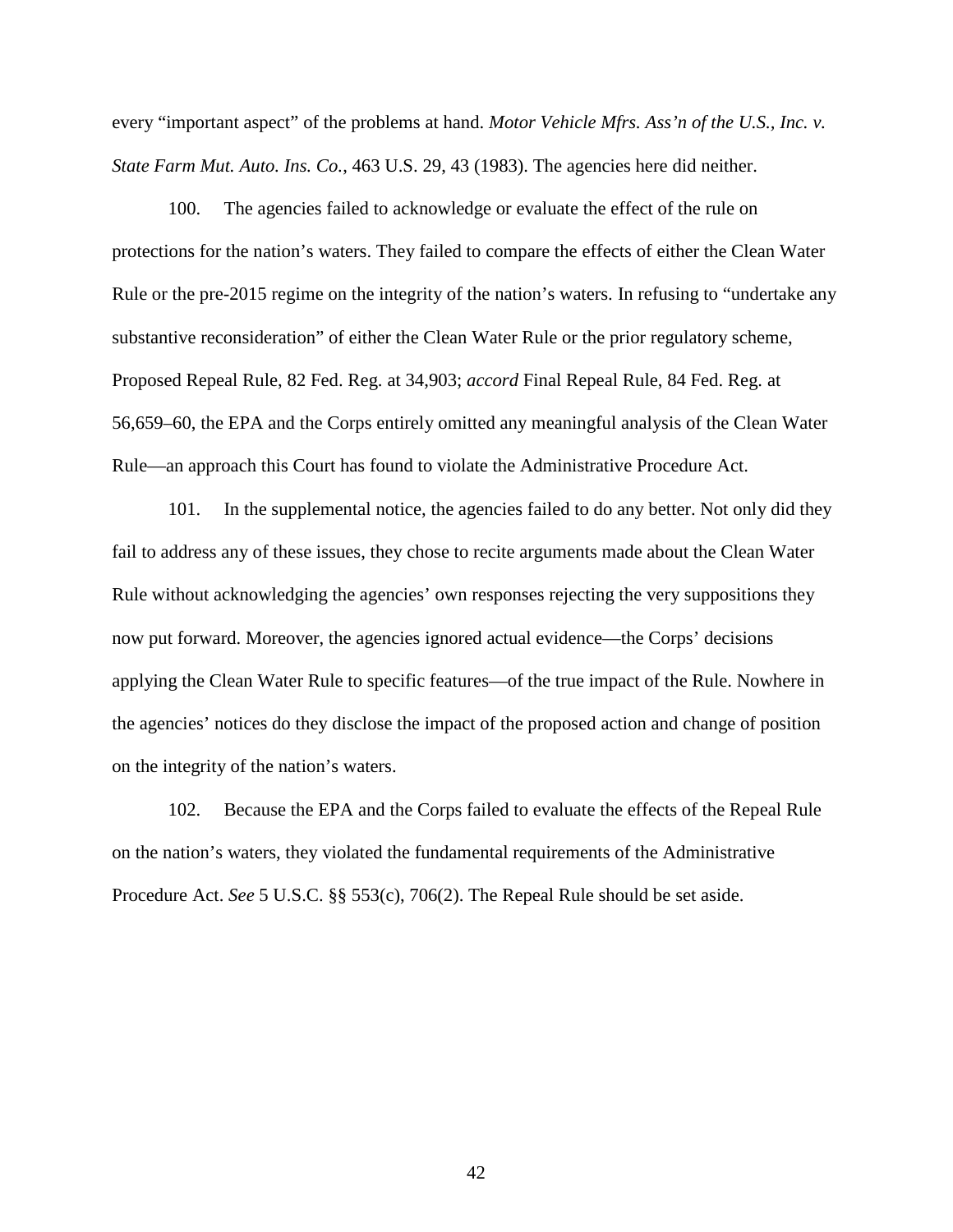### **THIRD CAUSE OF ACTION Violation of Administrative Procedure Act— Failing to Provide a "Reasoned Explanation" for Repealing the Clean Water Rule**

103. The allegations of the preceding paragraphs are incorporated here by reference.

104. In *FCC v. Fox Television Stations, Inc.*, 556 U.S. 502, 502 (2009), the Supreme

Court expanded on the arbitrary and capricious test that it had previously established in the seminal case on the subject, *Motor Vehicle Mfrs. Ass'n of U.S., Inc. v. State Farm Mutual Automobile Insurance Co.*, 463 U.S. 29 (1983). In *State Farm*, the Court held that if an agency attempts to repeal an administrative rule, the agency must examine alternative ways of achieving the objectives of the controlling statute, address the alternatives, and give adequate reasons for abandoning the existing rule. *Id.* at 48. In *Fox Television Stations*, the Court confirmed that if an agency decides to change a policy, it must provide a "reasoned explanation" for doing so and provide a record that supports the change. 556 U.S. at 515-16. This is especially true when an agency's "new policy rests upon factual findings that contradict those which underlay its prior policy[.]" *Id.* at 515.

105. When an action reverses an agency's previous position, "a reasoned explanation is needed for disregarding facts and circumstances that underlay or were engendered by the prior policy." *Id.* at 515-16.

106. Here, the EPA and the Corps were confronted with an extremely well-developed record supporting the Clean Water Rule, yet the agencies did effectively nothing to address the facts developed in that record. The only document that they produced to support their rulemaking in advance of the Final Rule is an economic analysis that directly conflicts with the more extensive and better researched economic analysis prepared during the Clean Water Rule's development. *See generally* Economic Analysis I. They have since abandoned any reliance on that analysis. Supplemental Notice, 83 Fed. Reg. at 32,250 ("While economic analyses are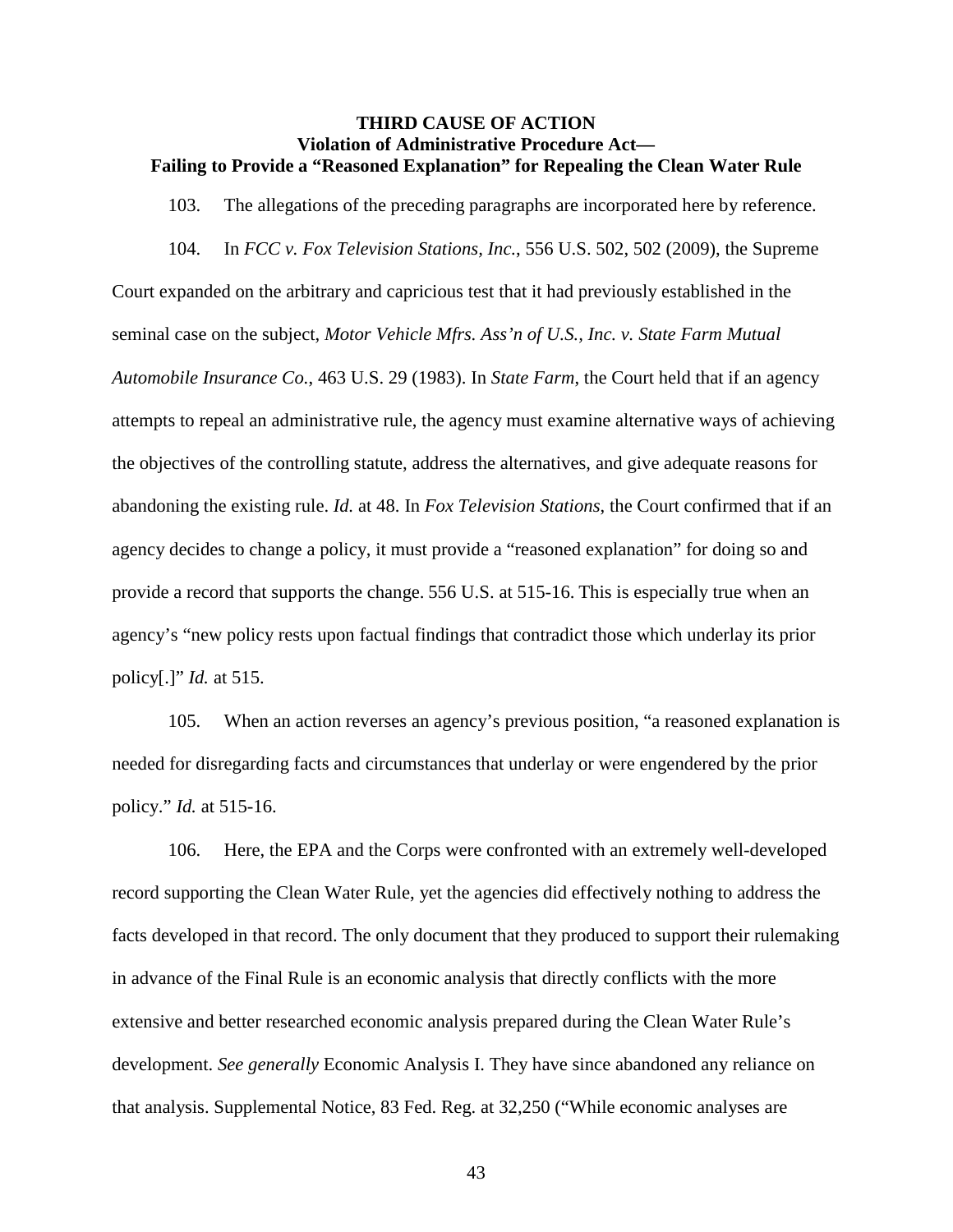informative in the rulemaking context, the agencies are not relying on the economic analysis performed pursuant to Executive Orders 12866 and 13563.").

107. The only remaining "support" on which the agencies took public comment consisted of a series of conclusions the agencies proposed in the supplemental notice, with no meaningful rationale for reaching them. For example, the agencies "propose to conclude that the 2015 Rule exceeded the agencies' authority under the CWA." *Id.* at 32,228. In arbitrarily presenting conclusions they wished to reach and seeking public comment in support of those conclusions, the EPA and the Corps have failed to provide the reasoned explanation required by the Administrative Procedure Act. *See* 5 U.S.C. §§ 553(c), 706(2). Reliance on the decision in *Georgia v. Wheeler* does not salvage the rule—it could not have been the basis for the agencies' decisionmaking.

108. The notice-and-comment rulemaking process should be straightforward: an agency proposes a regulation and identifies the evidence that supports the proposed policy—and where applicable, for abandoning prior policy—enabling the public to comment on whether the policy is sensible and supported by facts.

109. Rather than providing "a reasoned explanation . . . for disregarding" the extensive record assembled in support of the Clean Water Rule, *Fox Television Stations*, 556 U.S. at 515- 16, the agencies refused to give their prior action any substantive consideration at all. *See, e.g.,* Proposed Repeal Rule, 82 Fed. Reg. at 34,903 (declaring that "[t]he agencies do not intend to engage in substantive reevaluation of the definition of 'waters of the United States' until the second step of the rulemaking"); Supplemental Notice, 83 Fed. Reg. at 32,246-47. They failed to analyze or explain which regime is easier to understand and easier for the agencies to implement. And, they failed to compare which regime will cost more.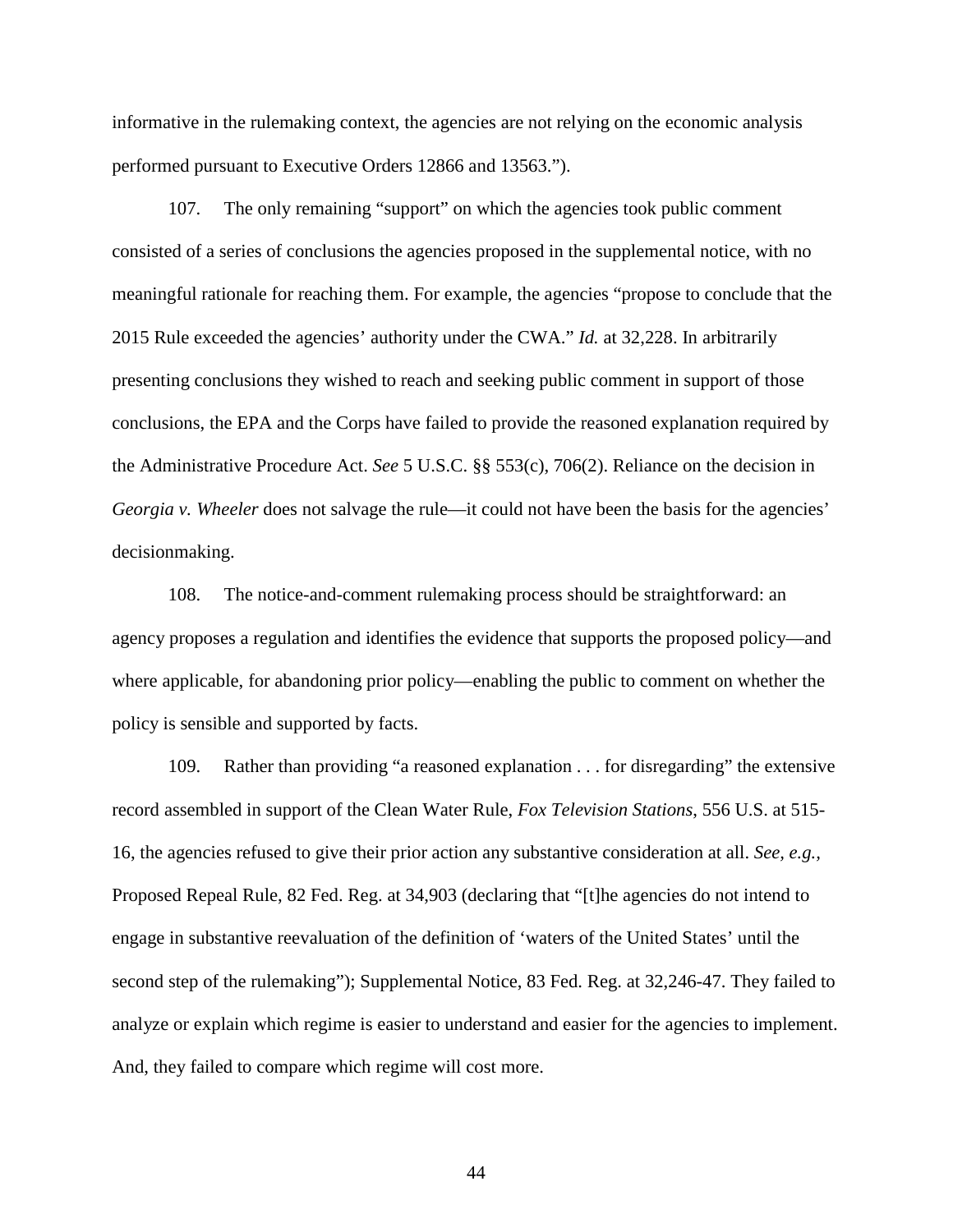110. Indeed, rather than identifying evidence or a rationale to support their departure from the Clean Water Rule, the agencies repeatedly, and improperly, introduced conclusions they "proposed" to reach about the flaws of the Clean Water Rule and asked the public to provide the information to support those conclusions. *E.g.*, Supplemental Notice, 83 Fed. Reg. at 32,228.

111. This approach falls short of providing "a reasoned explanation" for repealing the Clean Water Rule. *See Encino Motorcars, LLC. v. Navarro*, 136 S. Ct. 2117, 2125 (2016).

112. Because the agencies' rulemaking notices and supporting documents were completely devoid of any substantive analysis or explanation for changing the definition of "waters of the United States" to a prior contradictory definition, the Court should vacate the challenged rule as arbitrary and capricious. *See* 5 U.S.C. § 706(2).

#### **FOURTH CAUSE OF ACTION**

### **Violation of Administrative Procedure Act—Failure to Discuss Alternatives**

113. "When considering revoking a rule, an agency must consider alternatives in lieu of a complete repeal, such as by addressing the deficiencies individually." *California ex rel. Becerra v. U.S. Dept. of the Interior*, 381 F. Supp. 3d 1153, 1168-69 (N.D. Cal. 2019) (citing *Yakima Valley Cablevision, Inc. v. F.C.C.*, 794 F.2d 737, 746 n.36 (D.C. Cir. 1986) ("The failure of an agency to consider obvious alternatives has led uniformly to reversal."); *Farmers Union Cent. Exch., Inc. v. F.E.R.C.*, 734 F.2d 1486, 1511 (D.C. Cir. 1984) ("It is well established that an agency has a duty to consider responsible alternatives to its chosen policy and to give a reasoned explanation for its rejection of such alternatives."); *and Pub. Citizen v. Steed*, 733 F.2d 93, 103 (D.C. Cir. 1984) (holding that the suspension of tire-grading regulation was arbitrary and capricious because agency failed to pursue available alternatives).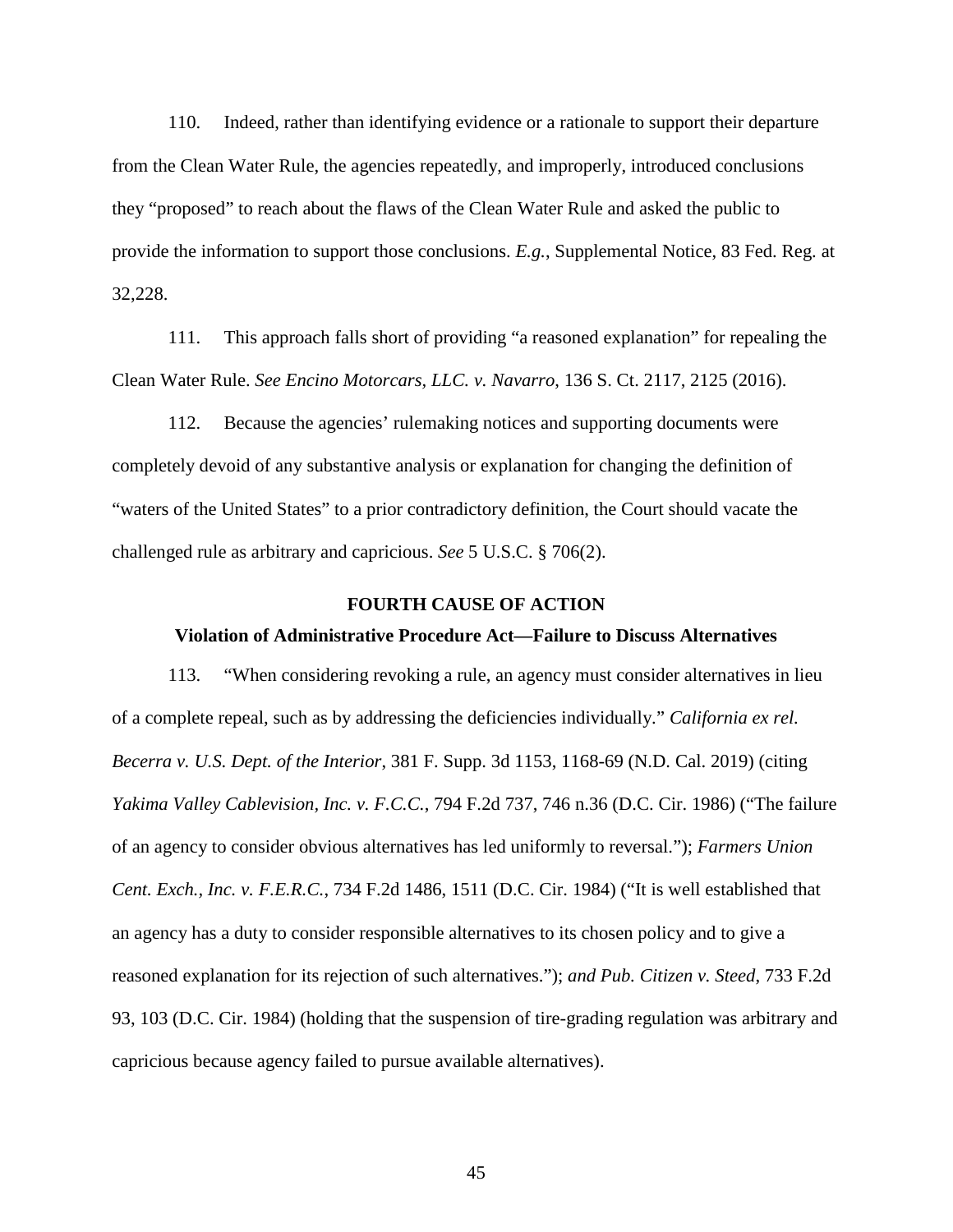114. Here, the agencies failed to consider alternatives to repealing the Clean Water Rule in its entirety. They simply stated that "[t]he agencies have considered other alternatives that could have the effect of addressing some of the potential deficiencies identified, including proposing revisions to specific elements of the 2015 Rule . . . " and sought comment on whether that alternative "would fully address and ameliorate potential deficiencies in and litigation risk associated with the 2015 Rule." Supplemental Notice, 83 Fed. Reg. at 32,249.

115. In the Final Repeal Rule, the agencies simply state that "revising select provisions in the 2015 Rule would not resolve the fundamental flaws underlying the 2015 Rule and would result in the 2015 Rule remaining in place." 84 Fed. Reg. at 56,662. Such a cursory analysis is insufficient. *Becerra,* 381 F. Supp. 3d at 1166-68; *see also California v. Bureau of Land Mgmt.*, 286 F. Supp. 3d 1054, 1066-67 (N.D. Cal. 2018) (finding that even if the agency had provided factual evidence to support its claim that the new waste reduction regulations at issue burdened small operators, a "blanket suspension" of the regulations was arbitrary and capricious because the suspension was "not properly tailored" to address the allegedly errant provision).

116. Neither the agencies' conclusory statements nor solicitation of comments was supported "by facts, reasoning or analysis." *Becerra*, 381 F. Supp. 3d at 1169. Therefore, neither was legally sufficient. *Id; see also Amerijet Int'l, Inc. v. Pistole*, 753 F.3d 1343, 1350 (D.C. Cir. 2014) ("[C]onclusory statements will not do; an agency's statement must be one of *reasoning*."); *NetCoalition v. S.E.C.,* 615 F.3d 525, 539 (D.C. Cir. 2010) (holding that the court would not "defer to the agency's conclusory or unsupported suppositions") (internal quotation marks omitted).

117. The agencies' failure to adequately consider alternatives to repealing the Clean Water Rule in its entirety is arbitrary and capricious. *Becerra*, 381 F. Supp. 3d at 1169.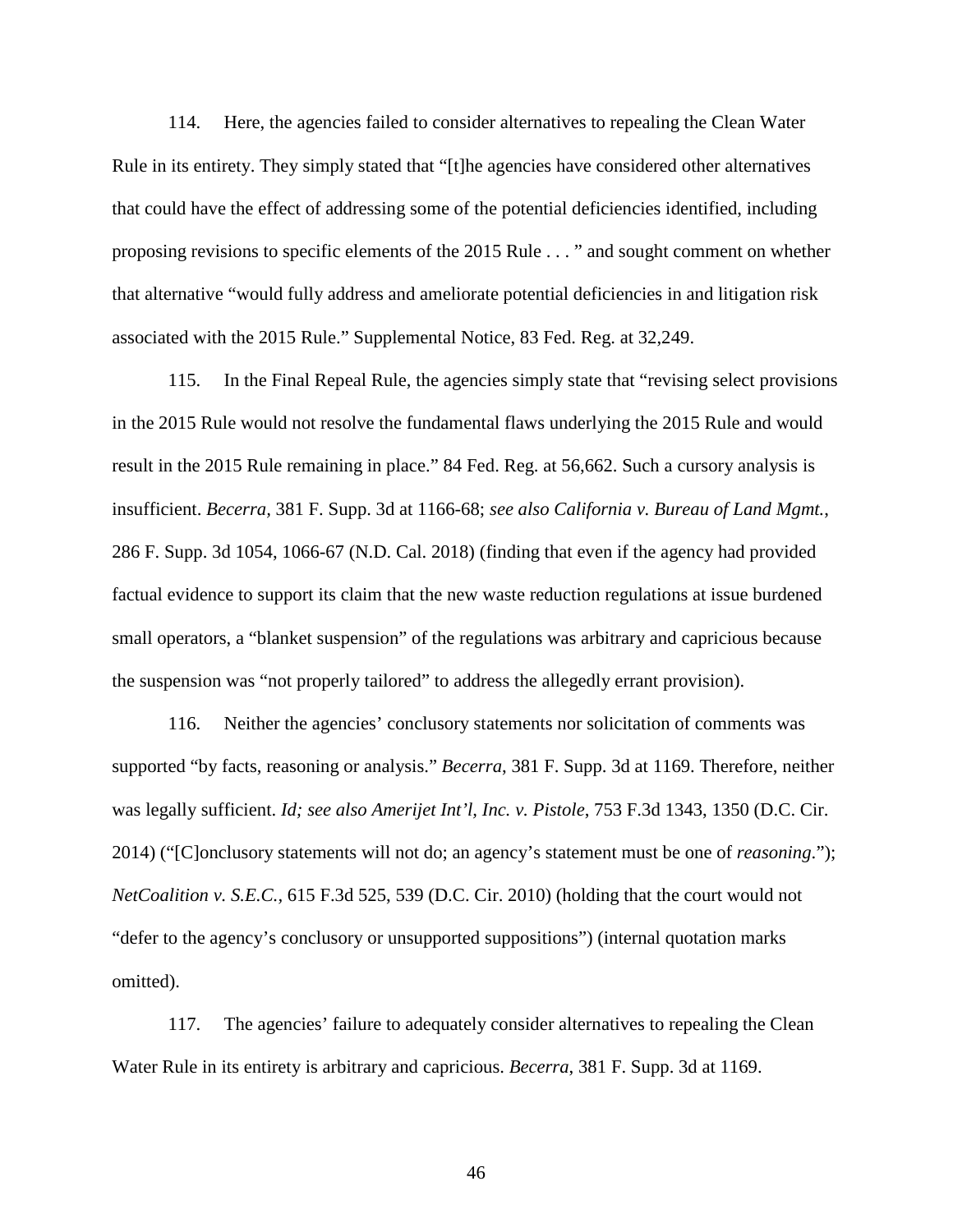### **FIFTH CAUSE OF ACTION**

# **Violation of Administrative Procedure Act— Failure to Provide A Meaningful Opportunity to Comment**

118. For agencies to provide a meaningful opportunity to comment, three steps are required. First, an agency must publish a "[g]eneral notice of proposed rule making" that includes "either the terms or substance of the proposed rule or a description of the subjects and issues involved." 5 U.S.C. § 553(b). Second, the agency must give the public "an opportunity to participate in the rule making through submission of written data, views, or arguments[.]" *Id.* § 553(c). Finally, after considering all of the relevant comments received, the agency must respond to them on the record and "incorporate in the rules adopted a concise general statement of their basis and purpose." *Id.*

119. "The important purposes of this notice and comment procedure cannot be overstated." *N.C. Growers' Ass'n*, 702 F.3d at 763. Rather than "erect[ing] arbitrary hoops through which federal agencies must jump without reason[,]" the process "improves the quality of agency rulemaking by exposing regulations to diverse public comment," "ensures fairness to affected parties," and "provides a well-developed record that enhances the quality of judicial review." *Sprint Corp. v. FCC*, 315 F.3d 369, 373 (D.C. Cir. 2003) (internal quotations omitted). When a proposed regulation is aimed at eliminating protections that were previously adopted by an agency, notice and comment also "ensures that . . . [the] agency will not undo all that it accomplished through its rulemaking without giving all parties an opportunity to comment on the wisdom of repeal." *Consumer Energy Council of Am. v. FERC*, 673 F.2d 425, 446 (D.C. Cir. 1982), *aff'd sub nom. Process Gas Consumers Grp. v. Consumer Energy Council of Am.*, 463 U.S. 1216 (1983). The requirements of notice and comment, in short, "serve important purposes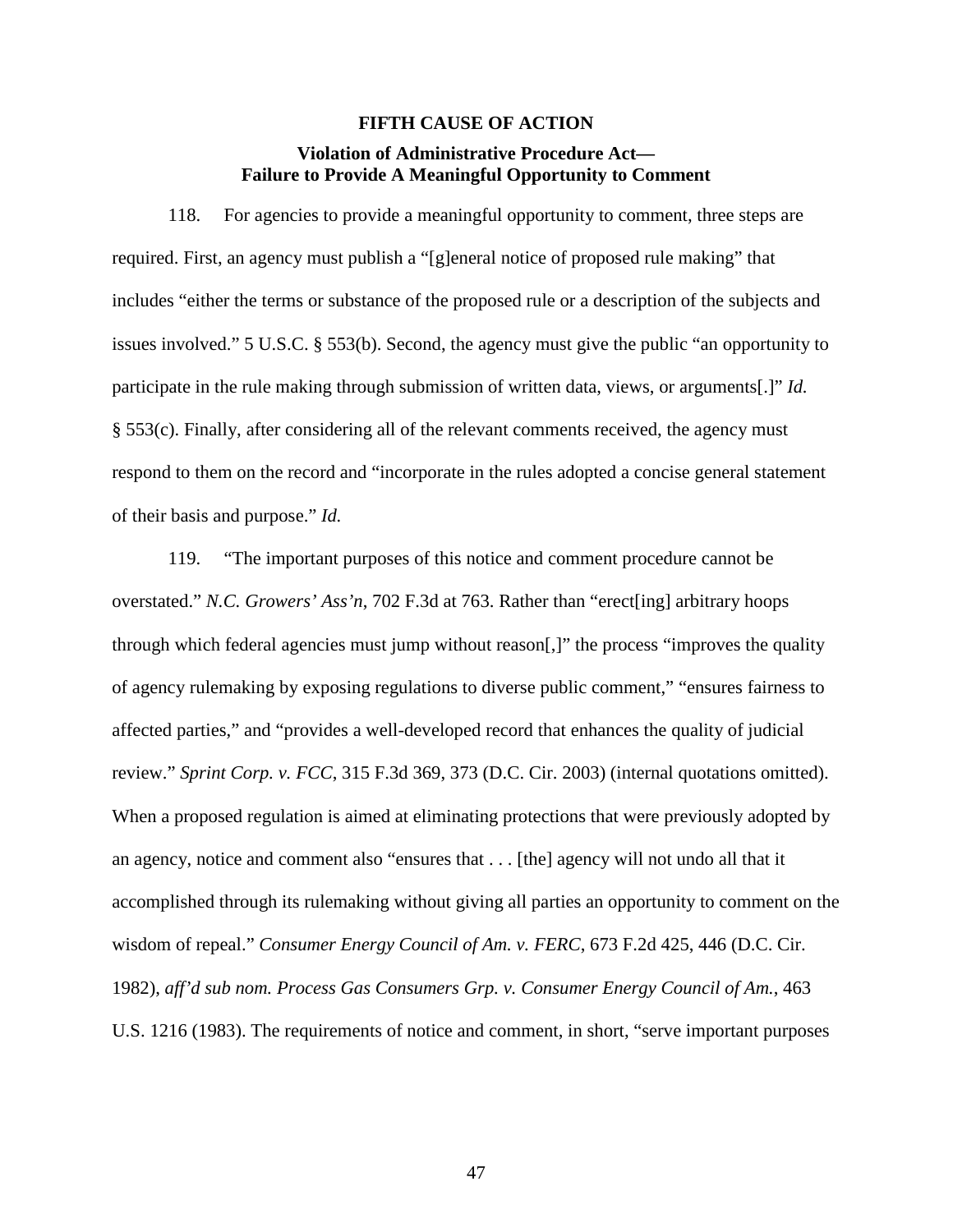of agency accountability and reasoned decisionmaking"—and they "impose a significant duty on the agency." *Am. Med. Ass'n v. Reno*, 57 F.3d 1129, 1132 (D.C. Cir. 1995).

120. "If the notice of proposed rule-making fails to provide an accurate picture of the reasoning that has led the agency to the proposed rule, interested parties will not be able to comment meaningfully upon the agency's proposals." *Connecticut Light and Power v. Nuclear Regulatory Comm.*, 673 F.2d 525, 530-31 (D.C. Cir. 1982); *see also Nat'l Cable Television Ass'n, Inc. v. F.C.C.*, 747 F.2d 1503, 1507 (D.C. Cir. 1984) ("The purpose of the NPRM is to 'provide an accurate picture of the reasoning that has led the agency to the proposed rule,' so that interested parties can contest that reasoning if they wish.") (citing *Connecticut Light*, 673 F.2d at 530-31). As a result, the agency may operate with a one-sided or mistaken picture of the issues at stake in a rule-making. *Connecticut Light*, 673 F.2d at 530-31.

121. Here, the agencies failed to provide any meaningful rationale for their action. They abandoned the economic analysis (Supplemental Notice, 83 Fed. Reg. at 32,250), and then relied on a series of conclusions the agencies proposed to reach, with no meaningful rationale for reaching them.

122. This approach unlawfully denied the public a meaningful opportunity to comment because the agencies first disclosed their rationale for the repeal in the Final Rule. It also proposed a reversal of long-held, reasoned agency positions, and then asked commenters to fill in the rationale—which was not subject to public comment. That does not meet the requirements of the APA. *See Fox Television Stations*, 556 U.S. at 515.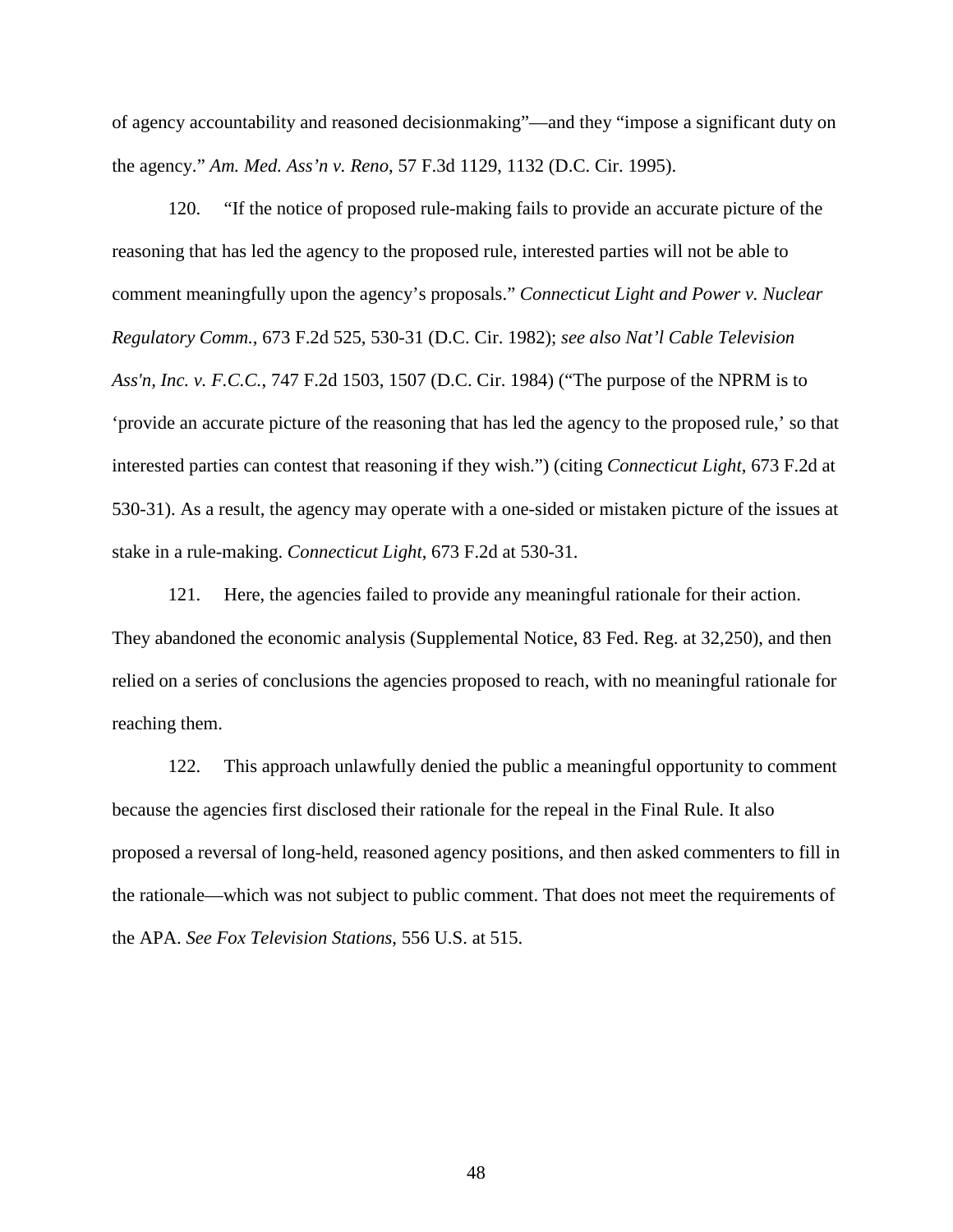## **SIXTH CAUSE OF ACTION Violation of Administrative Procedure Act—Arbitrary and Unlawful Failure to Publish the Text of the Proposed and Final Rules**

123. The allegations of the preceding paragraphs are incorporated here by reference.

124. In order to provide "for the guidance of the public[,]" the Administrative Procedure Act requires federal agencies to publish the language of any substantive regulation that they intend to have legal effect. *See* 5 U.S.C.  $\S$ § 552(a)(1)(D)-(E), 553(b), (d). The agencies "propose[d] to replace the stayed 2015 definition of 'waters of the United States', and re-codify the exact same regulatory text that existed prior to the 2015 rule," *as "informed by applicable guidance documents (e.g., the 2003 and 2008 guidance documents, as well as relevant memoranda and regulatory guidance letters)*." Proposed Repeal Rule, 82 Fed. Reg. at 34,900, 34,902 (emphasis added); Supplemental Notice, 83 Fed. Reg. at 32,227. But, the text of the "2003 and 2008 guidance documents, as well as relevant memoranda and regulatory guidance letters" which will "inform[]" the proposed regulatory scheme, is nowhere to be found in the preamble to the Proposed Repeal Rule or in the text of the proposed rule itself.

125. The 2003 and 2008 guidance, as well as the other "relevant memoranda and regulatory guidance letters" proposed to inform the new definition of "waters of the United States," are clearly intended to have legal effect: they are "agency statement[s] of general or particular applicability and future effect designed to implement, interpret, or prescribe" the proposed new rule. 5 U.S.C. § 551(4). The agencies are accordingly required to publish, as part of their proposed action, "the terms or substance" of the referenced guidance and memoranda. *Id.*  $§ 553(b)(3), (d).$ 

126. The agencies' failure to incorporate the guidance text into the proposed rule made it impossible for the public to provide meaningful comment. Because the defendant agencies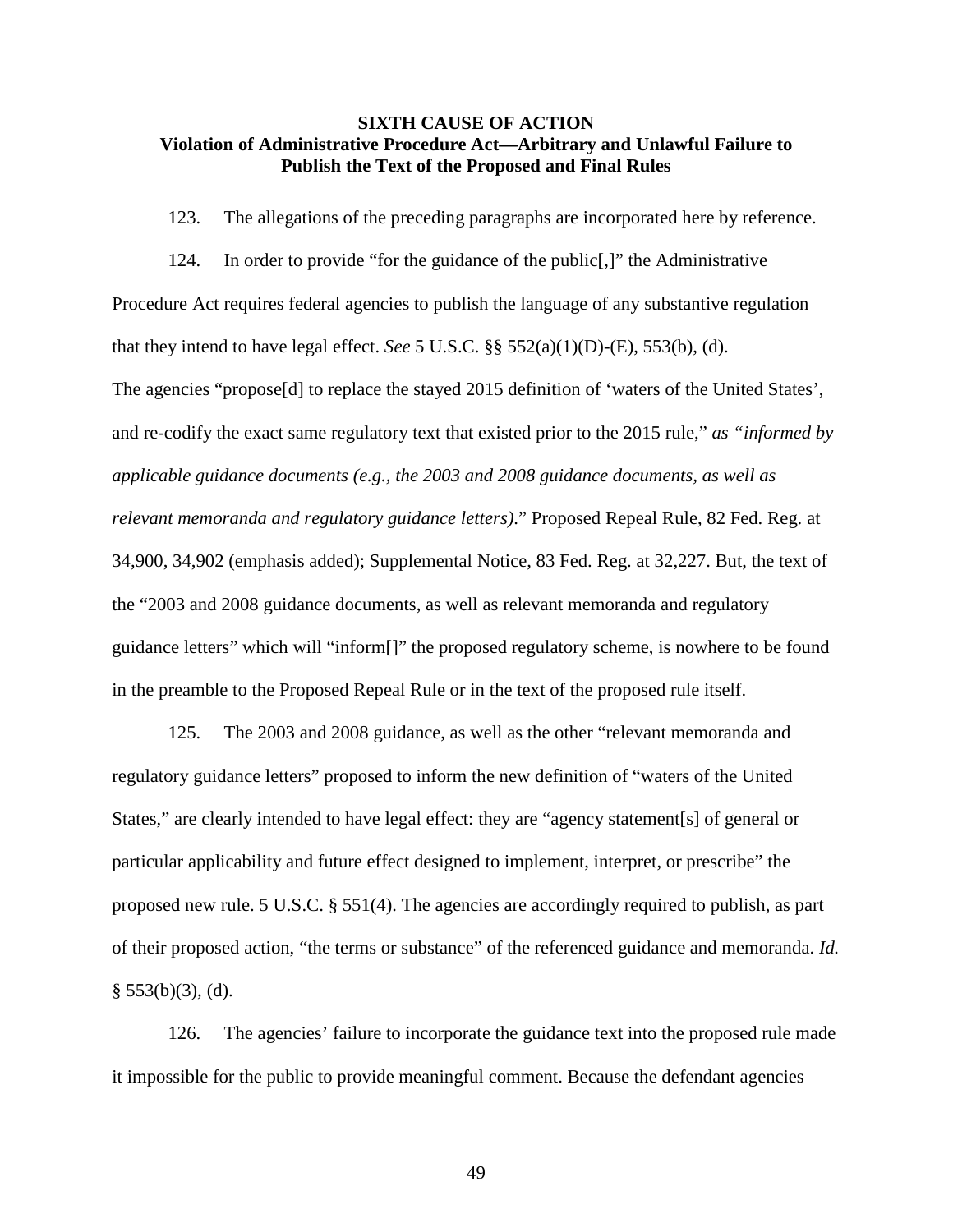provided no meaningful opportunity for comment, the Court should vacate the challenged rule. *See* 5 U.S.C. § 706(2).

127. The importance of that failure is clear. The agencies have proposed regulations that they do not intend to enforce according to the text in the Code of Federal Regulations. The agencies—in a rulemaking process—proposed to incorporate several documents, some that were identified and some that were not, but did not provide any rule language codifying relevant parts of those documents. Creating even more confusion, while the agencies purported to give "applicable guidance documents" the weight of regulations, the documents themselves contradict that effort—the 2008 guidance expressly states that it is not "a regulation itself" and "does not impose legally binding requirements." *See, e.g.*, 2008 Guidance at 4 n. 17. The APA's plain requirement that agencies must publish proposed regulatory text is designed to avoid such chaos.

128. The agencies' failure to include the specific regulatory language the agencies intend to implement in the Final Rule violates the agencies' obligation to publish their regulations in the Federal Register.

# **SEVENTH CAUSE OF ACTION Violation of Administrative Procedure Act—Arbitrary and Unlawful Failure to Demonstrate that the Repeal Rule Is Consistent with the Clean Water Act**

129. Section 101(a) of the CWA states the single "objective" of the Act—to "restore and maintain the chemical, physical, and biological integrity of the Nation's waters." 33 U.S.C. § 1251(a). Congress could not have declared a more encompassing approach to addressing the Nation's waters; the statute is aimed at addressing every aspect of the country's water-quality problem. Congress entrusted the agencies with achieving this unequivocal goal. S. Rep. No. 92- 414, at 77 (1971).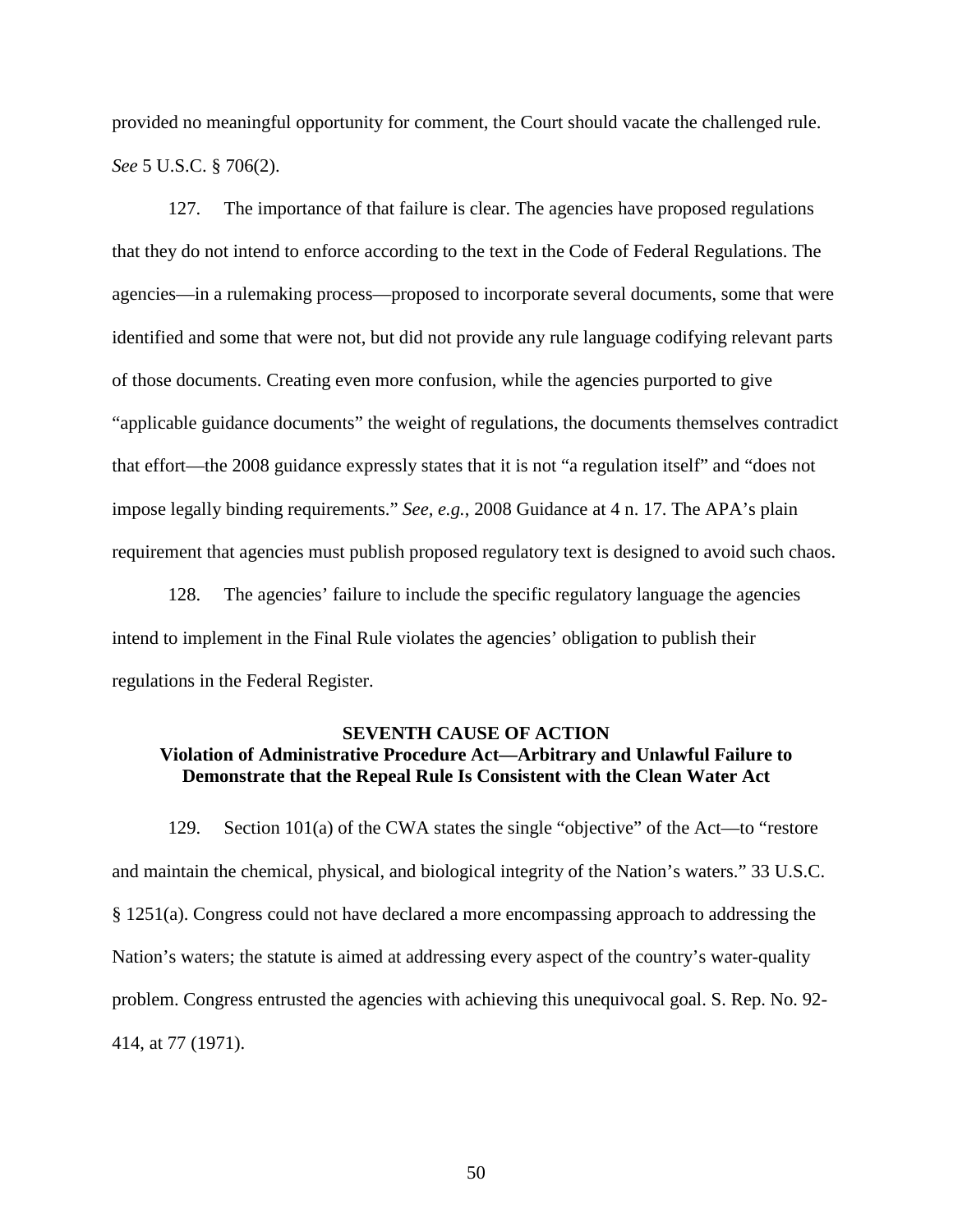130. The agencies made no effort to demonstrate that their action here is consistent with the Clean Water Act and its objective of "restor[ing] and maintain[ing] the chemical, physical, and biological integrity of the Nation's waters." 33 U.S.C. § 1251(a).

131. Failure to make this showing is arbitrary and unlawful. *Fox Television Stations, Inc.*, 556 U.S. at 515 (noting that an "agency must show that . . . [a] new policy is permissible under the statute" it purports to be implementing); *State Farm Mut. Auto. Ins. Co.*, 463 U.S. at 43 ("an agency rule would be arbitrary and capricious if the agency . . . entirely failed to consider an important aspect of the problem").

# **EIGHTH CAUSE OF ACTION Violation of Administrative Procedure Act—Arbitrary Reinstatement of the Unlawful Pre-Clean Water Rule Regulations**

132. The allegations of the preceding paragraphs are incorporated herein by reference.

133. As every court of appeals to decide the issue has agreed, protections of waters of the United States under the Clean Water Act extend to waters that meet Justice Kennedy's significant-nexus test as announced in the *Rapanos* opinion. *See, e.g.*, *Precon*, 633 F.3d at 289; and *Deerfield Plantation*, 501 F. Appx. at 275.

134. In this rulemaking, the agencies permanently reinstate the regulations that predated the Clean Water Rule as limited by the 2008 guidance, *see, e.g.*, Final Repeal Rule, 84 Fed. Reg. at 56, 626, 56,642, 56,659-60, which illegally departs from Justice Kennedy's *Rapanos*  opinion and results in jurisdictional waters being left unprotected under the Act.

135. The agencies' reinstatement of this illegal, confusing case-by-case regime which runs counter to Supreme Court precedent, unlawfully leaving certain waters of the United States unprotected due in part to the guidance's unduly narrow interpretation of Justice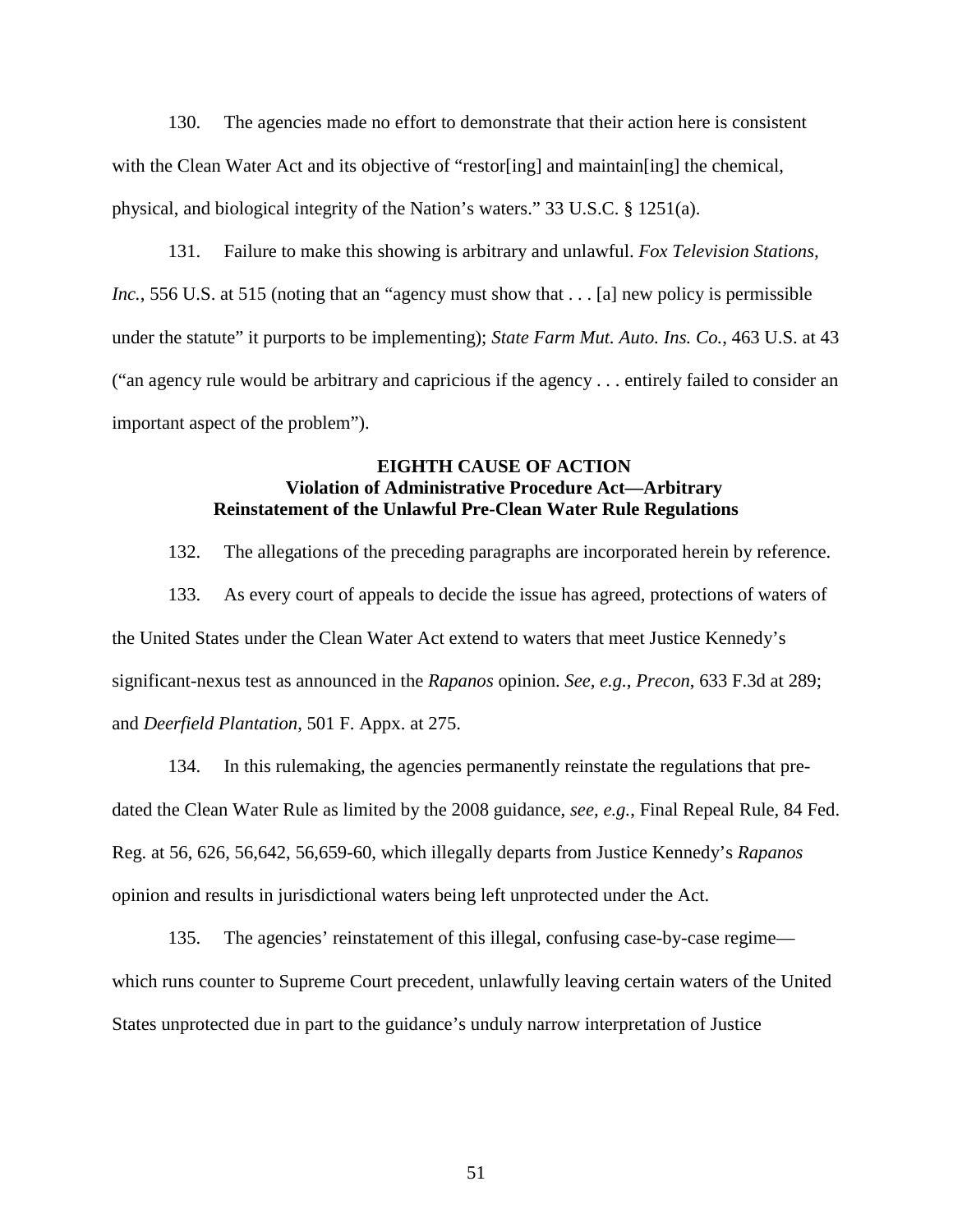Kennedy's significant-nexus test—is arbitrary, capricious, not in accordance with law, and in excess of statutory authority. 5 U.S.C. § 706(2)(A), (C).

# **NINTH CAUSE OF ACTION Violation of Administrative Procedure Act—Failure to Provide a Meaningful Opportunity to Comment on the Economic Analysis**

136. The allegations of the preceding paragraphs are incorporated herein by reference.

137. The Repeal Rule was promulgated "without observance of procedure required by law" in violation of 5 U.S.C. § 706(2)(D) because the agencies failed to disclose a key supporting document which contains analyses and evidence, the so-called "Economic Analysis II," during the notice and comment process in violation of 5 U.S.C. § 553.

138. Regardless of how the agencies describe Economic Analysis II, whether "informational" or as "support" for the Repeal Rule—*compare* Final Repeal Rule, 84 Fed. Reg. at 56,662-63 ("The agencies note that the final decision to repeal the 2015 Rule and recodify the preexisting regulations in this rulemaking is not based on the information in the agencies' economic analysis. *See, e.g.*, *NAHB*, 682 F.3d at 1039–40."), *with id.* at 56,663 ("The agencies have therefore made changes to their methodologies [in Economic Analysis II] in support of this final rule. As a result of these changes, the economic analysis for this final rule explores in greater depth the role the States play in regulating their water resources, corrects and updates the wetland valuation methodology, and more clearly acknowledges the uncertainties in the agencies' calculations")— Economic Analysis II purports to contain a new justification and basis for the Final Repeal Rule.

139. The agencies' failure to provide the public with a copy of Economic Analysis II prior to publication of the Final Repeal Rule prevented the public from reviewing the new analysis, much less commenting on or refuting it. This is a violation of the Administrative Procedure Act. *See Owner-Operator Indep. Drivers Ass'n v. Fed Motor Carrier Safety Admin.*, 494 F.3d 188, 199 (D.C. Cir. 2007) (concluding that agency's failure to disclose methodology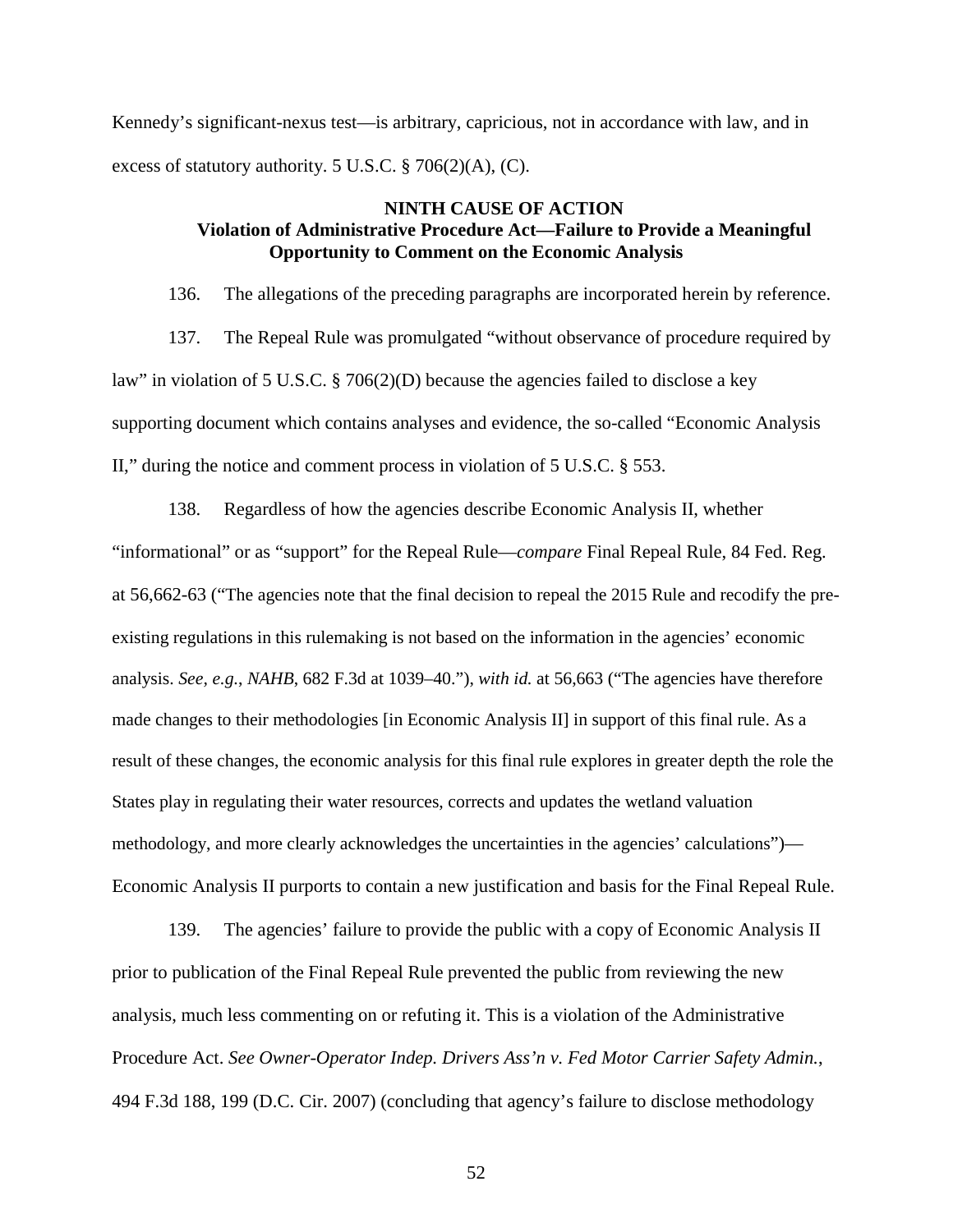for modeling used to justify rule in time for comment was prejudicial) (quoting *Solite Corp. v. EPA*, 952 F.2d 473, 484 (D.C. Cir. 1991); *Idaho Farm Bureau Fed. v. Babbitt,* 58 F.3d 1392 (9th Cir. 1995) (finding that under Administrative Procedure Act, at a minimum USFWS must provide opportunity for public comment on report referred to extensively in species listing); *Aina Nui Corp. v. Jewell*, 52 F. Supp. 3d 1110 (D. Haw. 2014) (when considering whether agency's failure to subject document to notice and comment violates Administrative Procedure Act, courts should consider whether the public was prejudiced by the inability to refute the document, whether the document contains critical or new information).

### **REQUEST FOR RELIEF**

Plaintiffs respectfully request that the Court:

1. Declare that defendant agencies acted arbitrarily and unlawfully in promulgating the challenged rule, Definition of "Waters of the United States"—Recodification of Pre-Existing Rules, 84 Fed. Reg. 56,626 (Oct. 22, 2019);

2. Vacate and set aside the challenged rule;

3. Grant plaintiffs their costs of suit including reasonable attorney fees to the extent permitted by law; and

4. Grant plaintiffs such further relief as the Court may deem just and proper.

Respectfully submitted this the 23rd day of October, 2019.

s/ J. Blanding Holman IV D.S.C. Bar No. 9805 bholman@selcsc.org Southern Environmental Law Center 463 King Street, Suite B Charleston, SC 29403 Telephone: (843) 720-5270 Facsimile: (843) 414-7039